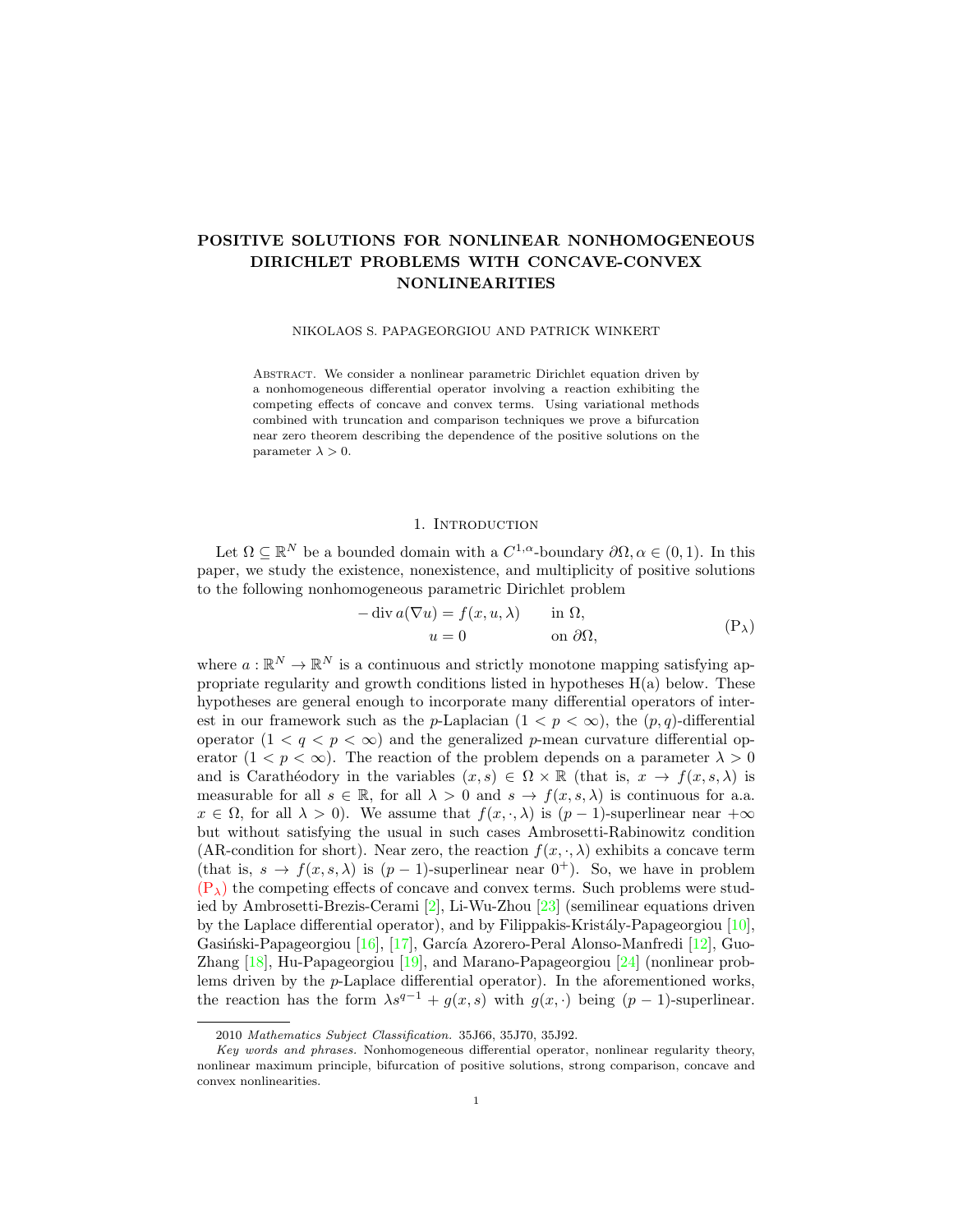With the exception of Marano-Papageorgiou [\[24\]](#page-26-8), in all the other works the  $(p-1)$ superlinearity of  $g(x, \cdot)$  is expressed by employing the AR-condition. Moreover, in the works of García Azorero-Peral Alonso-Manfredi  $[12]$  and Guo-Zhang  $[18]$ ,  $g(x, s) = g(s) = s^{r-1}$  for all  $s \ge 0$  with  $p < r < p^* =$  $\int \frac{Np}{N-p}$  if  $p < N$  $\begin{array}{ll} N-p & \text{if } P \leq Y \\ +\infty & \text{if } N \leq p \end{array}$  (see also [\[2\]](#page-26-0), [\[23\]](#page-26-1)). We mention that the p-Laplacian is a  $(p-1)$ -homogeneous differential operator and this fact is exploited in the methods used in the aforementioned works. The differential operator here is not homogeneous and this is source of difficulties in the analysis of problem  $(P_{\lambda})$  $(P_{\lambda})$ . To overcome these difficulties we need a different approach and new techniques. We prove a bifurcation result for  $\lambda > 0$  near zero which describes the variation of the set of positive solutions as the parameter  $\lambda > 0$ varies. Our theorem contains as special cases the main theorems of [\[12\]](#page-26-5), [\[16\]](#page-26-3), [\[17\]](#page-26-4), [\[19\]](#page-26-7), and [\[24\]](#page-26-8). Recently, a similar bifurcation theorem was proved for Robin problems by Papageorgiou-Rădulescu  $[26]$  under stronger conditions on the nonlinearity  $f: \Omega \times \mathbb{R} \times (0, \infty) \to \mathbb{R}.$ 

Our approach is variational based on critical point theory combined with suitable truncation and comparison techniques. In the next section we develop the necessary mathematical background material which will help to follow the arguments in this paper.

## 2. Mathematical Background

Let X be a Banach space and  $X^*$  its topological dual while  $\langle \cdot, \cdot \rangle$  denotes the duality brackets to the pair  $(X^*, X)$ . We have the following definition.

**Definition 2.1.** The functional  $\varphi \in C^1(X)$  fulfills the Cerami condition (the Ccondition for short) if the following holds: every sequence  $(u_n)_{n\geq 1}\subseteq X$  such that  $(\varphi(u_n))_{n\geq 1}$  is bounded in  $\mathbb R$  and  $(1+\|u_n\|_X)\varphi'(u_n)\to 0$  in  $X^*$  as  $n\to\infty$ , admits a strongly convergent subsequence.

This is a compactness-type condition on the functional  $\varphi$  which compensates for the fact that the ambient space X does not need to be locally compact  $(X$  is in general infinite dimensional). The C-condition is one of the main tools in proving a deformation theorem which in turn leads to the minimax theory of the critical values of  $\varphi$ . One of the basic results in this theory is the so-called mountain pass theorem due to Ambrosetti-Rabinowitz [\[3\]](#page-26-9) which we state here in a slightly more general form (see, for example, Gasinski-Papageorgiou  $[13]$ ).

<span id="page-1-0"></span>**Theorem 2.2.** Let  $\varphi \in C^1(X)$  be a functional satisfying the C-condition and let  $u_1, u_2 \in X, ||u_2 - u_1||_X > \rho > 0,$ 

 $\max{\{\varphi(u_1), \varphi(u_2)\}} \leq \inf{\{\varphi(u) : ||u - u_1||_X = \rho\}} =: m_\rho$ 

and  $c = \inf_{\gamma \in \Gamma} \max_{0 \le t \le 1} \varphi(\gamma(t))$  with  $\Gamma = \{ \gamma \in C([0,1], X) : \gamma(0) = u_1, \gamma(1) =$  $u_2$ . Then  $c \geq m_o$  with c being a critical value of  $\varphi$ .

By  $L^p(\Omega)$  (or  $L^p(\Omega;\mathbb{R}^N)$ ) and  $W_0^{1,p}(\Omega)$  we denote the usual Lebesgue and Sobolev spaces with their norms  $\|\cdot\|_p$  and  $\|\cdot\|_{W_0^{1,p}(\Omega)}$ . Thanks to the Poincaré inequality we have

$$
||u||_{W_0^{1,p}(\Omega)} = ||\nabla u||_p
$$
 for all  $u \in W_0^{1,p}(\Omega)$ .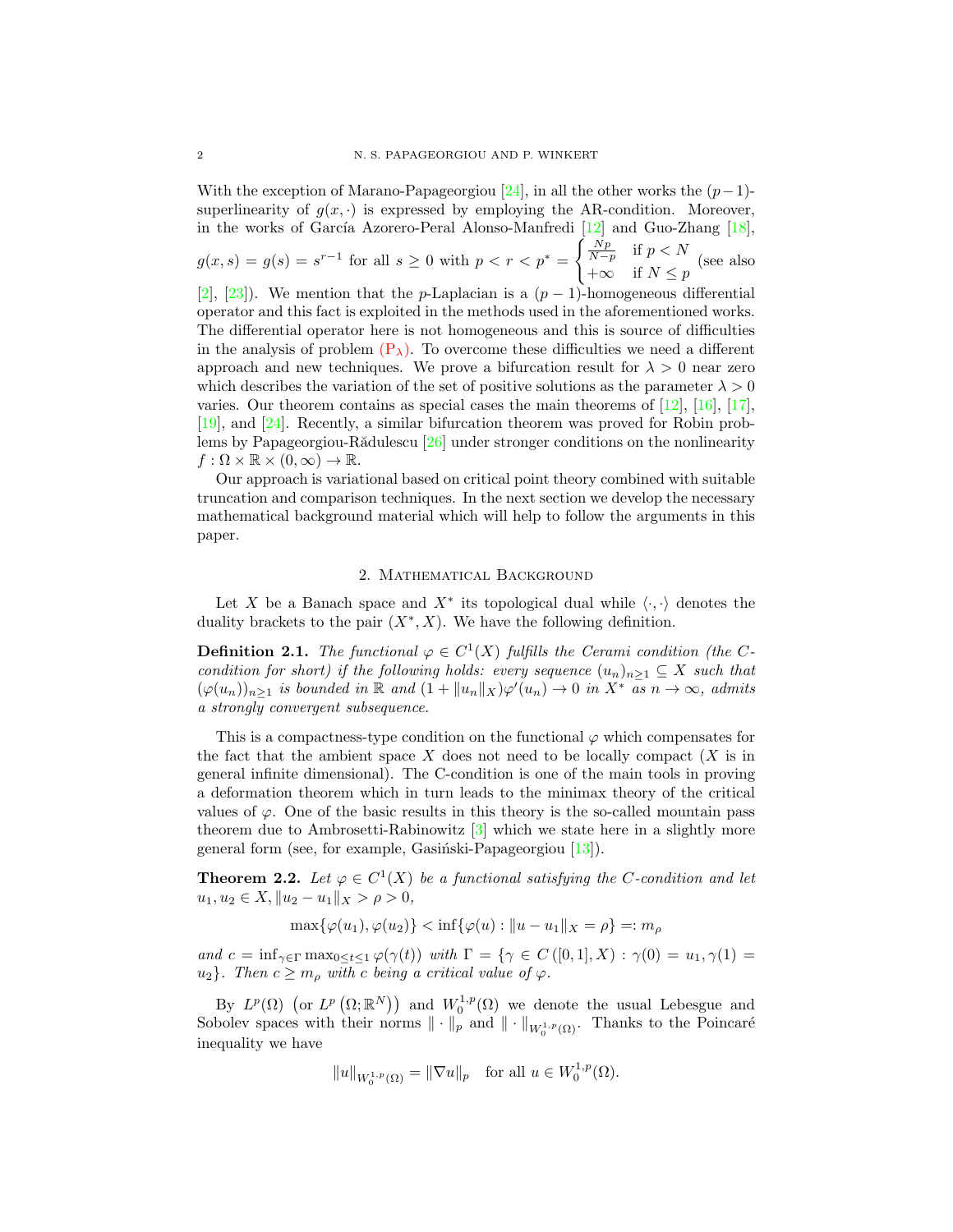The norm of  $\mathbb{R}^N$  is denoted by  $\|\cdot\|_{\mathbb{R}^N}$  and  $(\cdot, \cdot)_{\mathbb{R}^N}$  stands for the inner product in  $\mathbb{R}^N$ . For  $s \in \mathbb{R}$ , we set  $s^{\pm} = \max\{\pm s, 0\}$  and for  $u \in W_0^{1,p}(\Omega)$  we define  $u^{\pm}(\cdot) = u(\cdot)^{\pm}$ . It is well known that

$$
u^{\pm} \in W_0^{1,p}(\Omega), \quad |u| = u^+ + u^-, \quad u = u^+ - u^-.
$$

The Lebesgue measure on  $\mathbb{R}^N$  is denoted by  $|\cdot|_N$  and for a measurable function  $h : \Omega \times \mathbb{R} \to \mathbb{R}$  (for example, a Carathéodory function), we define the Nemytskij operator corresponding to the function  $h$  by

$$
N_h(u)(\cdot) = h(\cdot, u(\cdot)) \quad \text{for all } u \in W_0^{1,p}(\Omega).
$$

Evidently,  $x \mapsto N_h(u)(x)$  is measurable.

In addition to the Sobolev space  $W_0^{1,p}(\Omega)$  we will also use the ordered Banach space

<span id="page-2-0"></span>
$$
C_0^1(\overline{\Omega})=\left\{u\in C^1(\overline{\Omega}):u\big|_{\partial\Omega}=0\right\}
$$

and its positive cone

$$
C_0^1(\overline{\Omega})_+ = \left\{ u \in C_0^1(\overline{\Omega}) : u(x) \ge 0 \text{ for all } x \in \overline{\Omega} \right\}.
$$

This cone has a nonempty interior given by

$$
\mathrm{int}\left(C_0^1(\overline{\Omega})_+\right) = \left\{ u \in C_0^1(\overline{\Omega})_+ : u(x) > 0 \text{ for all } x \in \Omega, \frac{\partial u}{\partial n}(x) < 0 \text{ for all } x \in \partial\Omega \right\},\
$$

where  $n(\cdot)$  stands for the outward unit normal on  $\partial\Omega$ .

Now let  $\vartheta \in C^1(0, +\infty)$  be a function satisfying

$$
0 < \hat{c} \le \frac{t\vartheta'(t)}{\vartheta(t)} \le c_0 \quad \text{and} \quad c_1 t^{p-1} \le \vartheta(t) \le c_2 \left(1 + t^{p-1}\right) \tag{2.1}
$$

for all  $t > 0$  and with some constants  $\hat{c}$ ,  $c_0$ ,  $c_1$ ,  $c_2 > 0$ . The hypotheses on  $a : \mathbb{R}^N \to$  $\mathbb{R}^N$  read as follows.

H(a):  $a(\xi) = a_0 (\|\xi\|_{\mathbb{R}^N}) \xi$  for all  $\xi \in \mathbb{R}^N$  with  $a_0(t) > 0$  for all  $t > 0$  and

(i) 
$$
a_0 \in C^1(0, \infty)
$$
,  $t \to ta_0(t)$  is strictly increasing in  $(0, \infty)$ ,  $\lim_{t \to 0^+} ta_0(t) =$ 

0, and 
$$
\lim_{t \to 0^+} \frac{ta'_0(t)}{a_0(t)} = c > -1;
$$

\n(ii)  $\|\nabla a(\xi)\|_{\mathbb{R}^N} \leq c_3 \frac{\vartheta(\|\xi\|_{\mathbb{R}^N})}{\|\xi\|_{\mathbb{R}^N}}$  for all  $\xi \in \mathbb{R}^N \setminus \{0\}$  and for some  $c_3 > 0;$ 

(iii) 
$$
(\nabla a(\xi)y, y)_{\mathbb{R}^N} \ge \frac{\vartheta(\|\xi\|_{\mathbb{R}^N})}{\|\xi\|_{\mathbb{R}^N}} \|y\|_{\mathbb{R}^N}^2
$$
 for all  $\xi \in \mathbb{R}^N \setminus \{0\}$  and all  $y \in \mathbb{R}^N$ ;

(iv) if  $G_0(t) = \int_0^t sa_0(s)ds$  for all  $t > 0$ , then there exists  $d, \nu \in (1, p), 1 <$  $\mu < \min\{d, \nu\}$ , and  $\xi > 0$  such that

(1) 
$$
t \mapsto G_0 \left( t^{\frac{1}{d}} \right)
$$
 is convex in  $(0, +\infty)$ ;  
(2)  $\lim_{x \to \infty} G_0(t)$ 

$$
(2) \limsup_{t\to 0^+}\frac{\omega_0(v)}{t^{\nu}}<+\infty;
$$

- (3)  $t^2 a_0(t) \mu G_0(t) \geq \tilde{c} t^p$  for all  $t > 0$  and for some  $\tilde{c} > 0$ ;
- (4)  $pG_0(t) t^2 a_0(t) \geq -\hat{\xi}$  for all  $t > 0$  and for some  $\hat{\xi} > 0$ .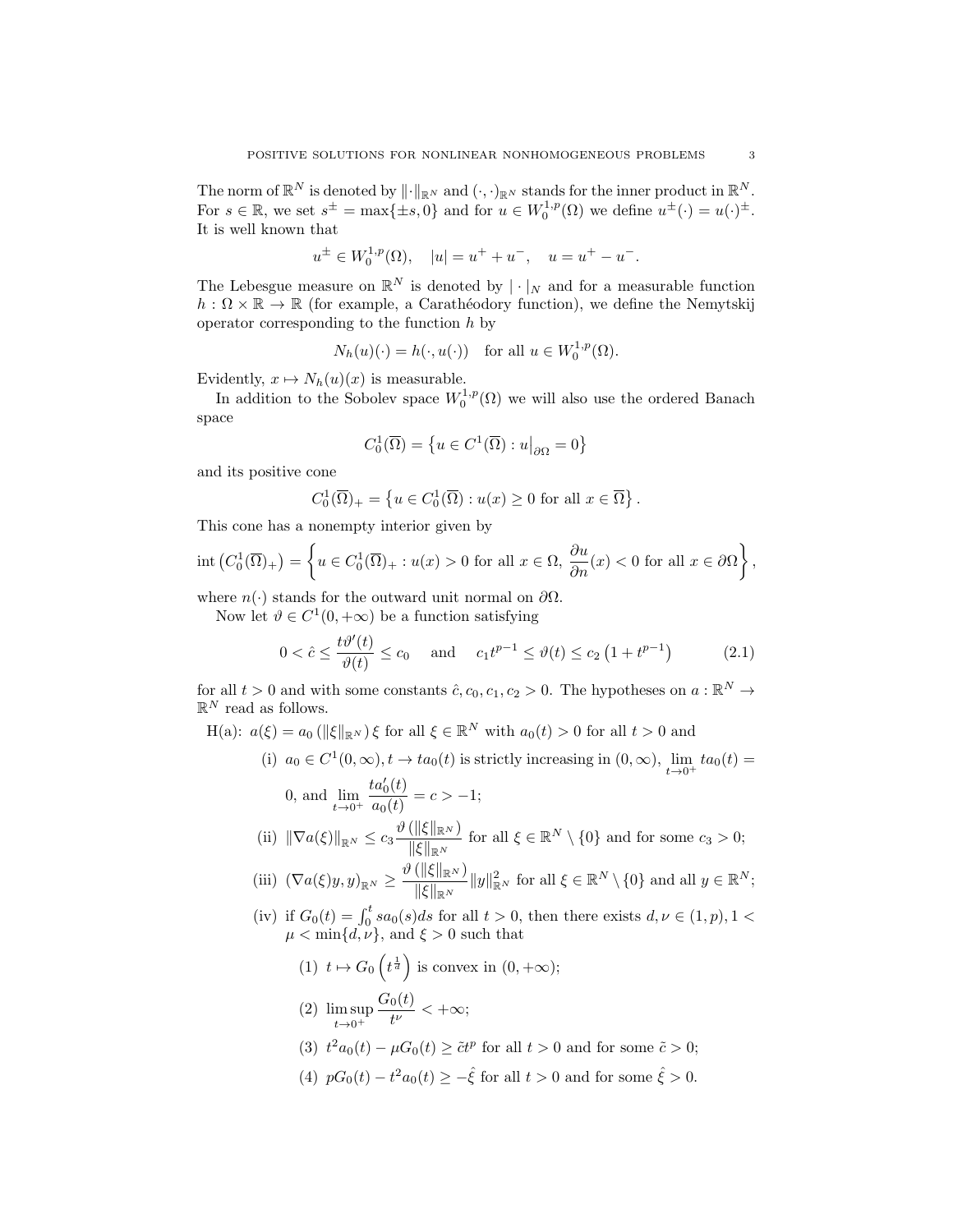**Remark 2.3.** We point out that the assumption  $H(a)(iii)$  is equivalent to  $\|\nabla a(\xi)\|_{\mathbb{R}^N}$   $\geq$  $\vartheta\big(\|\xi\|_{\mathbb{R}^N} \big)$  $\frac{\sin\left(\frac{\pi}{\epsilon}\right)}{\|\xi\|_{\mathbb{R}^N}}$  since  $a(\xi) = a_0(\|\xi\|_{\mathbb{R}^N})\xi$  which gives that  $\nabla a(\xi)$  is symmetric. Therefore, one also could write conditions  $H(a)(ii)$ , (iii) together in the form

$$
\frac{\vartheta(\|\xi\|_{\mathbb{R}^N})}{\|\xi\|_{\mathbb{R}^N}} \leq \|\nabla a(\xi)\|_{\mathbb{R}^{N^2}} \leq c_3 \frac{\vartheta(\|\xi\|_{\mathbb{R}^N})}{\|\xi\|_{\mathbb{R}^N}}.
$$

Hypotheses  $H(a)(i)$ , (ii), (iii) allow the usage of the nonlinear global regularity results of Lieberman  $[22]$ . Hypothesis  $H(a)(iv)$  is dictated by the needs of our problem. However, as we will see in the examples that follow, it is satisfied in many cases of interest. Note that the primitive  $G_0(\cdot)$  is strictly convex and strictly increasing. Let  $G(\xi) = G_0(\|\xi\|_{\mathbb{R}^N})$  for all  $\xi \in \mathbb{R}^N$ . Then  $G(\cdot)$  is convex and differentiable. We have

$$
\nabla G(\xi) = G_0' \left( \|\xi\|_{\mathbb{R}^N} \right) \frac{\xi}{\|\xi\|_{\mathbb{R}^N}} = a_0 \left( \|\xi\|_{\mathbb{R}^N} \right) \xi = a(\xi) \text{ for all } \xi \in \mathbb{R}^N.
$$

Hence,  $G(\cdot)$  is the primitive of  $a(\cdot)$  and the convexity of  $G(\cdot)$  along with  $G(0) = 0$ imply

<span id="page-3-0"></span>
$$
G(\xi) \le (a(\xi), \xi)_{\mathbb{R}^N} \quad \text{for all } \xi \in \mathbb{R}^N. \tag{2.2}
$$

Using hypotheses  $H(a)$  as well as  $(2.1)$  and  $(2.2)$  we have the following lemma summarizing the main properties of the map  $a(\cdot)$ .

<span id="page-3-1"></span>**Lemma 2.4.** Under the hypotheses  $H(a)(i)$ –(iii) there holds (i)  $\xi \rightarrow a(\xi)$  is maximal monotone and strictly monotone;

(ii)  $||a(\xi)||_{\mathbb{R}^N} \leq c_4 \left(1 + ||\xi||_{\mathbb{R}^N}^{p-1}\right)$  for all  $\xi \in \mathbb{R}^N$  and for some  $c_4 > 0$ ;

$$
(iii) \ \left(a(\xi),\xi\right)_{\mathbb{R}^N} \ge \frac{c_1}{p-1} \left\|\xi\right\|_{\mathbb{R}^N}^p \text{ for all } \xi \in \mathbb{R}^N.
$$

From this lemma we easily deduce the following growth restrictions for the primitive  $G(\cdot)$ .

<span id="page-3-2"></span>**Corollary 2.5.** If hypotheses  $H(a)(i)$ –(iii) hold, then

$$
\frac{c_1}{p(p-1)}\|\xi\|_{\mathbb{R}^N}^p\leq G(\xi)\leq c_5\left(1+\|\xi\|_{\mathbb{R}^N}^p\right)\quad \text{for all }\xi\in\mathbb{R}^N\text{ and for some }c_5>0.
$$

**Example 2.6.** The following maps satisfy hypotheses  $H(a)$ .

(i) Let  $1 < p < \infty$  and let  $a(\xi) = ||\xi||_{\mathbb{R}^N}^{p-2}\xi$ . Then  $a(\cdot)$  represents the well-known p-Laplace differential operator defined by

$$
\Delta_p u = \text{div}\left(\|\nabla u\|_{\mathbb{R}^N}^{p-2} \nabla u\right) \quad \text{for all } u \in W_0^{1,p}(\Omega).
$$

(ii) Let  $1 < q < p < \infty$  and let  $a(\xi) = ||\xi||_{\mathbb{R}^N}^{p-2}\xi + ||\xi||_{\mathbb{R}^N}^{q-2}\xi$ . Then  $a(\cdot)$  becomes the  $(p, q)$ -differential operator defined by

$$
\Delta_p u + \Delta_q u = \text{div}\left(\|\nabla u\|_{\mathbb{R}^N}^{p-2} \nabla u\right) + \text{div}\left(\|\nabla u\|_{\mathbb{R}^N}^{q-2} \nabla u\right)
$$

for all  $u \in W_0^{1,p}(\Omega)$ . Such differential operators arise in many physical applications (see Cherfils-Il'yasov  $[5]$  and the references therein).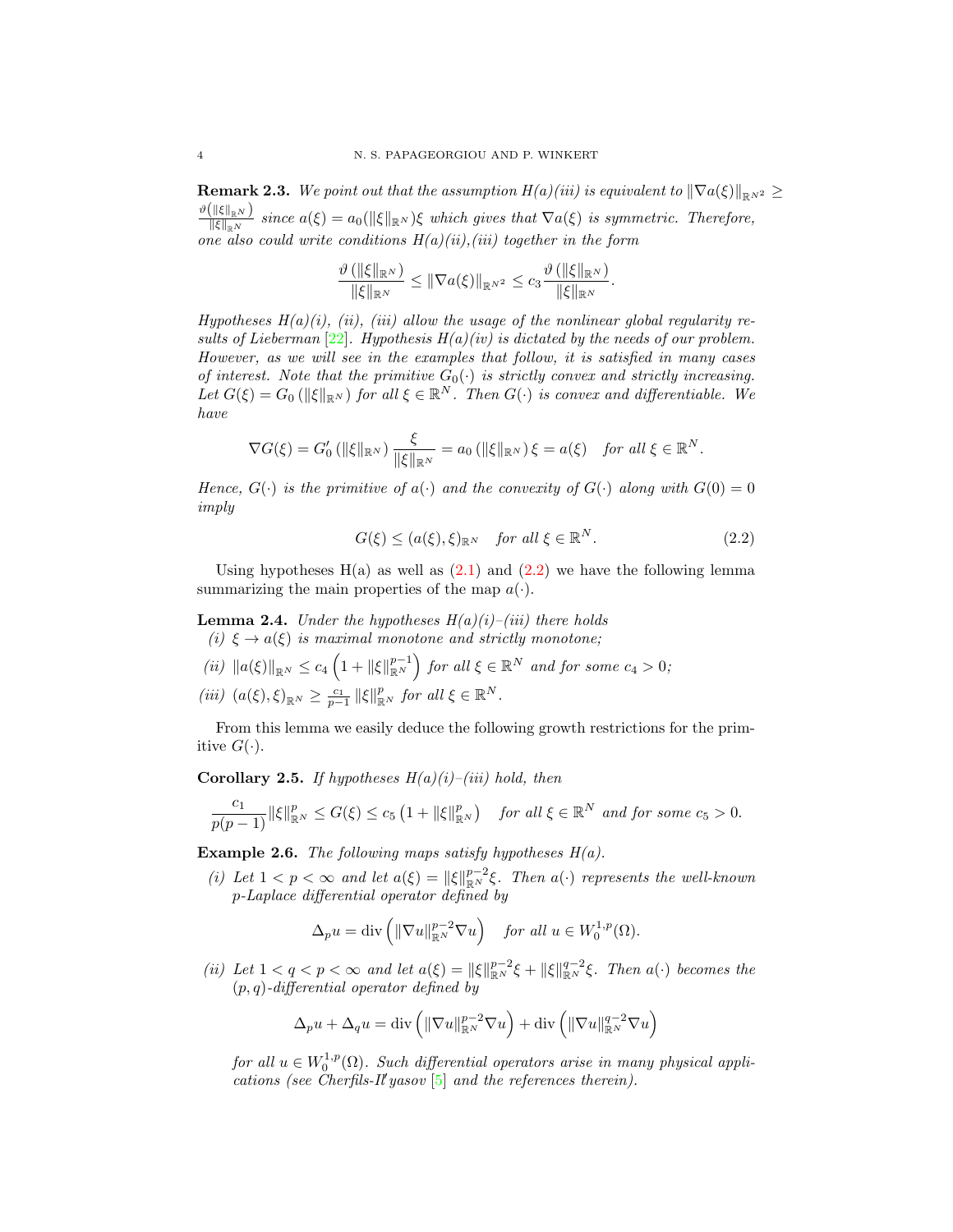(iii) Let  $1 < p < \infty$  and let  $a(\xi) = \left(1 + \|\xi\|_{\mathbb{R}^N}^2\right)^{\frac{p-2}{2}} \xi$ . In this case  $a(\cdot)$  represents the generalized p-mean curvature differential operator which is defined by

$$
\operatorname{div}\left[\left(1+\|\nabla u\|_{\mathbb{R}^N}^2\right)^{\frac{p-2}{2}}\nabla u\right] \quad \text{ for all } u \in W_0^{1,p}(\Omega).
$$

(iv) Let  $1 < p < \infty$  and let  $a(\xi) = ||\xi||^{p-2}\xi + \frac{||\xi||^{p-2}\xi}{1 + ||\xi||^p}$ . In this case the corresponding differential operator is

<span id="page-4-0"></span>
$$
\Delta_p u + \operatorname{div}\left(\frac{\|\nabla u\|_{\mathbb{R}^N}^{p-2} \nabla u}{1 + \|\nabla u\|_{\mathbb{R}^N}^p}\right) \quad \text{for all } u \in W^{1,p}(\Omega),
$$

which arises in plasticity theory (see Fuchs-Gongbao  $[11]$ ).

Now, let  $A: W_0^{1,p}(\Omega) \to W^{-1,p'}(\Omega) = \left(W_0^{1,p}(\Omega)\right)^* \left(\frac{1}{p} + \frac{1}{p'} = 1\right)$  be the nonlinear map defined by

$$
\langle A(u), v \rangle = \int_{\Omega} \left( a(\nabla u), \nabla v \right)_{\mathbb{R}^N} dx \quad \text{for all } u, v \in W_0^{1, p}(\Omega). \tag{2.3}
$$

The next proposition gives the main properties of  $A$  (see, for example, Gasinski-Papageorgiou [\[14\]](#page-26-14)).

<span id="page-4-1"></span>**Proposition 2.7.** Let hypotheses  $H(a)(i)$ -(iii) be satisfied. Then  $A: W_0^{1,p}(\Omega) \to$  $W^{-1,p'}(\Omega)$  defined by [\(2.3\)](#page-4-0) is bounded (that is, it maps bounded sets to bounded sets), demicontinuous, strictly monotone (hence maximal monotone), and of type  $(S)_+$ , that is, if  $u_n \rightharpoonup u$  in  $W_0^{1,p}(\Omega)$  and  $\limsup_{n\to\infty} \langle A(u_n), u_n - u \rangle \leq 0$ , then  $u_n \to u$  in  $W_0^{1,p}(\Omega)$ .

Now, let  $f_0 : \Omega \times \mathbb{R} \to \mathbb{R}$  be a Carathéodory function satisfying the subsequent growth condition

$$
|f_0(x,s)| \le a_0(x) \left(1 + |s|^{r-1}\right) \quad \text{ for a.a. } x \in \Omega \text{ and for all } s \in \mathbb{R},
$$

with  $a_0 \in L^{\infty}(\Omega)_+$  and  $1 < r < p^*$ . Setting  $F_0(x, s) = \int_0^s f_0(x, t) dt$  we define the  $C^1$ -functional  $\varphi_0: W_0^{1,p}(\Omega) \to \mathbb{R}$  through

$$
\varphi_0(u) = \int_{\Omega} G(\nabla u) dx - \int_{\Omega} F_0(x, u) dx.
$$

From Gasiński-Papageorgiou  $[15]$  we have the following result.

<span id="page-4-2"></span>**Proposition 2.8.** Let the assumptions in  $H(a)(i)$ –(iii) be satisfied. If  $u_0 \in W_0^{1,p}(\Omega)$ is a local  $C_0^1(\overline{\Omega})$ -minimizer of  $\varphi_0$ , that is, there exists  $\rho_0 > 0$  such that

 $\varphi_0(u_0) \leq \varphi_0(u_0 + h)$  for all  $h \in C_0^1(\overline{\Omega})$  with  $||h||_{C_0^1(\overline{\Omega})} \leq \rho_0$ ,

then  $u_0 \in C_0^{1,\alpha}(\overline{\Omega})$  for some  $\alpha \in (0,1)$  and  $u_0$  is also a local  $W_0^{1,p}(\Omega)$ -minimizer of  $\varphi_0$ , that is, there exists  $\rho_1 > 0$  such that

$$
\varphi_0(u_0) \leq \varphi_0(u_0 + h) \quad \text{for all } h \in W_0^{1,p}(\Omega) \text{ with } ||h||_{W_0^{1,p}(\Omega)} \leq \rho_1.
$$

Let  $g, h \in L^{\infty}(\Omega)$ . We write  $g \prec h$  if for every compact set  $K \subseteq \Omega$  there exists  $\varepsilon = \varepsilon(K) > 0$  such that  $g(x) + \varepsilon \leq h(x)$  for a.a.  $x \in K$ . Clearly, if  $g, h \in C(\Omega)$  and  $g(x) < h(x)$  for all  $x \in \Omega$ , then  $g \prec h$ .

Using this order  $\prec$  we can have the following strong comparison result which extends Proposition 2.6 of Arcoya-Ruiz  $[4]$  where the case of the *p*-Laplacian is considered.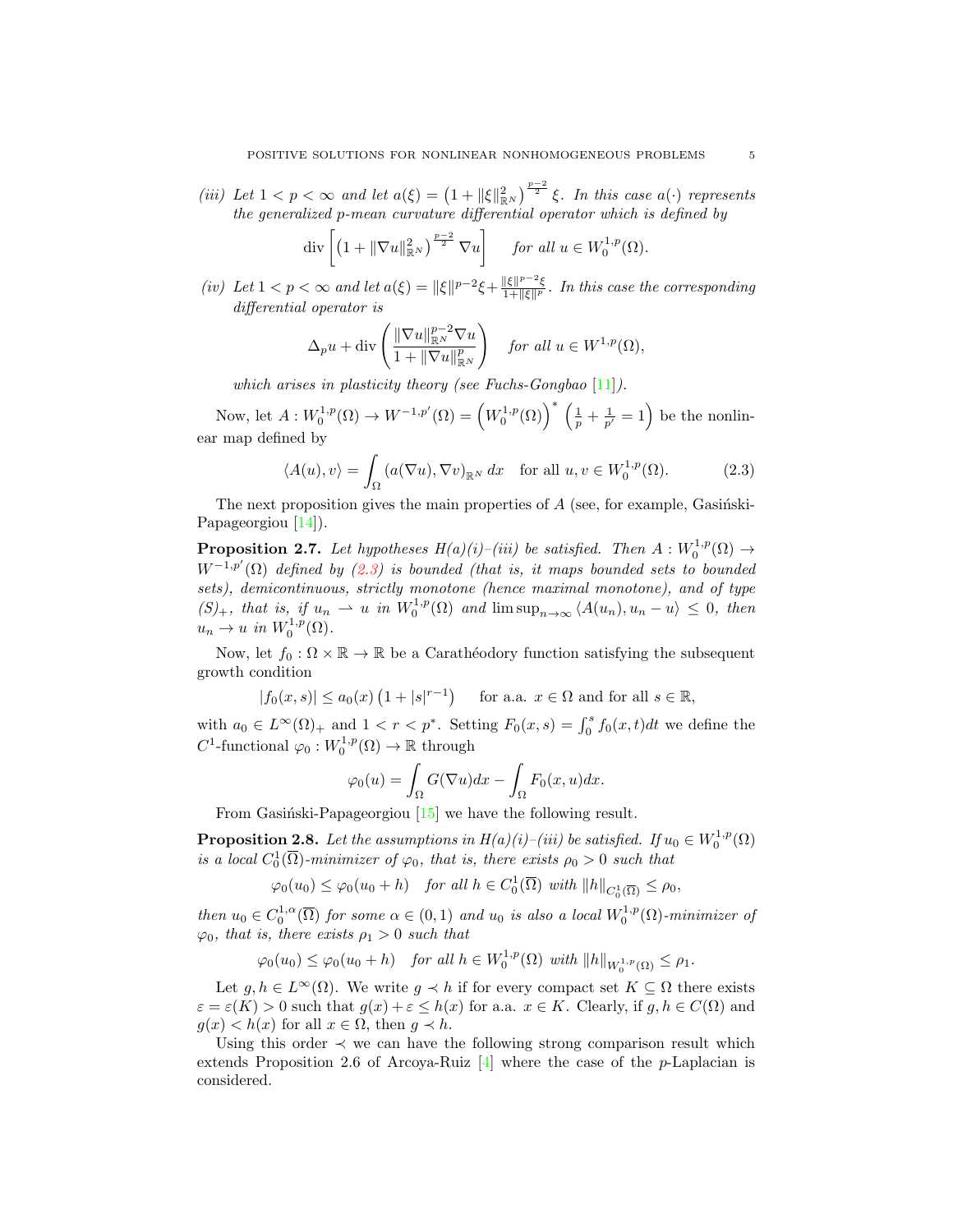<span id="page-5-1"></span>**Proposition 2.9.** Let hypotheses  $H(a)(i)$ —(iii) be satisfied,  $\xi \geq 0, g, h \in L^{\infty}(\Omega)$ ,  $g \lt h$ , and let  $u, v \in W_0^{1,p}(\Omega)$  be solutions of the following Dirichlet problems

$$
-\operatorname{div}(\nabla u) + \xi |u|^{p-2}u = g \quad \text{in } \Omega, \quad u|_{\partial\Omega} = 0
$$

$$
-\operatorname{div}(\nabla v) + \xi |v|^{p-1} = h \quad \text{in } \Omega, \quad v|_{\partial\Omega} = 0
$$

with  $v \in \text{int}(C_0^1(\overline{\Omega})_+)$ . Then  $v - u \in \text{int}(C_0^1(\overline{\Omega})_+)$ .

*Proof.* From Ladyzhenskaya-Ural'tseva [\[20,](#page-26-17) p. 286] we know that  $u \in L^{\infty}(\Omega)$ . Invoking the regularity results of Lieberman [\[22,](#page-26-11) p. 320] we have that  $u \in C_0^1(\overline{\Omega})$ . Note that

$$
A(u) + \xi |u|^{p-2}u = g \le h = A(v) + \xi v^{p-1} \quad \text{in } W^{-1,p'}(\Omega).
$$

Acting with  $(u - v)^+ \in W_0^{1,p}(\Omega)$  we obtain

$$
\langle A(u) - A(v), (u - v)^{+}\rangle + \xi \int_{\Omega} (|u|^{p-2}u - v^{p-1})(u - v)^{+}dx \le 0,
$$

which gives

$$
\int_{\{u>v\}} \left( a(\nabla u) - a(\nabla v), \nabla u - \nabla v \right)_{\mathbb{R}^N} dx + \xi \int_{\{u>v\}} \left( u^{p-1} - v^{p-1} \right) (u-v) dx \le 0.
$$

Therefore,  $|\{u > v\}|_N = 0$  and consequently,  $u \leq v$ .

First, we are going to show that  $u(x) < v(x)$  for all  $x \in \Omega$ . For this purpose, we introduce the following two sets

$$
E_0 = \{x \in \Omega : u(x) = v(x)\}, \quad E_1 = \{x \in \Omega : \nabla u(x) = \nabla v(x) = 0\}.
$$

Claim:  $E_0 \subseteq E_1$ 

Letting  $x_0 \in E_0$ , the function  $x \mapsto y(x) = (u - v)(x)$  attains its maximum at  $x_0$ . Hence,  $\nabla u(x_0) = \nabla v(x_0)$ . If  $\nabla u(x_0) \neq 0$ , then we can find  $\overline{B}_\rho(x_0) \subseteq \Omega$  such that

 $|\nabla u(x)| > 0$ ,  $|\nabla v(x)| > 0$ ,  $(\nabla u(x), \nabla v(x))_{\mathbb{R}^N} > 0$  for all  $x \in \overline{B}_\rho(x_0)$ ,

where  $\overline{B}_\rho(x_0)$  is the closed ball with center  $x_0$  and radius  $\rho > 0$ . Setting  $w =$  $v - u \in C_0^1(\overline{\Omega}) \setminus \{0\}$ , we point out that this function satisfies the following linear elliptic equation

$$
-\sum_{i,j=1}^{N} \frac{\partial}{\partial x_i} \left( \beta_{ij}(x) \frac{\partial w}{\partial x_j} \right) = -\xi \left( v^{p-1} - |u|^{p-2} u \right) + h - g \tag{2.4}
$$

whereby the coefficients  $\beta_{ij}(\cdot)$  of the differential operator are given by

<span id="page-5-0"></span>
$$
\beta_{ij}(x) = \int_0^1 \frac{\partial a_i}{\partial y_j} \left( (1-t) \nabla u(x) + t \nabla v(x) \right) dx
$$

(see Arcoya-Ruiz [\[4\]](#page-26-16), Cuesta-Takáč [\[6\]](#page-26-18)). Therefore,  $\beta_{ij} \in C^{\beta}(\overline{B}_{\rho}(x_0))$  for some  $\beta \in (0,1)$  and they form a uniformly elliptic differential operator in  $(2.4)$ . Moreover, by taking  $\rho > 0$  even smaller if necessary we can show, using  $g \prec h$ , that the right-hand side in [\(2.4\)](#page-5-0) is positive on  $B_{\rho}(x_0)$ . Invoking the strong maximum principle (see, for example, Pucci-Serrin [\[27,](#page-27-1) p.111]) there holds

$$
w(x) > 0
$$
 for all  $x \in B_{\rho}(x_0)$ ,

or equivalently

$$
u(x) < v(x)
$$
 for all  $x \in B_{\rho}(x_0)$ ,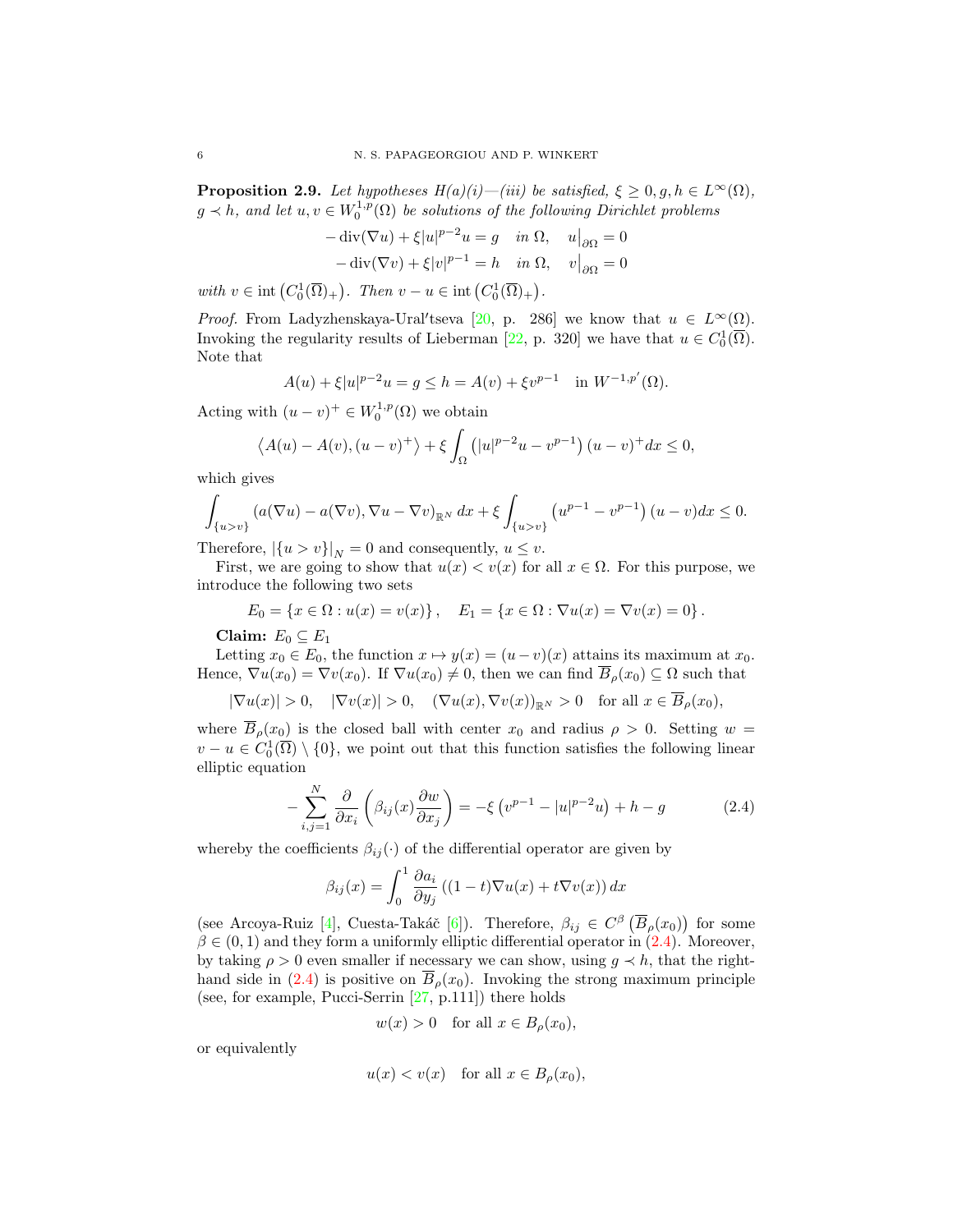which contradicts the fact that  $x_0 \in E_0$ . This proves the claim.

Owing to  $v \in \text{int}(C_0^1(\overline{\Omega})_+)$ , we have  $E_1 \subseteq \Omega$  and  $E_1$  is closed, that is,  $E_1 \subset\subset \Omega$ . Now, because of  $E_0 \subseteq E_1$  and the closedness of  $E_1$ , it follows that  $E_0$  is compact as well. Hence, we can find a smooth open set  $\Omega_1$  such that

$$
E_0 \subseteq \Omega_1 \subseteq \overline{\Omega_1} \subseteq \Omega.
$$

Then, we can find a number  $\varepsilon \in (0,1)$  such that

$$
u(x) + \varepsilon \le v(x)
$$
 for all  $x \in \partial\Omega_1$  and  $g(x) + \varepsilon \le h(x)$  for a.a.  $x \in \Omega_1$ .

Now, let  $\delta \in (0, \varepsilon)$  such that

$$
\xi \left| |s|^{p-2} s - |\tau|^{p-2} \tau \right| < \varepsilon \quad \text{for all } s, \tau \in [-\eta, \eta], |s - \tau| < 2\delta,
$$

where  $\eta = \max \{ ||u||_{\infty}, ||v||_{\infty} \}.$  We get

$$
-\operatorname{div} a(\nabla(u+\delta)) + \xi |u+\delta|^{p-2}(u+\delta) = -\operatorname{div} a(\nabla u) + \xi |u+\delta|^{p-2}(u+\delta)
$$
  

$$
= \xi [|u+\delta|^{p-2}(u+\delta) - |u|^{p-2}u] + g
$$
  

$$
\leq g+\varepsilon
$$
  

$$
\leq h
$$
  

$$
= -\operatorname{div} a(\nabla v) + \xi v^{p-1} \quad \text{for a.a. } x \in \Omega.
$$

Then, due to Damascelli [\[7,](#page-26-19) p. 495] it follows that  $u + \delta \leq v$  in  $\Omega_1$ . Since  $E_0 \subseteq \Omega_1$ we infer that  $E_0 = \emptyset$  and

$$
u(x) < v(x) \quad \text{for all } x \in \Omega.
$$

Moreover, by virtue of Proposition 2.4 of Cuesta-Takáč  $[6]$ , we obtain

$$
\frac{\partial v}{\partial n} < \frac{\partial u}{\partial n} \quad \text{on } \partial \Omega,
$$
\n
$$
+).
$$

which implies  $v - u \in \text{int}(C_0^1(\overline{\Omega})_+)$ 

From Filippakis-Kristály-Papageorgiou  $[10, \text{Lemma } 3.3]$  we borrow the following lemma.

<span id="page-6-0"></span>**Lemma 2.10.** Let X be an ordered Banach space,  $K_{+}$  is an order cone of X,  $\text{int } K_+ \neq \emptyset$ , and  $e \in \text{int } K_+$ . Then, for every  $u \in K_+$ , there exists  $t = t(u) > 0$ such that

$$
te - u \in \text{int } K_+.
$$

#### 3. Bifurcation Theorem

Our hypotheses on the nonlinearity  $f : \Omega \times \mathbb{R} \times (0, \infty) \to \mathbb{R}$  are the following.

- H:  $f : \Omega \times \mathbb{R} \times (0, \infty) \to \mathbb{R}$  is a function such that  $(x, s) \to f(x, s, \lambda)$  is a Carathéodory mapping for all  $\lambda > 0$ ,  $\lambda \to f(x, s, \lambda)$  is nondecreasing,  $f(x, 0, \lambda) = 0$  for a.a.  $x \in \Omega$ , for all  $\lambda > 0$ , and
	- (i) for every  $\rho > 0$  and every  $\lambda > 0$ , there exists  $a_{\rho}(\lambda) \in L^{\infty}(\Omega)_{+}$  such that
		- (1)  $\lambda \mapsto ||a_{\rho}(\lambda)||_{\infty}$  is bounded on bounded sets;
		- (2)  $|f(x, s, \lambda)| \leq a_{\rho}(\lambda)(x)$  for a.a.  $x \in \Omega$  and for all  $s \in [0, \rho];$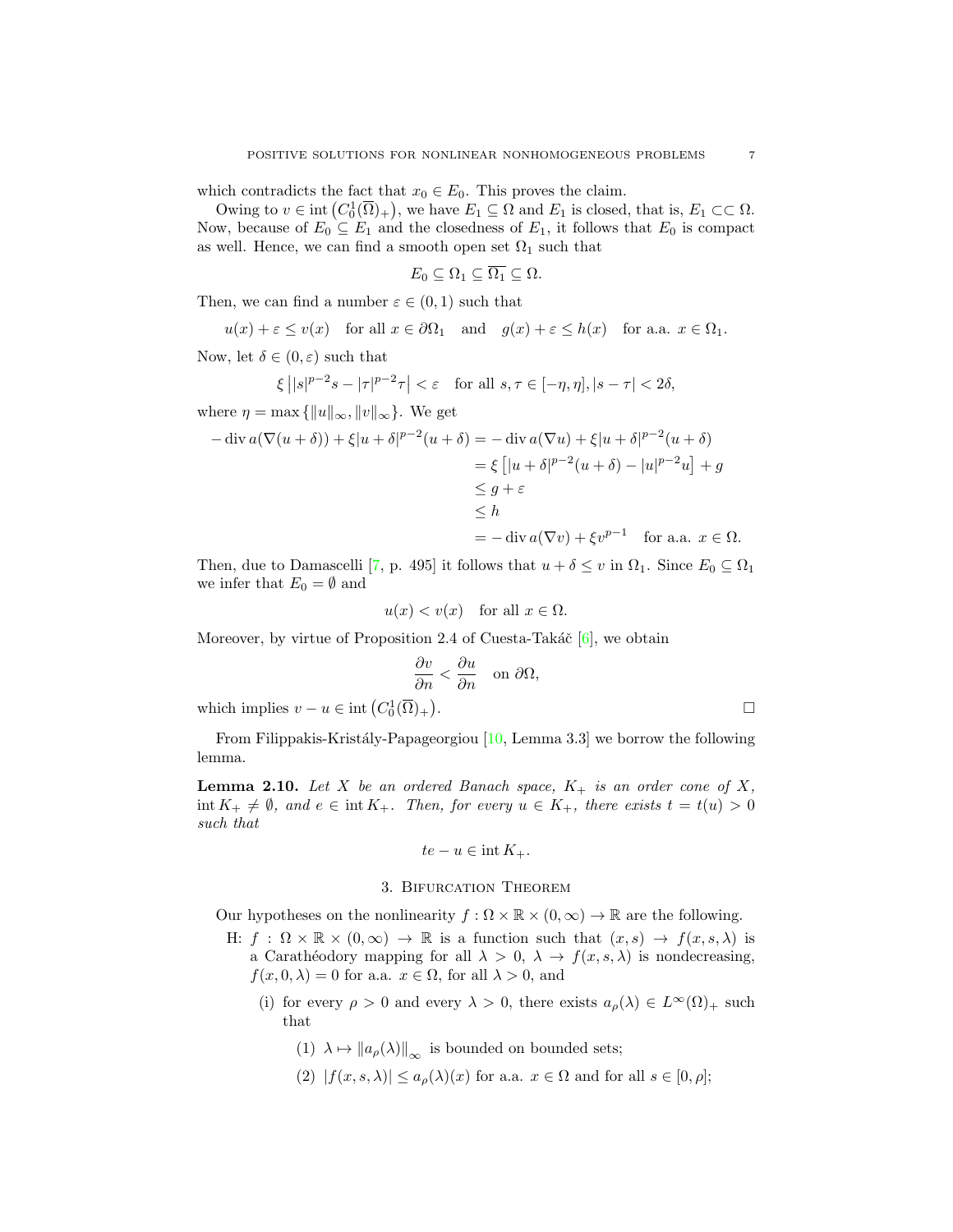(ii) if 
$$
F(x, s, \lambda) = \int_0^s f(x, t, \lambda) dt
$$
, then, for all  $\lambda > 0$ ,

$$
\lim_{s \to +\infty} \frac{F(x, s, \lambda)}{s^p} = +\infty \quad \text{uniformly for a.a. } x \in \Omega
$$

and there exist  $r(\lambda) \in (p, p^*)$  with  $\lambda \to r(\lambda)$  nondecreasing,  $r(\lambda) \to$  $r_0 \in (p, p^*)$  as  $\lambda \to 0^+$ , and functions  $\hat{\eta}_{\infty}(\lambda), \eta_{\infty}(\lambda) \in L^{\infty}(\Omega)$  such that

(1)  $\lambda \to \|\hat{\eta}_{\infty}(\lambda)\|_{\infty}$  and  $\lambda \to \|\eta_{\infty}(\lambda)\|_{\infty}$  are bounded on bounded sets;

(2) 
$$
\hat{\eta}_{\infty}(\lambda)(x) \le \liminf_{s \to +\infty} \frac{f(x, s, \lambda)}{s^{r(\lambda)-1}} \le \limsup_{s \to +\infty} \frac{f(x, s, \lambda)}{s^{r(\lambda)-1}} \le \eta_{\infty}(\lambda)(x)
$$
  
uniformly for a.a.  $x \in \Omega$ ;

- (iii) for every  $\lambda > 0$ , there exist  $\tau(\lambda) \in \left( \max \left\{ (r(\lambda) p) \frac{N}{p}, 1 \right\}, p^* \right)$  and  $\beta_0(\lambda) > 0$  such that
	- (1)  $\lambda \to \tau(\lambda)$  and  $\lambda \to \beta_0(\lambda)$  are nondecreasing;
	- (2)  $\beta_0(\lambda) \leq \liminf_{s \to +\infty}$  $f(x, s, \lambda)s - pF(x, s, \lambda)$  $\frac{\partial F}{\partial s^{\tau(\lambda)}}$  uniformly for a.a.  $x \in$ Ω;
- (iv) for every  $\lambda > 0$  there exist  $q(\lambda), \theta \in (1, \mu)$  (see hypothesis H(a)(iv)) with  $q(\lambda) \leq \theta$  and  $\delta_0(\lambda) \in (0,1), \hat{c}_0(\lambda) > 0$  such that
	- (1)  $q(\lambda) \rightarrow q_0 \in (1, p)$  as  $\lambda \rightarrow 0^+$ ;
	- (2)  $\lambda \to \hat{c}_0(\lambda)$  is strictly increasing and  $\hat{c}_0(\lambda) \to +\infty$  as  $\lambda \to +\infty$ ;
	- (3)  $\hat{c}_0(\lambda)s^{\theta} \le f(x, s, \lambda)s \le q(\lambda)F(x, s, \lambda)$  for a.a.  $x \in \Omega$  and for all  $s \in [0, \delta_0(\lambda)];$

and there exists a function  $\eta_0(\cdot, \lambda) \in L^{\infty}(\Omega)_+$  such that

- (4)  $\|\eta_0(\cdot,\lambda)\|_{\infty} \to 0$  as  $\lambda \to 0^+$ ;
- (5) lim sup  $s\rightarrow 0^+$  $F(x, s, \lambda)$  $\frac{\partial(x, \theta, \lambda)}{\partial g(x)} \leq \eta_0(x, \lambda)$  uniformly for a.a.  $x \in \Omega$ ;
- (v) there exist  $r^* \in (p, p^*]$  and  $c_0^* > 0$  such that  $f(x, s, \lambda) \ge -c_0^* s^{r^* - 1}$  for a.a.  $x \in \Omega$ , for all  $s \ge 0$ , and for all  $\lambda > 0$ .

**Remark 3.1.** Since we are looking for positive solutions and the above hypotheses concern the positive semiaxis  $\mathbb{R}_+ = [0, +\infty)$ , we may assume, without loss of generality, that  $f(x, s, \lambda) = 0$  for a.a.  $x \in \Omega$ , for all  $s \leq 0$ , and for all  $\lambda > 0$ . Note that hypotheses  $H(ii)$ , (iii) imply that, for all  $\lambda > 0$ ,

$$
\lim_{s \to +\infty} \frac{f(x, s, \lambda)}{s^{p-1}} = +\infty \quad \text{uniformly for a.a. } x \in \Omega.
$$

This means that  $f(x, \cdot, \lambda)$  is (p−1)-superlinear near  $+\infty$ . Such problems are usually treated using the AR-condition (unilateral version) which says that there exist  $\tau =$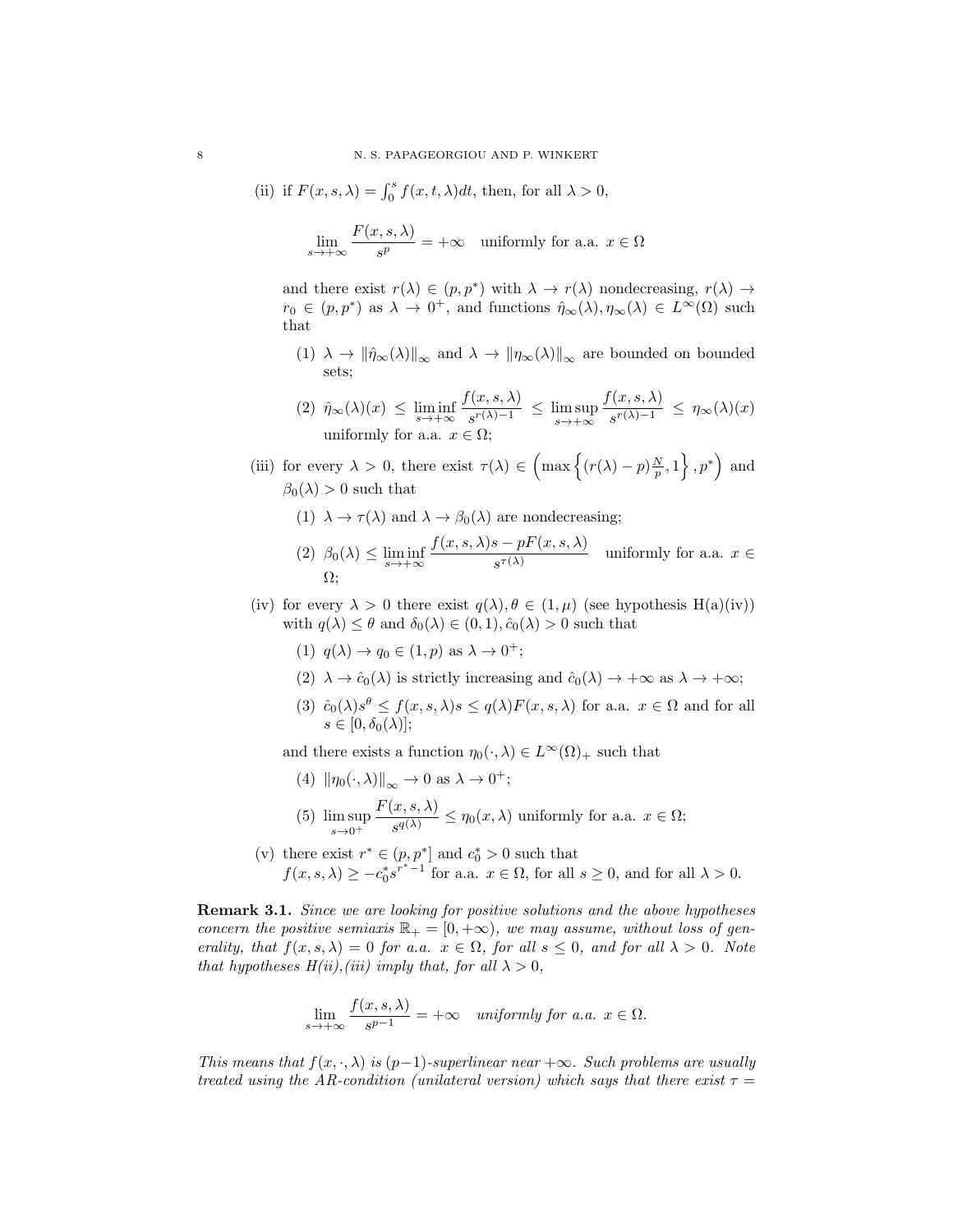$\tau(\lambda) > 0$  and  $M = M(\lambda) > 0$  such that

$$
0 < \tau F(x, s, \lambda) \le f(x, s, \lambda)s \quad \text{for a.a. } x \in \Omega \text{ and for all } s \ge M; \tag{3.1}
$$

$$
0 < \operatorname{ess\,inf}_{\Omega} F(\cdot, M, \lambda),\tag{3.2}
$$

(see Ambrosetti-Rabinowitz  $[3]$  and Mugnai  $[25]$ ). Integrating  $(3.1)$  and using  $(3.2)$ we reach a weaker condition, namely that

$$
c_6s^{\tau} \le F(x, s, \lambda) \quad \text{for a.a. } x \in \Omega, \text{ for all } s \ge M, \text{ with } c_6 = c_6(\lambda) > 0. \tag{3.3}
$$

From [\(3.3\)](#page-8-2) follows the much weaker condition (recall that  $\tau > p$ )

<span id="page-8-3"></span><span id="page-8-2"></span><span id="page-8-1"></span><span id="page-8-0"></span>
$$
\lim_{s \to +\infty} \frac{F(x, s, \lambda)}{s^p} = +\infty \quad \text{uniformly for a.a. } x \in \Omega. \tag{3.4}
$$

In the present work we employ  $(3.4)$  together with condition  $H(iii)$  which are weaker than the AR-condition and permit the consideration of superlinear reactions with slower growth near  $+\infty$  which fail to satisfy the AR-condition. If the AR-condition is satisfied, then we may assume that  $\tau = \tau(\lambda) > \max\left\{ (r(\lambda) - p)\frac{N}{p}, 1 \right\}$ . Hence, [\(3.1\)](#page-8-0) and [\(3.3\)](#page-8-2) imply

$$
\frac{f(x, s, \lambda)s - pF(x, s, \lambda)}{s^{\tau}}
$$
\n
$$
= \frac{f(x, s, \lambda)s - \tau F(x, s, \lambda)}{s^{\tau}} + (\tau - p) \frac{F(x, s, \lambda)}{s^{\tau}}
$$
\n
$$
\geq (\tau - p)c_6 \quad \text{for a.a. } x \in \Omega \text{ and for all } s \geq M.
$$

In consequence, hypotheses  $H(iii)(2)$  is fulfilled.

Example 3.2. The following functions satisfy hypotheses H (for the sake of simplicity we drop the x-dependence).

- (i)  $f_1(s) = \lambda s^{q-1} + s^{r-1}$  for all  $s \ge 0$  and with  $1 < q < p < r < p^*$ . This is the nonlinearity considered in Ambrosetti-Brezis-Cerami [\[2\]](#page-26-0) where  $p = 2$  (semilinear equations driven by the Laplacian) and in García Azorero-Peral Alonso-Manfredi [\[12\]](#page-26-5), Guo-Zhang [\[18\]](#page-26-6) where  $1 < p < \infty$  (nonlinear equations driven by the p-Laplacian).
- $(ii)$  A reaction which does not satisfy the AR-condition can be given by

$$
f_2(s) = \lambda s^{q-1} + s^{p-1} \left[ \ln(s) + \frac{1}{p} \right] \text{ for all } s \ge 0 \text{ with } 1 < q < p.
$$

(iii) Other admissable reactions are the following.

(1)  $f_3(s) = \xi(\lambda) (s^{q-1} + s^{r-1})$  for all  $s \geq 0$  with  $1 < q < p < r < p^*$ ,  $\xi(\lambda) > 0, \ \lambda \to \xi(\lambda)$  is increasing,  $\xi(\lambda) \to 0^+$  as  $\lambda \to 0^+$ , and  $\xi(\lambda) \to 0$  $+\infty$  as  $\lambda \to +\infty$ .

(2) 
$$
f_4(s) = \begin{cases} \lambda s^{q-1} & \text{if } s \in [0, \rho(\lambda)], \\ s^{r-1} + \lambda \rho(\lambda)^{q-1} - \rho(\lambda)^{r-1} & \text{if } \rho(\lambda) < s \end{cases}
$$
  
with  $1 < q < p < r < p^*$ ,  $\rho(\lambda) \in [0, 1], \lambda \to \rho(\lambda)$  is nondecreasing,  
 $\rho(\lambda) \to 0^+$  as  $\lambda \to 0^+$ , and  $\rho(\lambda) \to 1^-$  as  $\lambda \to +\infty$ .

First, we introduce the following sets

 $\mathcal{L} = \{\lambda > 0: \text{ problem } (\mathbf{P}_{\lambda}) \text{ admits a positive solution}\},$  $\mathcal{S}(\lambda) =$  the set of positive solutions of problem  $(\mathbf{P}_{\lambda})$ .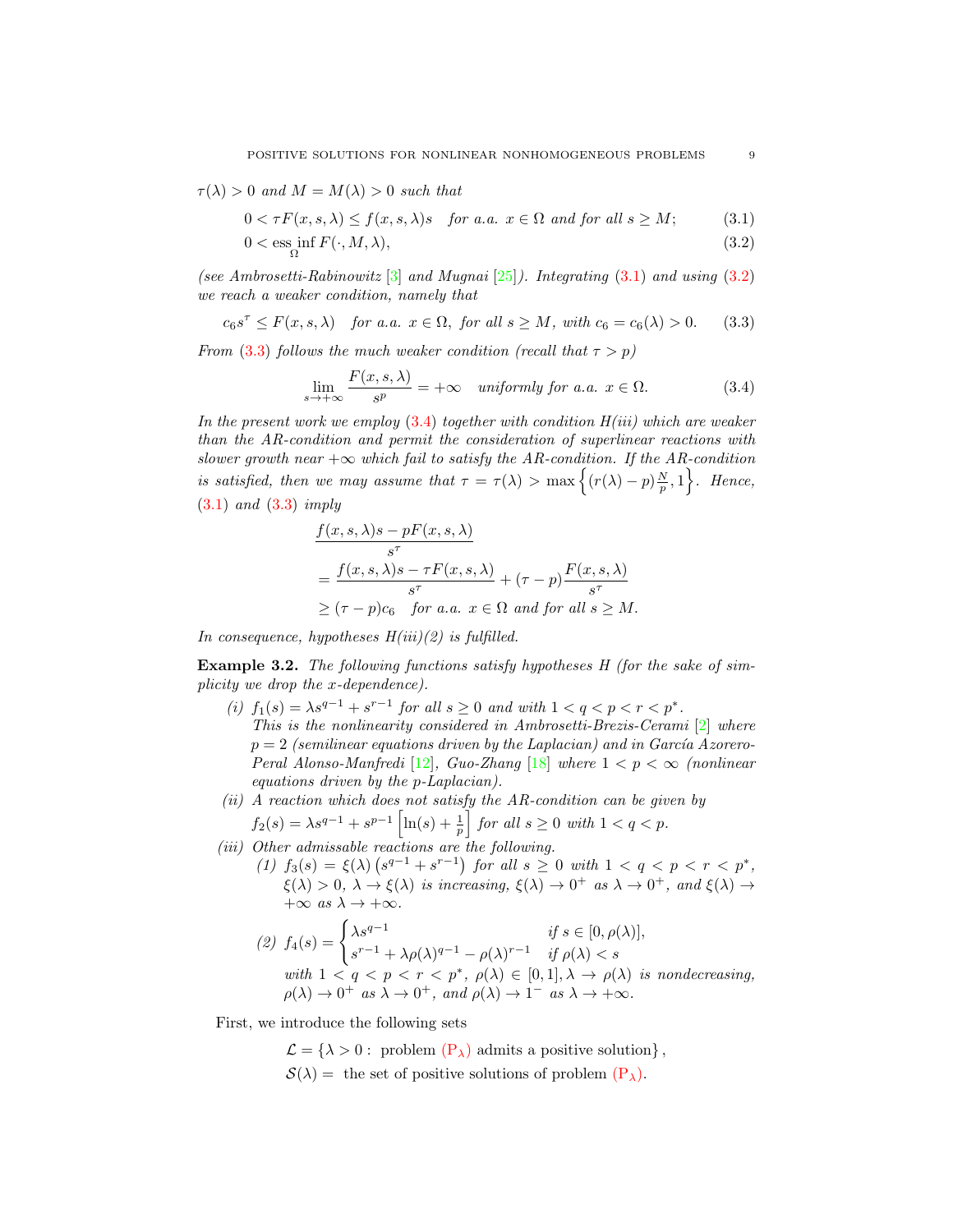We define, for every  $\lambda > 0$ , the corresponding  $C^1$ -energy functional  $\varphi_\lambda : W_0^{1,p}(\Omega) \to$ R to problem  $(P_\lambda)$  $(P_\lambda)$  by

$$
\varphi_{\lambda}(u) = \int_{\Omega} G(\nabla u) dx - \int_{\Omega} F(x, u, \lambda) dx.
$$

We start with an observation concerning the solution set  $\mathcal{S}(\lambda)$ .

<span id="page-9-4"></span>**Proposition 3.3.** If hypotheses  $H(a)(i)$ –(iii) and  $H(i),(iv)$  hold, then  $S(\lambda) \subseteq$  $\text{int}\left(C_0^1(\overline{\Omega})_+\right)$  for every  $\lambda > 0$ .

*Proof.* We may assume that  $\lambda \in \mathcal{L}$ , otherwise  $\mathcal{S}(\lambda) = \emptyset$ . Therefore, there exists  $u \in W_0^{1,p}(\Omega), u \geq 0, u \neq 0$  such that

<span id="page-9-1"></span>
$$
-\operatorname{div} a(\nabla u) = f(x, u, \lambda) \quad \text{for a.a. } x \in \Omega.
$$
 (3.5)

From Ladyzhenskaya-Ural'tseva [\[20,](#page-26-17) p. 286] it follows that  $u \in L^{\infty}(\Omega)$  and the regularity results of Lieberman [\[22,](#page-26-11) p. 320] imply  $u \in C_0^1(\overline{\Omega})_+ \setminus \{0\}.$ 

Owing to hypotheses H(i),(iv), for a given  $\rho > 0$ , we can find  $\xi_{\rho}^{\lambda} > 0$  such that

$$
f(x, s, \lambda) + \xi_{\rho}^{\lambda} s^{p-1} \ge 0 \quad \text{for a.a. } x \in \Omega \text{ and for all } 0 \le s \le \rho. \tag{3.6}
$$

Let  $\rho = ||u||_{\infty} > 0$  and let  $\xi_{\rho}^{\lambda} > 0$  be as in [\(3.6\)](#page-9-0). Combining [\(3.5\)](#page-9-1) and (3.6) gives

$$
-\operatorname{div} a(\nabla u) + \xi_{\rho}^{\lambda} u^{p-1} \ge 0 \quad \text{for a.a. } x \in \Omega,
$$

equivalently

<span id="page-9-0"></span>
$$
\operatorname{div} a(\nabla u) \le \xi_{\rho}^{\lambda} u^{p-1} \quad \text{for a.a. } x \in \Omega. \tag{3.7}
$$

Letting  $\chi(t) = ta_0(t)$  for all  $t > 0$ , hypothesis H(a)(iii) and [\(2.1\)](#page-2-0) ensure that

<span id="page-9-3"></span>
$$
t\chi'(t) = t^2 a'_0(t) + t a_0(t) \ge c_1 t^{p-1}.
$$

Integrating by parts leads to

$$
\int_0^t s\chi'(s)ds = t\chi(t) - \int_0^t \chi(s)ds = t^2 a_0(t) - G_0(t) \ge \frac{c_1}{p}t^p.
$$
 (3.8)

We set  $H(t) = t^2 a_0(t) - G_0(t)$  and  $H_0(t) = \frac{c_1}{p} t^p$  for all  $t \ge 0$ . Let  $\delta \in (0,1)$  and  $s > 0$ . We introduce the sets

$$
C_1 = \{ t \in (0,1) : H(t) \ge s \} \quad \text{and} \quad C_2 = \{ t \in (0,1) : H_0(t) \ge s \} \, .
$$

It is easy to see that  $C_2 \subseteq C_1$  (see [\(3.8\)](#page-9-2)) and so inf  $C_1 \leq \inf C_2$ . Therefore, due to Leoni [\[21,](#page-26-20) p. 6],

<span id="page-9-2"></span>
$$
H^{-1}(s) \le H_0^{-1}(s).
$$

Hence

$$
\int_0^\delta \frac{1}{H^{-1}\left(\frac{\xi_\rho^{\lambda}}{p}s^p\right)}ds \ge \int_0^\delta \frac{1}{H_0^{-1}\left(\frac{\xi_\rho^{\lambda}}{p}s^p\right)}ds = \frac{\xi_\rho^{\lambda}}{c_1}\int_0^\delta \frac{ds}{s} = +\infty.
$$

Then, because of [\(3.7\)](#page-9-3), we may apply the strong maximum principle of Pucci-Serrin [\[27,](#page-27-1) p. 111] which ensures that  $u(x) > 0$  for all  $x \in \Omega$ . The boundary point lemma of Pucci-Serrin [\[27,](#page-27-1) p. 120] implies then  $u \in \text{int}(C_0^1(\overline{\Omega})_+)$ . We conclude that  $\mathcal{S}(\lambda) \subseteq \text{int}\left(C_0^1(\overline{\Omega})_+\right)$ . В последните поставите на селото на селото на селото на селото на селото на селото на селото на селото на се<br>Селото на селото на селото на селото на селото на селото на селото на селото на селото на селото на селото на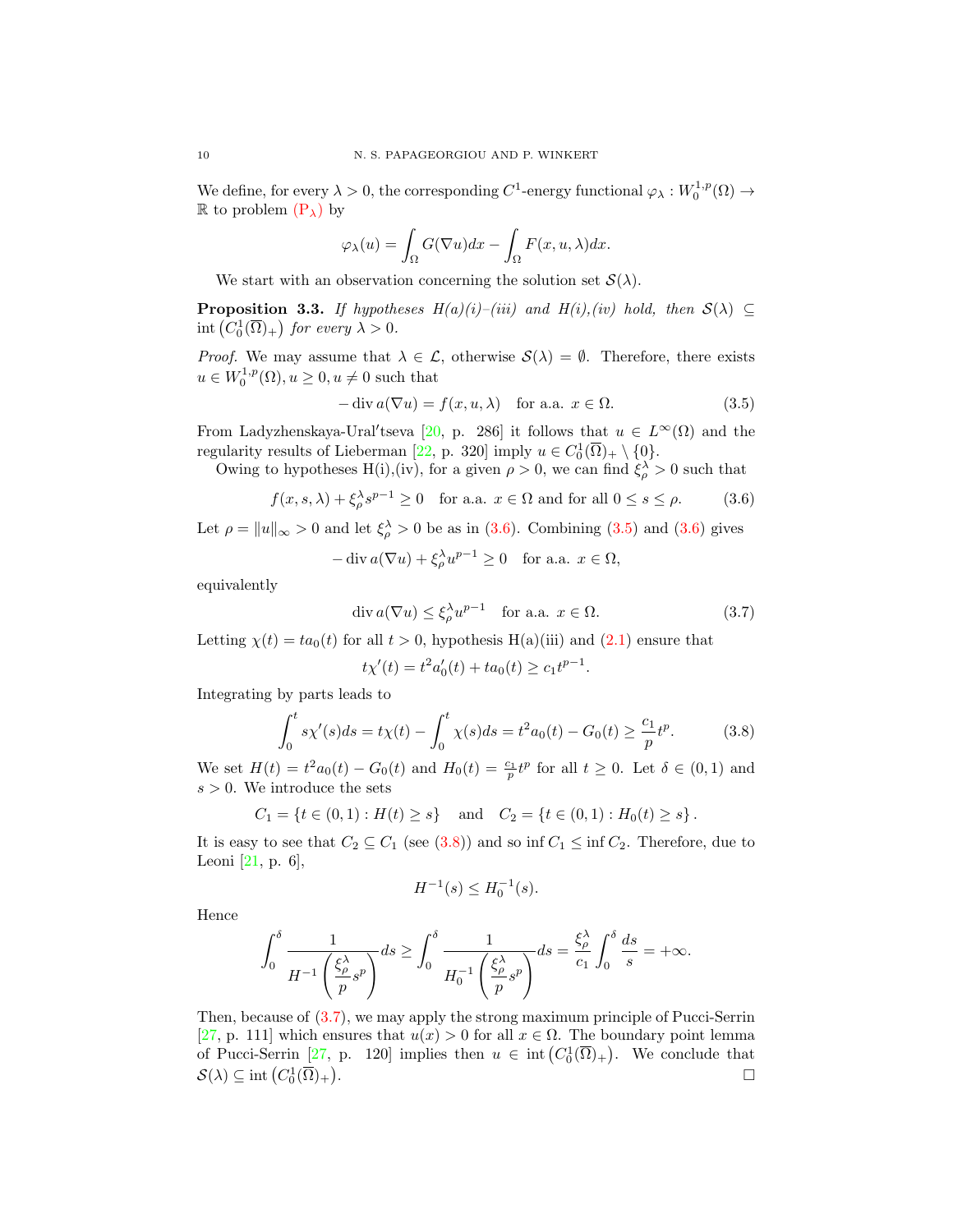<span id="page-10-9"></span>**Proposition 3.4.** If hypotheses  $H(a)$  and  $H(i)$ –(iv) hold, then the energy functional  $\varphi_{\lambda}$  satisfies the *C*-condition for every  $\lambda > 0$ .

*Proof.* Let  $(u_n)_{n\geq 1} \subseteq W_0^{1,p}(\Omega)$  be a sequence such that

<span id="page-10-2"></span><span id="page-10-0"></span>
$$
|\varphi_{\lambda}(u_n)| \le M_1 \quad \text{for some } M_1 > 0, \text{ for all } n \ge 1,
$$
\n(3.9)

$$
\left(1 + \|u_n\|_{W_0^{1,p}(\Omega)}\right)\varphi_\lambda'(u_n) \to 0 \quad \text{in } W^{-1,p'}(\Omega) \text{ as } n \to \infty. \tag{3.10}
$$

Thanks to [\(3.10\)](#page-10-0) there holds

$$
|\langle \varphi'_{\lambda}(u_n), h \rangle| \leq \frac{\varepsilon_n \|h\|_{W_0^{1,p}(\Omega)}}{1 + \|u_n\|_{W_0^{1,p}(\Omega)}} \quad \text{for all } h \in W_0^{1,p}(\Omega) \text{ with } \varepsilon_n \to 0^+,
$$

that is

$$
\left| \langle A(u_n), h \rangle - \int_{\Omega} f(x, u_n, \lambda) h dx \right| \leq \frac{\varepsilon_n \|h\|_{W_0^{1, p}(\Omega)}}{1 + \|u_n\|_{W_0^{1, p}(\Omega)}} \quad \text{for all } n \geq 1. \tag{3.11}
$$

Taking  $h = -u_n^- \in W_0^{1,p}(\Omega)$  in  $(3.11)$  gives

$$
\int_{\Omega} \left( a \left( -\nabla u_n^- \right), -\nabla u_n^- \right)_{\mathbb{R}^N} dx \le \varepsilon_n \quad \text{for all } n \ge 1,
$$

which results in, due to Lemma  $2.4(iii)$  $2.4(iii)$ ,

<span id="page-10-1"></span>
$$
\frac{c_1}{p-1} \left\| \nabla u_n^-\right\|_p^p \le \varepsilon_n \quad \text{for all } n \ge 1.
$$

Hence,

<span id="page-10-5"></span><span id="page-10-4"></span><span id="page-10-3"></span>
$$
u_n^- \to 0 \quad \text{in } W_0^{1,p}(\Omega) \text{ as } n \to \infty. \tag{3.12}
$$

Moreover, combining  $(3.9)$  and  $(3.12)$ , yields

$$
\int_{\Omega} pG\left(\nabla u_n^+\right)dx - \int_{\Omega} pF\left(x, u_n^+, \lambda\right)dx \le M_2 \quad \text{for all } n \ge 1,
$$
\n(3.13)

for some  $M_2 > 0$ . In [\(3.11\)](#page-10-1) we choose  $h = u_n^+ \in W_0^{1,p}(\Omega)$  to obtain

$$
-\int_{\Omega} \left( a\left(\nabla u_n^+\right), \nabla u_n^+\right)_{\mathbb{R}^N} dx + \int_{\Omega} f\left(x, u_n^+, \lambda\right) u_n^+ dx \le \varepsilon_n \quad \text{for all } n \ge 1. \tag{3.14}
$$

Adding  $(3.13)$  and  $(3.14)$  gives

$$
\int_{\Omega} \left[ pG\left(\nabla u_n^+\right) - \left(a\left(\nabla u_n^+\right), \nabla u_n^+\right)_{\mathbb{R}^N} \right] dx
$$
\n
$$
+ \int_{\Omega} \left[ f\left(x, u_n^+, \lambda\right) u_n^+ - pF\left(x, u_n^+, \lambda\right) \right] dx \leq M_3 \quad \text{for all } n \geq 1,
$$

for some  $M_3 > 0$ . Taking into account hypothesis  $H(a)(iv)(4)$  we get

$$
\int_{\Omega} \left[ f \left( x, u_n^+, \lambda \right) u_n^+ - p F \left( x, u_n^+, \lambda \right) \right] dx \le M_4 \quad \text{for all } n \ge 1,
$$
\n(3.15)

for some  $M_4 > 0$ . By virtue of hypotheses H(i)–(iii) we can find  $\beta_1 \in (0, \beta_0(\lambda))$ and  $c_7 = c_7(\lambda) > 0$  such that

$$
f(x, s, \lambda)s - pF(x, s, \lambda) \ge \beta_1 s^{\tau(\lambda)} - c_7 \quad \text{for a.a. } x \in \Omega \text{ and for all } s \ge 0. \tag{3.16}
$$
  
Using (3.16) in (3.15) we infer that

<span id="page-10-8"></span><span id="page-10-7"></span><span id="page-10-6"></span>
$$
(u_n^+)_{n\geq 1} \subseteq L^{\tau(\lambda)}(\Omega) \text{ is bounded.}
$$
\n(3.17)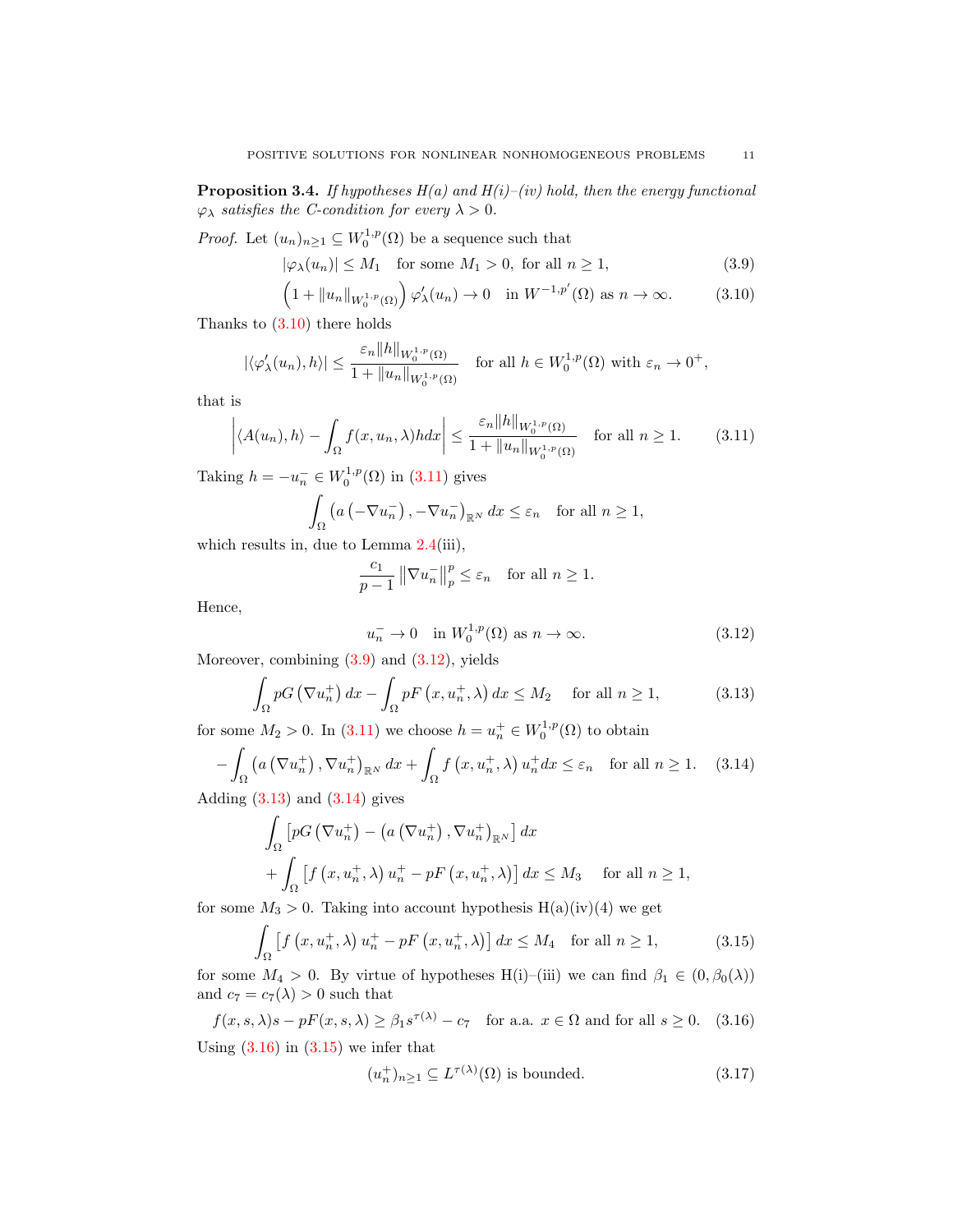First we assume that  $N \neq p$ . Having regard to hypothesis H(iii), without loss of generality, we may assume that  $\tau(\lambda) < \tau(\lambda) < p^*$ . Therefore, there exists  $t \in (0,1)$ such that

<span id="page-11-2"></span><span id="page-11-1"></span><span id="page-11-0"></span>
$$
\frac{1}{r(\lambda)} = \frac{1-t}{\tau(\lambda)} + \frac{t}{p^*}.\tag{3.18}
$$

Invoking the interpolation theory (see, for example, Gasiński-Papageorgiou  $[13, p$ . 905]) in combination with [\(3.17\)](#page-10-8) and the Sobolev embedding theorem we have

$$
\left\|u_{n}^{+}\right\|_{r(\lambda)} \leq \left\|u_{n}^{+}\right\|_{\tau(\lambda)}^{1-t} \left\|u_{n}^{+}\right\|_{p^{*}}^{t} \leq c_{8} \left\|u_{n}^{+}\right\|_{W_{0}^{1,p}(\Omega)}^{t} \quad \text{for all } n \geq 1 \tag{3.19}
$$

and for some  $c_8 > 0$ .

Hypotheses  $H(i)$ , (ii) imply that

$$
f(x, s, \lambda) \le c_9 \left( 1 + s^{r(\lambda)} \right) \quad \text{for a.a. } x \in \Omega, \text{ for all } s \ge 0,
$$
 (3.20)

and for some  $c_9 > 0$ . Now we choose  $h = u_n^+ \in W_0^{1,p}(\Omega)$  in  $(3.11)$  to get

$$
\int_{\Omega} \left( a\left(\nabla u_n^+\right), \nabla u_n^+\right)_{\mathbb{R}^N} dx - \int_{\Omega} f\left(x, u_n^+, \lambda\right) u_n^+ dx \le \varepsilon_n \quad \text{for all } n \ge 1.
$$

From this, by applying Lemma  $2.4(iii)$  $2.4(iii)$ ,  $(3.20)$ , and  $(3.19)$  we conclude that

$$
\frac{c_1}{p-1} \left\| \nabla u_n^+ \right\|_p^p \le c_{10} \left( 1 + \left\| u_n^+ \right\|_{r(\lambda)}^{r(\lambda)} \right) \le c_{11} \left( 1 + \left\| u_n^+ \right\|_{W_0^{1,p}(\Omega)}^{r(\lambda)t} \right) \tag{3.21}
$$

for all  $n \geq 1$  and for some  $c_{10}, c_{11} > 0$ .

The hypotheses on  $\tau(\lambda)$  (see H(iii)) and [\(3.18\)](#page-11-2) imply that  $tr(\lambda) < p$ . Hence, from  $(3.21)$  it follows that

<span id="page-11-4"></span><span id="page-11-3"></span>
$$
(u_n^+)_{n\geq 1} \subseteq W_0^{1,p}(\Omega) \text{ is bounded.}
$$
\n
$$
(3.22)
$$

If  $N = p$ , then by definition  $p^* = \infty$  while from the Sobolev embedding theorem we know that  $W_0^{1,p}(\Omega)$  is compactly embedded in  $L^{\eta}(\Omega)$  for all  $\eta \in [1,\infty)$ . So, for the previous argument to work, we need to replace  $p^*$  by  $\eta > r(\lambda)$  large enough such that

$$
tr(\lambda) = \frac{\eta(r(\lambda) - \tau(\lambda))}{\eta - \tau(\lambda)} < p.
$$

Then we reach again  $(3.22)$ .

From [\(3.12\)](#page-10-3) and [\(3.22\)](#page-11-4) we know that  $(u_n)_{n\geq 1} \subseteq W_0^{1,p}(\Omega)$  is bounded and so by passing to a suitable subsequence if necessary we may assume that

$$
u_n \rightharpoonup u
$$
 in  $W_0^{1,p}(\Omega)$  and  $u_n \rightharpoonup u$  in  $L^{r(\lambda)}(\Omega)$ . (3.23)

In [\(3.11\)](#page-10-1) we choose  $h = u_n - u \in W_0^{1,p}(\Omega)$ , pass to the limit as  $n \to \infty$ , and apply [\(3.23\)](#page-11-5). This gives

<span id="page-11-5"></span>
$$
\lim_{n \to \infty} \langle A(u_n), u_n - u \rangle = 0,
$$

which by the  $(S)$ <sub>+</sub>-property of A (see Proposition [2.7\)](#page-4-1) results in

$$
u_n \to u \text{ in } W_0^{1,p}(\Omega).
$$

This proves that the functional  $\varphi_{\lambda}$  satisfies the C-condition for every  $\lambda > 0$ .

Next we prove the nonemptiness and a structural property of  $\mathcal{L}$ .

<span id="page-11-6"></span>**Proposition 3.5.** If hypotheses  $H(a)$  and H hold, then  $\mathcal{L} \neq \emptyset$  and for every  $\lambda \in \mathcal{L}$ we have  $(0, \lambda] \subseteq \mathcal{L}$ .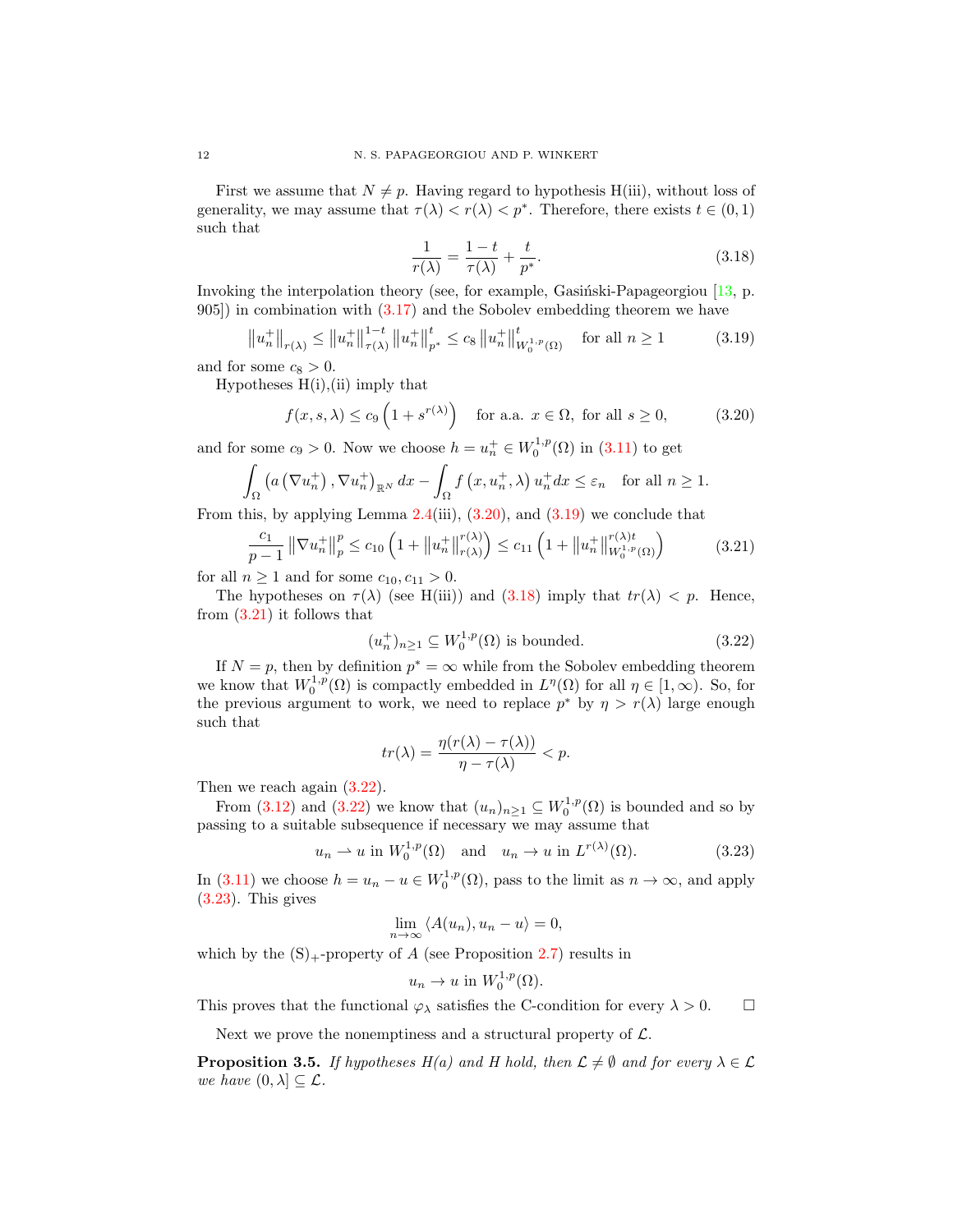*Proof.* We are going to show that the functional  $\varphi_{\lambda}$  satisfies the mountain pass geometry (see Theorem [2.2\)](#page-1-0) for  $\lambda > 0$  small enough. This fact in conjunction with Proposition [3.4](#page-10-9) will permit the usage of the mountain pass theorem (see Theorem [2.2\)](#page-1-0) which will show that, for  $\lambda > 0$  small enough, the solution set  $\mathcal{S}(\lambda)$  is nonempty and so  $\mathcal{L} \neq \emptyset$ .

**Claim:** There exists  $\hat{\lambda} > 0$  such that, for all  $\lambda \in (0, \hat{\lambda})$ , we can find  $\varrho_{\lambda} > 0$  such that

<span id="page-12-0"></span>
$$
\inf \left[ \varphi_{\lambda}(u) : \|u\|_{W_0^{1,p}(\Omega)} = \varrho_{\lambda} \right] = m_{\lambda} > 0 = \varphi_{\lambda}(0).
$$

For every  $\lambda > 0$ , by virtue of hypotheses H(i),(ii), and (iv), we can find  $c_{12}(\lambda) >$  $0, c_{13}(\lambda) > 0$  such that

$$
c_{12}(\lambda) \to 0^+
$$
 as  $\lambda \to 0^+$ ,  $\lambda \to c_{13}(\lambda)$  is bounded on bounded sets,

and

$$
F(x, s, \lambda) \le c_{12}(\lambda)s^{q(\lambda)} + c_{13}(\lambda)s^{r(\lambda)} \quad \text{for a.a. } x \in \Omega \text{ and for all } s \ge 0. \tag{3.24}
$$

Taking into account Corollary [2.5,](#page-3-2) [\(3.24\)](#page-12-0), and the Sobolev embedding theorem we derive

$$
\varphi_{\lambda}(u) = \int_{\Omega} G(\nabla u) dx - \int_{\Omega} F(x, u, \lambda) dx
$$
  
\n
$$
\geq \frac{c_1}{p(p-1)} ||\nabla u||_p^p - \int_{\Omega} F(x, u, \lambda) dx
$$
  
\n
$$
\geq c_{14} ||u||_{W_0^{1,p}(\Omega)}^p - c_{15}(\lambda) ||u||_{W_0^{1,p}(\Omega)}^{q(\lambda)} - c_{16}(\lambda) ||u||_{W_0^{1,p}(\Omega)}^{r(\lambda)}
$$

with  $c_{14} = \frac{c_1}{p(p-1)}, c_{15}(\lambda) > 0$  satisfying  $c_{15}(\lambda) \rightarrow 0^+$  as  $\lambda \rightarrow 0^+$ , and  $c_{16}(\lambda) > 0$ with  $\lambda \to c_{16}(\lambda)$  being bounded on bounded sets. Therefore,

$$
\varphi_{\lambda}(u) \ge \left[c_{14} - c_{15}(\lambda) \|u\|_{W_0^{1,p}(\Omega)}^{q(\lambda)-p} - c_{16}(\lambda) \|u\|_{W_0^{1,p}(\Omega)}^{r(\lambda)-p} \right] \|u\|_{W_0^{1,p}(\Omega)}^p. \tag{3.25}
$$

Now, let  $\xi_{\lambda}(t) = c_{15}(\lambda)t^{q(\lambda)-p} + c_{16}(\lambda)t^{r(\lambda)-p}$  for all  $t > 0$ . Clearly,  $\xi_{\lambda} \in C^1(0, \infty)$ and since  $q(\lambda) < p < r(\lambda)$  for all  $\lambda > 0$ , we see that

<span id="page-12-1"></span>
$$
\xi_{\lambda}(t) \rightarrow +\infty
$$
 as  $t \rightarrow 0^{+}$  and as  $t \rightarrow +\infty$ .

Thus, we can find a number  $t_0 \in (0, +\infty)$  such that  $\xi_\lambda(t_0) = \inf_{t>0} \xi_\lambda(t)$ , that is,  $\xi'_{\lambda}(t_0) = 0$ . This gives

$$
(p - q(\lambda))c_{15}(\lambda)t_0^{q(\lambda)-p-1} = (r(\lambda) - p)c_{16}(\lambda)t_0^{r(\lambda)-p},
$$

respectively

$$
t_0 = t_0(\lambda) = \left[ \frac{(p - q(\lambda))c_{15}(\lambda)}{(r(\lambda) - p)c_{16}(\lambda)} \right]^{\frac{1}{r(\lambda) - q(\lambda)}}.
$$

The hypotheses on  $\lambda \to q(\lambda)$  and on  $\lambda \to r(\lambda)$  (see H(iii),(iv)) and the properties of  $\lambda \to c_{15}(\lambda)$  as well as  $\lambda \to c_{16}(\lambda)$  imply that

$$
\xi_{\lambda}(t_0) \to 0^+ \text{ as } \lambda \to 0^+.
$$

So, we can find a number  $\hat{\lambda} > 0$  small enough such that

$$
\xi_{\lambda}(t_0) < c_{14} \quad \text{for all } \lambda \in (0, \hat{\lambda}).
$$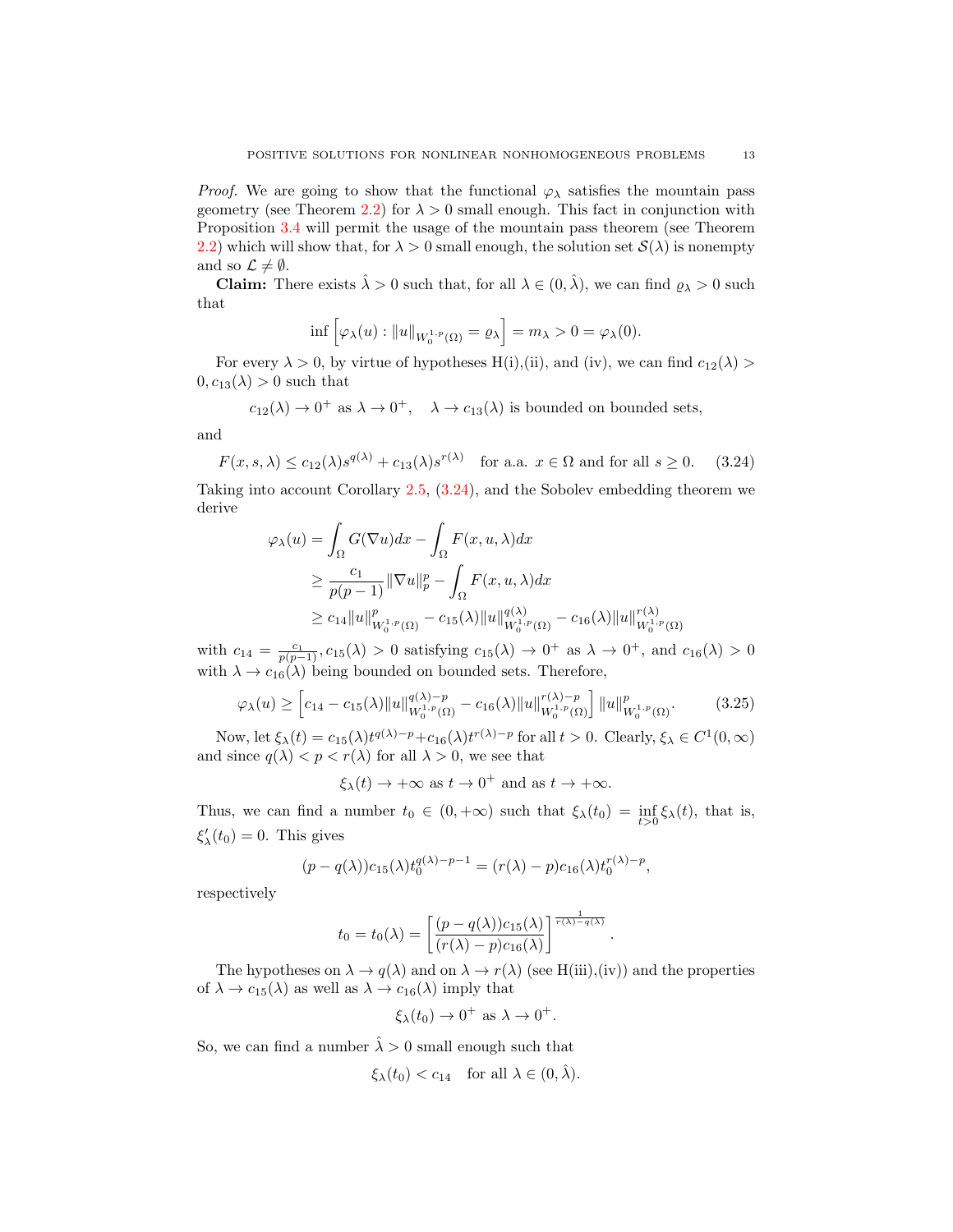Then, from [\(3.25\)](#page-12-1) we see that

$$
\varphi_{\lambda}(u) \ge m_{\lambda} > 0 = \varphi_{\lambda}(0) \text{ for all } ||u||_{W_0^{1,p}(\Omega)} = t_0(\lambda) = \varrho_{\lambda}.
$$

This proves the Claim.

Hypothesis H(ii) implies that, for all  $u \in \text{int}(C_0^1(\overline{\Omega})_+)$ , there holds

$$
\varphi_{\lambda}(tu) \to -\infty \text{ as } t \to +\infty \text{ and for all } \lambda > 0. \tag{3.26}
$$

Then, the Claim, [\(3.26\)](#page-13-0), and Proposition [3.4](#page-10-9) permit the usage of the mountain pass theorem (see Theorem [2.2\)](#page-1-0) to find an element  $u_{\lambda} \in W_0^{1,p}(\Omega)$  (for  $\lambda \in (0, \hat{\lambda})$ ) such that

$$
\varphi'_{\lambda}(u_{\lambda}) = 0
$$
 and  $\varphi_{\lambda}(0) = 0 < m_{\lambda} \leq \varphi_{\lambda}(u_{\lambda}).$ \n
$$
(3.27)
$$

The second assertion in [\(3.27\)](#page-13-1) gives  $u_{\lambda} \neq 0$  and the first one reads as

<span id="page-13-2"></span><span id="page-13-1"></span><span id="page-13-0"></span>
$$
A(u_{\lambda}) = N_{f_{\lambda}}(u_{\lambda}), \qquad (3.28)
$$

where  $f_{\lambda}(x, s) = f(x, s, \lambda)$ . Acting on [\(3.28\)](#page-13-2) with  $-u_{\lambda}^- \in W_0^{1,p}(\Omega)$  we directly obtain, using Lemma [2.4\(](#page-3-1)iii), that

<span id="page-13-6"></span>
$$
\frac{c_1}{p-1}\left\|\nabla u_\lambda^-\right\|_p^p\leq 0
$$

implying  $u_{\lambda} \geq 0, u_{\lambda} \neq 0$ . Therefore,  $u_{\lambda} \in S(\lambda) \subseteq \text{int}(C_0^1(\overline{\Omega})_+)$  (see Proposi-tion [3.3\)](#page-9-4) and so  $(0, \hat{\lambda}) \subseteq \mathcal{L}$ , hence  $\mathcal{L} \neq \emptyset$ . This proves the first assertion of the proposition.

Next, let  $\lambda \in \mathcal{L}$  and take  $\gamma \in (0, \lambda)$ . Since  $\lambda \in \mathcal{L}$  there exists  $u_{\lambda} \in \mathcal{S}(\lambda) \subseteq$ int  $(C_0^1(\overline{\Omega})_+)$ . Thus,

$$
-\operatorname{div} a(\nabla u_\lambda) = f(x, u_\lambda, \lambda) \ge f(x, u_\lambda, \gamma) \quad \text{for a.a. } x \in \Omega,
$$
 (3.29)

because  $\gamma < \lambda$  and the fact that  $\lambda \to f(x, s, \lambda)$  is nondecreasing (see H).

We introduce the following Carathéodory function

<span id="page-13-3"></span>
$$
\hat{f}_{\gamma}(x,s) = \begin{cases} f(x,s,\gamma) & \text{if } s \le u_{\lambda}(x), \\ f(x,u_{\lambda}(x),\gamma) & \text{if } u_{\lambda}(x) < s. \end{cases}
$$
\n(3.30)

Setting  $\hat{F}_{\gamma}(x,s) = \int_0^s \hat{f}_{\gamma}(x,t)dt$  we define the C<sup>1</sup>-functional  $\hat{\psi}_{\gamma}: W_0^{1,p}(\Omega) \to \mathbb{R}$ through

$$
\hat{\psi}_{\gamma}(u) = \int_{\Omega} G(\nabla u) dx - \int_{\Omega} \hat{F}_{\gamma}(x, u) dx.
$$

From Corollary [2.5](#page-3-2) and the truncation defined in [\(3.30\)](#page-13-3) it is clear that  $\hat{\psi}_{\gamma}$  is coercive. Moreover, the convex integral  $u \to \int_{\Omega} G(\nabla u) dx$  is sequentially weakly lower semicontinuous (follows from Mazur's lemma) while, by applying the Sobolev embedding theorem, the same property can be shown for the functional  $u \to \int_{\Omega} \hat{F}_{\gamma}(x, u) dx$ . It follows that the functional  $u \to \hat{\psi}_{\gamma}(u)$  is sequentially weakly lower semicontinuous on  $W_0^{1,p}(\Omega)$ . Then, by the Weierstrass theorem, we find  $u_\gamma \in W_0^{1,p}(\Omega)$  such that

$$
\hat{\psi}_{\gamma}(u_{\gamma}) = \inf \left[ \hat{\psi}_{\gamma}(u) : u \in W_0^{1,p}(\Omega) \right]. \tag{3.31}
$$

Owing to hypothesis H(a)(iv)(2) we find numbers  $\tilde{\eta} > 0$  and  $\delta_1 \in (0, \delta_0(\gamma)]$  such that

<span id="page-13-5"></span><span id="page-13-4"></span>
$$
G_0(t) \leq \tilde{\eta}t^{\nu} \quad \text{for all } t \in (0, \delta_1]. \tag{3.32}
$$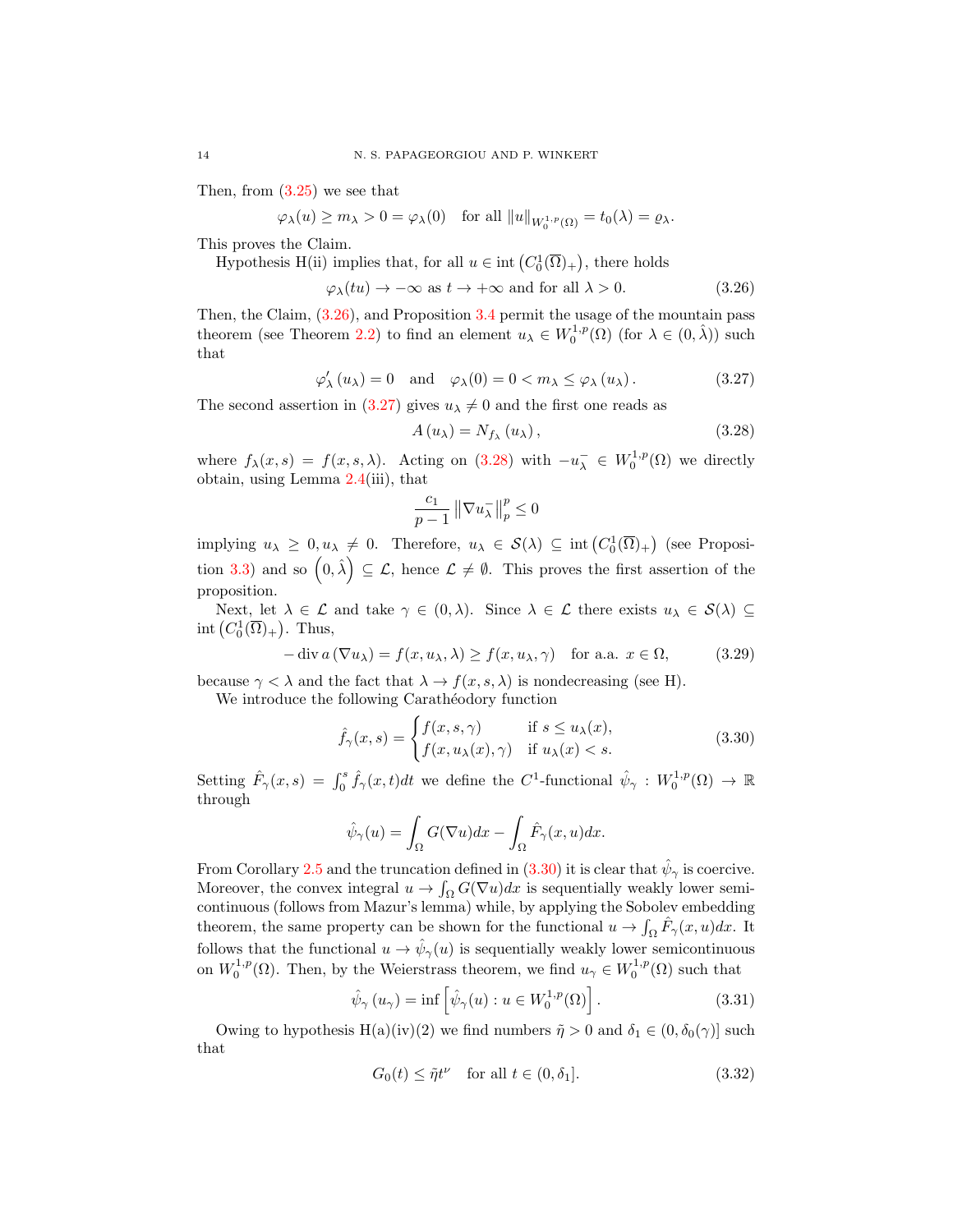Let  $u \in \text{int}(C_0^1(\overline{\Omega})_+)$  and recall that  $u_\lambda \in \text{int}(C_0^1(\overline{\Omega})_+)$ . By Lemma [2.10](#page-6-0) there exists a number  $\tilde{t} \in (0, 1)$  small enough such that

$$
\tilde{t}u(x), \tilde{t}|\nabla u(x)| \in [0, \delta_1] \text{ for all } x \in \overline{\Omega} \text{ and } \tilde{t}u \le u_\lambda. \tag{3.33}
$$

Applying  $(3.32)$  and  $(3.33)$  as well as hypothesis  $H(iv)(3)$  yields

$$
\hat{\psi}_{\gamma}(\tilde{t}u) = \int_{\Omega} G(\tilde{t}\nabla u) dx - \int_{\Omega} \hat{F}_{\gamma}(x, \tilde{t}u) dx
$$
\n
$$
\leq \tilde{\eta}(\tilde{t})^{\nu} \|\nabla u\|_{\nu}^{\nu} - \hat{c}_0(\lambda) (\tilde{t})^{\theta} \|u\|_{\theta}^{\theta}.
$$
\n(3.34)

Since  $\theta < \nu$  (see hypotheses H(a)(iv) and H(iv)) we see that by taking  $\tilde{t} \in (0,1)$ even smaller if necessary we will have from [\(3.34\)](#page-14-1)

<span id="page-14-2"></span><span id="page-14-1"></span><span id="page-14-0"></span>
$$
\hat{\psi}_{\gamma}(\tilde{t}u)<0
$$

which gives, due to  $(3.31)$ ,

$$
\hat{\psi}_{\gamma}\left(u_{\gamma}\right) < 0 = \hat{\psi}_{\gamma}(0).
$$

Hence,  $u_{\gamma} \neq 0$ . As  $u_{\gamma}$  is a critical point of  $\hat{\psi}_{\gamma}$  there holds  $(\hat{\psi}_{\gamma})'(u_{\gamma}) = 0$ , that is

$$
A(u_{\gamma}) = N_{\hat{f}_{\gamma}}(u_{\gamma}). \tag{3.35}
$$

Acting on [\(3.35\)](#page-14-2) with  $-u_\gamma^- \in W_0^{1,p}(\Omega)$  gives

$$
\frac{c_1}{p-1} \left\| \nabla u_\gamma^- \right\|_p^p \le 0,
$$

thanks to the truncation in [\(3.30\)](#page-13-3) and Lemma [2.4\(](#page-3-1)iii). Hence,  $u_{\gamma} \ge 0, u_{\gamma} \ne 0$ .

Now, taking  $(u_{\gamma}-u_{\lambda})^{\perp} \in W_0^{1,p}(\Omega)$  as test function in  $(3.35)$  results in, due to [\(3.29\)](#page-13-6) and [\(3.30\)](#page-13-3),

$$
\left\langle A(u_{\gamma}), (u_{\gamma} - u_{\lambda})^{+} \right\rangle = \int_{\Omega} \hat{f}_{\gamma} (x, u_{\gamma}) (u_{\gamma} - u_{\lambda})^{+} dx
$$
  
= 
$$
\int_{\Omega} f (x, u_{\lambda}, \gamma) (u_{\gamma} - u_{\lambda})^{+} dx
$$
  
\$\leq\$ 
$$
\left\langle A(u_{\lambda}), (u_{\gamma} - u_{\lambda})^{+} \right\rangle.
$$

Therefore

$$
\int_{\{u_{\gamma}>u_{\lambda}\}} \left(a\left(\nabla u_{\gamma}\right)-a\left(\nabla u_{\lambda}\right),\nabla u_{\gamma}-\nabla u_{\lambda}\right)_{\mathbb{R}^{N}} dx \leq 0,
$$

which means that  $|\{u_{\gamma} > u_{\lambda}\}\|_{N} = 0$  and so  $u_{\gamma} \leq u_{\lambda}$ .

To sum up we have proved that

$$
u_{\gamma} \in [0, u_{\lambda}] = \left\{ u \in W_0^{1, p}(\Omega) : 0 \le u(x) \le u_{\lambda}(x) \text{ for a.a. } x \in \Omega \right\}.
$$

Then according to  $(3.30)$ , equation  $(3.35)$  becomes

 $A(u_\gamma) = N_{f_\gamma}(u_\gamma)$  with  $f_\gamma(x,s) = f(x,s,\gamma)$ .

Hence,  $u_{\gamma} \in \mathcal{S}(\gamma) \subseteq \text{int}\left(C_0^1(\overline{\Omega})_+\right)$  and so  $\gamma \in \mathcal{L}$ .

Therefore, we can say that if  $\lambda \in \mathcal{L}$ , then  $(0, \lambda] \subseteq \mathcal{L}$ .

**Remark 3.6.** The above structural property of the admissible set  $\mathcal{L}$  means that  $\mathcal{L}$ is in fact an interval in  $(0, +\infty)$ .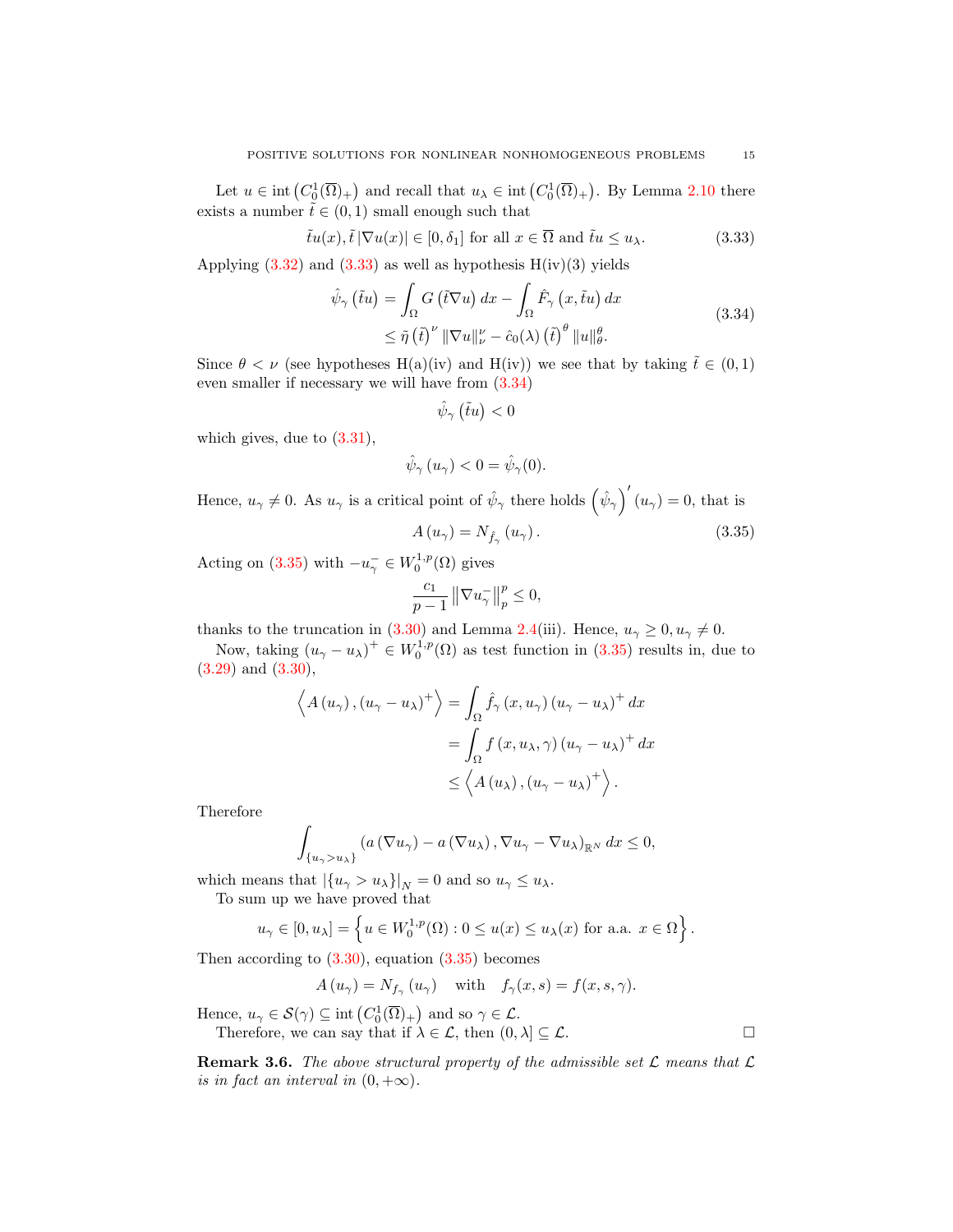Hypotheses H(iv), (v) imply that, for all  $\lambda > 0$ ,

$$
f(x, s, \lambda) \ge \hat{c}_0(\lambda) s^{\theta - 1} - c_0^* s^{r^* - 1} \quad \text{for a.a. } x \in \Omega \text{ and for all } s \ge 0. \tag{3.36}
$$

This unilateral growth estimate on  $f(x, \cdot, \lambda)$  leads to the following auxiliary Dirichlet problem

<span id="page-15-4"></span><span id="page-15-1"></span><span id="page-15-0"></span>
$$
-\operatorname{div} a(\nabla u) = \hat{c}_0(\lambda)u^{\theta - 1} - c_0^* u^{r^* - 1} \quad \text{in } \Omega,
$$
  
\n
$$
u = 0 \quad \text{on } \partial\Omega,
$$
 (Au<sub>λ</sub>)

We have the following existence and uniqueness result for  $(Au_\lambda)$  $(Au_\lambda)$ .

<span id="page-15-3"></span>**Proposition 3.7.** Let hypotheses H(a) be satisfied and let  $\theta < \mu < d < p$  $r^*$  <  $p^*$  as well as  $\lambda > 0$ . Then, problem  $(Au_{\lambda})$  $(Au_{\lambda})$  has a unique positive solution  $\tilde{u}_{\lambda} \in \text{int}\left(C_0^1(\overline{\Omega})_+\right)$  and the map  $\lambda \to \tilde{u}_{\lambda}$  is increasing, that is, if  $\lambda < \gamma$ , then  $\tilde{u}_{\gamma} - \tilde{u}_{\lambda} \in \text{int}\left(C_0^1(\overline{\Omega})_+\right).$ 

*Proof.* First, we establish the existence of a positive solution to  $(\text{Au}_{\lambda})$  for all  $\lambda > 0$ . To this end, let  $\xi_{\lambda}: W_0^{1,p}(\Omega) \to \mathbb{R}$  be the  $C^1$ -functional defined by

$$
\xi_{\lambda}(u) = \int_{\Omega} G(\nabla u) dx - \frac{\hat{c}_0(\lambda)}{\theta} ||u^+||_{\theta}^{\theta} + \frac{c_0^*}{r^*} ||u^+||_{r^*}^{r^*}.
$$

Since  $r^* > p$  and because of Corollary [2.5](#page-3-2) we easily verify that  $\xi_{\lambda}$  is coercive. Similar to the arguments in the proof of Proposition [3.5](#page-11-6) we can conclude that  $\xi_{\lambda}$  is sequentially weakly lower semicontinuous. Hence, we find  $\tilde{u}_{\lambda} \in W_0^{1,p}(\Omega)$  such that

$$
\xi_{\lambda}(\tilde{u}_{\lambda}) = \inf \left[ \xi_{\lambda}(u) : u \in W_0^{1,p}(\Omega) \right]. \tag{3.37}
$$

As in the proof of Proposition [3.5](#page-11-6) and since  $\theta < \mu < p < r^* < p^*$  we infer that if  $u \in \text{int}(C_0^1(\overline{\Omega})_+)$  and  $t \in (0,1)$  sufficiently small, then  $\xi_{\lambda}(tu) < 0$ , which implies, because  $\tilde{u}_{\lambda}$  is the global minimizer of  $\xi_{\lambda}$  (see [\(3.37\)](#page-15-1)), that

<span id="page-15-2"></span>
$$
\xi_{\lambda}(\tilde{u}_{\lambda})<0=\xi_{\lambda}(0).
$$

Thus,  $\tilde{u}_{\lambda} \neq 0$ . Furthermore, [\(3.37\)](#page-15-1) gives  $\xi'_{\lambda}(\tilde{u}_{\lambda}) = 0$ , that is

$$
A\left(\tilde{u}_{\lambda}\right) = \hat{c}_0 \left(\left(\tilde{u}_{\lambda}\right)^+\right)^{\theta - 1} - c_0^* \left(\left(\tilde{u}_{\lambda}\right)^+\right)^{r^* - 1}.\tag{3.38}
$$

Taking  $-(\tilde{u}_{\lambda})^{-} \in W_0^{1,p}(\Omega)$  as test function in [\(3.38\)](#page-15-2) yields, owing to Lemma [2.4\(](#page-3-1)iii),

$$
\frac{c_1}{p-1} \left\| \nabla \left( \tilde{u}_{\lambda} \right)^{-} \right\|_p^p \le 0.
$$

So,  $\tilde{u}_{\lambda} \geq 0$ ,  $\tilde{u}_{\lambda} \neq 0$ . Then, [\(3.38\)](#page-15-2) becomes

$$
A\left(\tilde{u}_{\lambda}\right) = \hat{c}_0 \left(\tilde{u}_{\lambda}\right)^{\theta - 1} - c_0^* \left(\tilde{u}_{\lambda}\right)^{r^* - 1}
$$

meaning that  $\tilde{u}_{\lambda}$  is a positive solution of  $(Au_{\lambda})$  $(Au_{\lambda})$ . As before (see the proof of Proposition  $3.3$ ), the nonlinear regularity theory (see Ladyzhenskaya-Ural'tseva [\[20\]](#page-26-17) and Lieberman [\[22\]](#page-26-11)) and the nonlinear maximum principle (see Pucci-Serrin [\[27,](#page-27-1) pp. 111, 120]) imply that  $\tilde{u}_{\lambda} \in \text{int}(C_0^1(\overline{\Omega})_+)$ .

Now, we are going to prove the uniqueness of  $\tilde{u}_{\lambda}$ . To this end, let  $T: L^{1}(\Omega) \rightarrow$  $\mathbb{R} \cup \{\infty\}$  be the integral functional defined by

$$
T(u) = \begin{cases} \int_{\Omega} G\left(\nabla u^{\frac{1}{d}}\right) dx & \text{if } u \ge 0, u^{\frac{1}{d}} \in W_0^{1,p}(\Omega), \\ +\infty & \text{otherwise.} \end{cases}
$$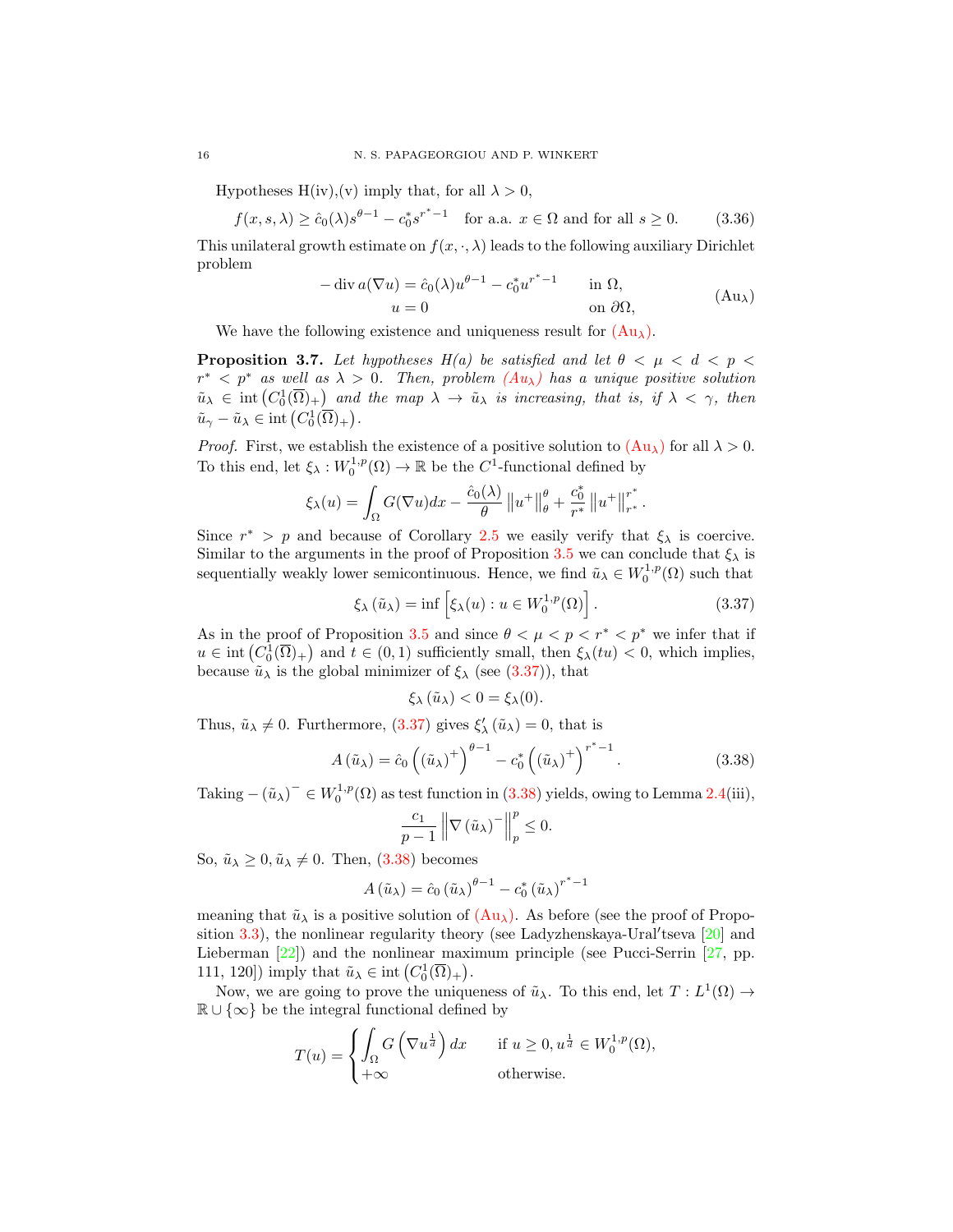Let  $u_1, u_2$  be in the domain of T, i.e.  $u_1, u_2 \in \text{dom}(T) = \{u \in L^1(\Omega) : T(u) < +\infty\}$ and let further  $y = ((1-t)u_1 + tu_2)^{\frac{1}{d}}$  with  $t \in [0,1]$ . Let  $y_1 = u_1^{\frac{1}{d}}$ ,  $y_2 = u_2^{\frac{1}{d}}$ , then  $y_1, y_2 \in W_0^{1,p}(\Omega)$ . Now, we apply Lemma 1 in Díaz-Saá [\[8\]](#page-26-21) to obtain

$$
\|\nabla y(x)\|_{\mathbb{R}^N} \le \left( (1-t) \|\nabla y_1(x)\|_{\mathbb{R}^N}^d + t \|\nabla y_2(x)\|_{\mathbb{R}^N}^d \right)^{\frac{1}{d}} \quad \text{a.e. in } \Omega.
$$

Since  $G_0$  is increasing and thanks to hypotheses  $H(a)(iv)(1)$  we obtain

$$
G_0 (\|\nabla u(x)\|_{\mathbb{R}^N})
$$
  
\n
$$
\leq G_0 \left( \left( (1-t) \|\nabla y_1(x)\|_{\mathbb{R}^N}^d + t \|\nabla y_2(x)\|_{\mathbb{R}^N}^d \right)^{\frac{1}{d}} \right)
$$
  
\n
$$
\leq (1-t)G_0 (\|\nabla y_1(x)\|_{\mathbb{R}^N}) + tG_0 (\|\nabla y_2(x)\|_{\mathbb{R}^N}) \quad \text{a.e. in } \Omega.
$$

In view of  $G(\xi) = G_0(\|\xi\|)$  for all  $\xi \in \mathbb{R}^N$  it follows

$$
G(\nabla u(x)) \le (1-t)G(\nabla y_1(x)) + tG(\nabla y_2(x)) \quad \text{a.e. in } \Omega.
$$

Therefore,  $T$  is convex. In addition, via Fatou's lemma, we see that  $T$  is lower semicontinuous.

Suppose that  $\bar{u}_{\lambda}$  is another positive solution of  $(Au_{\lambda})$  $(Au_{\lambda})$ . As done for  $\tilde{u}_{\lambda}$ , via the nonlinear regularity theory and the nonlinear maximum principle, we have  $\overline{u}_{\lambda} \in \text{int}(C_0^1(\overline{\Omega})_+)$ . Therefore, if  $h \in C_0^1(\overline{\Omega})$  and  $t \in (-1,1)$  is small enough in its absolute value, then

$$
(\tilde{u}_{\lambda})^d + th \in \text{dom}(T)
$$
 and  $(\overline{u}_{\lambda})^d + th \in \text{dom}(T)$ .

So, the Gateaux derivative of T at  $(\tilde{u}_{\lambda})^d$  and  $(\overline{u}_{\lambda})^d$  in the direction h exists and using the chain rule it follows

$$
T'\left((\tilde{u}_{\lambda})^d\right)(h) = \frac{1}{d} \int_{\Omega} \frac{-\operatorname{div} a(\nabla \tilde{u}_{\lambda})}{(\tilde{u}_{\lambda})^{d-1}} h dx,
$$

$$
T'\left((\overline{u}_{\lambda})^d\right)(h) = \frac{1}{d} \int_{\Omega} \frac{-\operatorname{div} a(\nabla \overline{u}_{\lambda})}{(\overline{u}_{\lambda})^{d-1}} h dx.
$$

The convexity of  $T$  implies the monotonicity of  $T'$ . This leads to

$$
0 \leq \left\langle T'\left( (\tilde{u}_{\lambda})^{d} \right) - T'\left( (\overline{u}_{\lambda})^{d} \right) , (\tilde{u}_{\lambda})^{d} - (\overline{u}_{\lambda})^{d} \right\rangle_{L^{1}(\Omega)}
$$
  
\n
$$
= \frac{1}{d} \int_{\Omega} \left( \frac{-\operatorname{div} a(\nabla \tilde{u}_{\lambda})}{(\tilde{u}_{\lambda})^{d-1}} - \frac{-\operatorname{div} a(\nabla \overline{u}_{\lambda})}{(\overline{u}_{\lambda})^{d-1}} \right) \left( (\tilde{u}_{\lambda})^{d} - (\overline{u}_{\lambda})^{d} \right) dx
$$
  
\n
$$
= \frac{1}{d} \int_{\Omega} \left( \frac{\hat{c}_{0}(\lambda) (\tilde{u}_{\lambda})^{\theta-1} - c_{0}^{*} (\tilde{u}_{\lambda})^{r^{*}-1}}{(\tilde{u}_{\lambda})^{d-1}} - \frac{\hat{c}_{0}(\lambda) \overline{u}_{\lambda}^{\theta-1} - c_{0}^{*} \overline{u}_{\lambda}^{r^{*}-1}}{(\overline{u}_{\lambda})^{d-1}} \right)
$$
  
\n
$$
\times \left( (\tilde{u}_{\lambda})^{d} - (\overline{u}_{\lambda})^{d} \right) dx
$$
  
\n
$$
= \frac{1}{d} \int_{\Omega} \left( \hat{c}_{0}(\lambda) \left[ \frac{1}{(\tilde{u}_{\lambda})^{d-\theta}} - \frac{1}{(\overline{u}_{\lambda})^{d-\theta}} \right] + c_{0}^{*} \left[ (\overline{u}_{\lambda})^{r^{*}-d} - (\tilde{u}_{\lambda})^{r^{*}-d} \right] \right)
$$
  
\n
$$
\times \left( (\tilde{u}_{\lambda})^{d} - (\overline{u}_{\lambda})^{d} \right) dx.
$$

Since  $\theta < \mu < d < p < r^* < p^*$ , the last inequality implies  $\tilde{u}_{\lambda} = \overline{u}_{\lambda}$ . This proves the uniqueness of the positive solution of  $(Au_\lambda)$  $(Au_\lambda)$  for all  $\lambda > 0$ .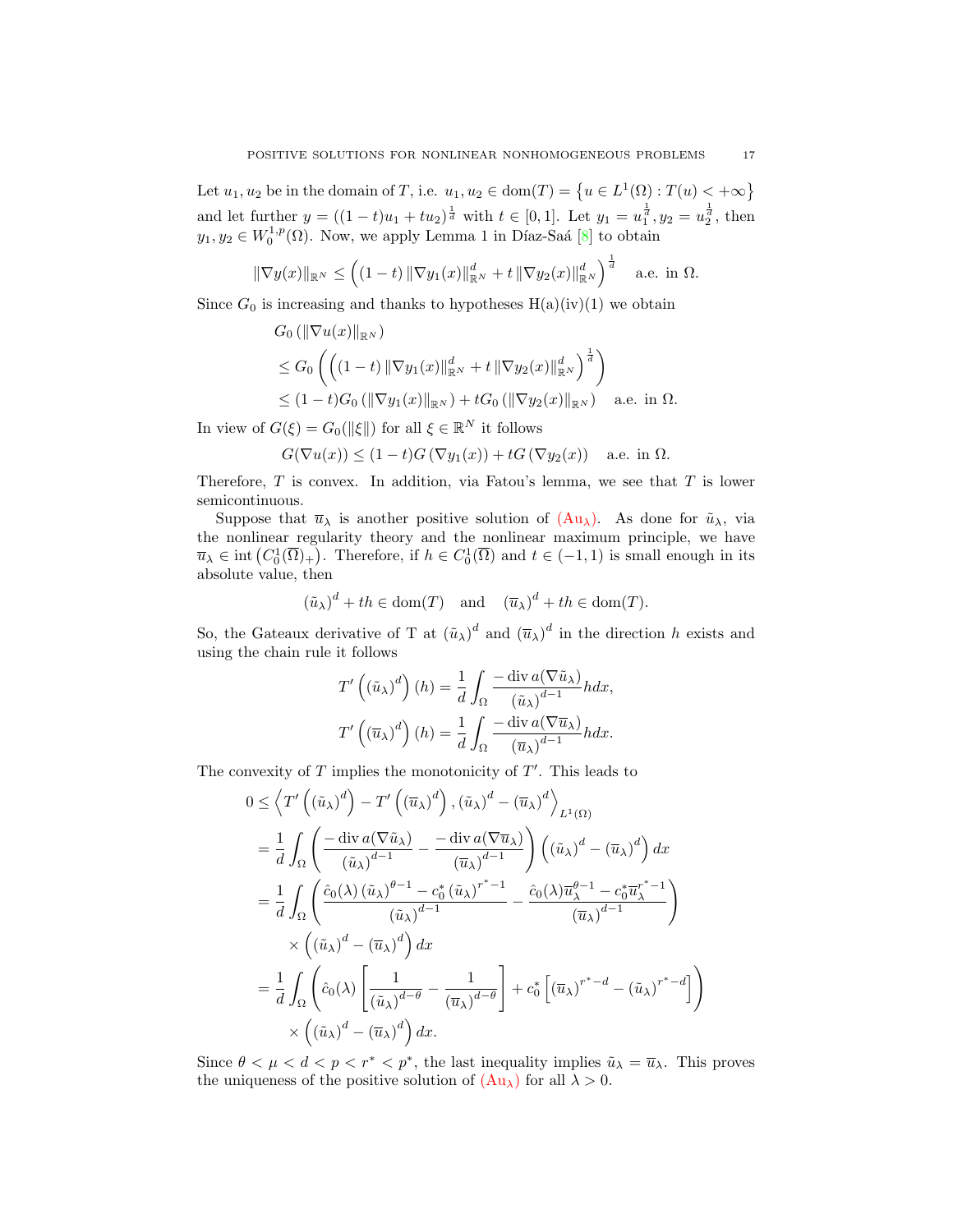Next, we examine the monotonicity of the map  $\lambda \to \tilde{u}_{\lambda}$  from  $(0, \infty)$  into  $C_0^1(\overline{\Omega})_+ \setminus$ {0}. Letting  $0 < \lambda < \gamma$ , we first observe, due to hypothesis H(iv)(2), that

$$
-\operatorname{div} a\left(\nabla \tilde{u}_{\gamma}\right) = \hat{c}_0(\gamma)\tilde{u}_{\gamma}^{\theta-1} - c_0^* \tilde{u}_{\gamma}^{r^*-1}
$$
  
\n
$$
\geq \hat{c}_0(\lambda)\tilde{u}_{\gamma}^{\theta-1} - c_0^* \tilde{u}_{\gamma}^{r^*-1} \quad \text{for a.a. } x \in \Omega.
$$
\n(3.39)

Introducing the Carathéodory function

$$
v_{\lambda}(x,s) = \begin{cases} 0 & \text{if } s < 0, \\ \hat{c}_0(\lambda)s^{\theta-1} - c_0^*s^{r^* - 1} & \text{if } 0 \le s \le \tilde{u}_{\gamma}(x), \\ \hat{c}_0(\lambda) (\tilde{u}_{\gamma}(x))^{\theta-1} - c_0^* (\tilde{u}_{\gamma}(x))^{r^* - 1} & \text{if } \tilde{u}_{\gamma}(x) < s, \end{cases}
$$
(3.40)

and setting  $V_\lambda(x,s) = \int_0^s v_\lambda(x,t)dt$ , we consider the  $C^1$ -functional  $\sigma_\lambda: W_0^{1,p}(\Omega) \to$ R defined by

<span id="page-17-3"></span><span id="page-17-0"></span>
$$
\sigma_{\lambda}(u) = \int_{\Omega} G(\nabla u) dx - \int_{\Omega} V_{\lambda}(x, u) dx.
$$

Applying Corollary [2.5](#page-3-2) and the truncation defined in [\(3.40\)](#page-17-0) we conclude that  $\sigma_{\lambda}$ is coercive. In addition, it is sequentially weakly lower semicontinuous. Therefore, we find an element  $\hat{u}_{\lambda} \in W_0^{1,p}(\Omega)$  such that

$$
\sigma_{\lambda}(\hat{u}_{\lambda}) = \inf \left[ \sigma_{\lambda}(u) : u \in W_0^{1,p}(\Omega) \right]. \tag{3.41}
$$

As in the proof of Proposition [3.5](#page-11-6) and since  $\theta < \mu < r^*$ , for  $u \in \text{int}(C_0^1(\overline{\Omega})_+)$ and  $t \in (0,1)$  small enough (at least such that  $tu \leq \tilde{u}_{\gamma}$ , see Lemma [2.10\)](#page-6-0), we have  $\sigma_{\lambda}(tu) < 0$  implying

<span id="page-17-1"></span>
$$
\sigma_{\lambda}(\hat{u}_{\lambda}) < 0 = \sigma_{\lambda}(0).
$$

Thus,  $\hat{u}_{\lambda} \neq 0$ . The assertion in [\(3.41\)](#page-17-1) gives  $\sigma'_{\lambda}(\hat{u}_{\lambda}) = 0$  and so

<span id="page-17-2"></span>
$$
A\left(\hat{u}_{\lambda}\right) = N_{v_{\lambda}}\left(\hat{u}_{\lambda}\right). \tag{3.42}
$$

Acting on [\(3.42\)](#page-17-2) with  $-(\hat{u}_{\lambda})^{-} \in W_0^{1,p}(\Omega)$  and applying Lemma [2.4\(](#page-3-1)iii) as well as  $(3.40)$  gives

$$
\frac{c_1}{p-1} \left\| \nabla \left( \hat{u}_{\lambda} \right)^{-} \right\|_p^p \le 0.
$$

Hence,  $\hat{u}_{\lambda} \geq 0$ ,  $\hat{u}_{\lambda} \neq 0$ . Now, we choose  $(\hat{u}_{\lambda} - \tilde{u}_{\gamma})^+ \in W_0^{1,p}(\Omega)$  in [\(3.42\)](#page-17-2). By means of  $(3.39)$  and  $(3.40)$  we obtain

$$
\left\langle A(\hat{u}_{\lambda}), (\hat{u}_{\lambda} - \tilde{u}_{\gamma})^{+} \right\rangle = \int_{\Omega} v_{\lambda} (x, \hat{u}_{\lambda}) (\hat{u}_{\lambda} - \tilde{u}_{\gamma})^{+} dx
$$
  
= 
$$
\int_{\Omega} \left[ \hat{c}_{0}(\lambda) (\hat{u}_{\lambda})^{\theta - 1} - c_{0}^{*} (\hat{u}_{\lambda})^{r^{*} - 1} \right] (\hat{u}_{\lambda} - \tilde{u}_{\gamma})^{+} dx
$$
  

$$
\leq \left\langle A(\tilde{u}_{\gamma}), (\hat{u}_{\lambda} - \tilde{u}_{\gamma})^{+} \right\rangle,
$$

which implies

$$
\int_{\{\hat{u}_{\lambda} > \tilde{u}_{\gamma}\}} \left( a\left(\nabla \hat{u}_{\lambda}\right) - a\left(\nabla \tilde{u}_{\gamma}\right), \nabla \hat{u}_{\lambda} - \nabla \tilde{u}_{\gamma}\right)_{\mathbb{R}^N} \leq 0.
$$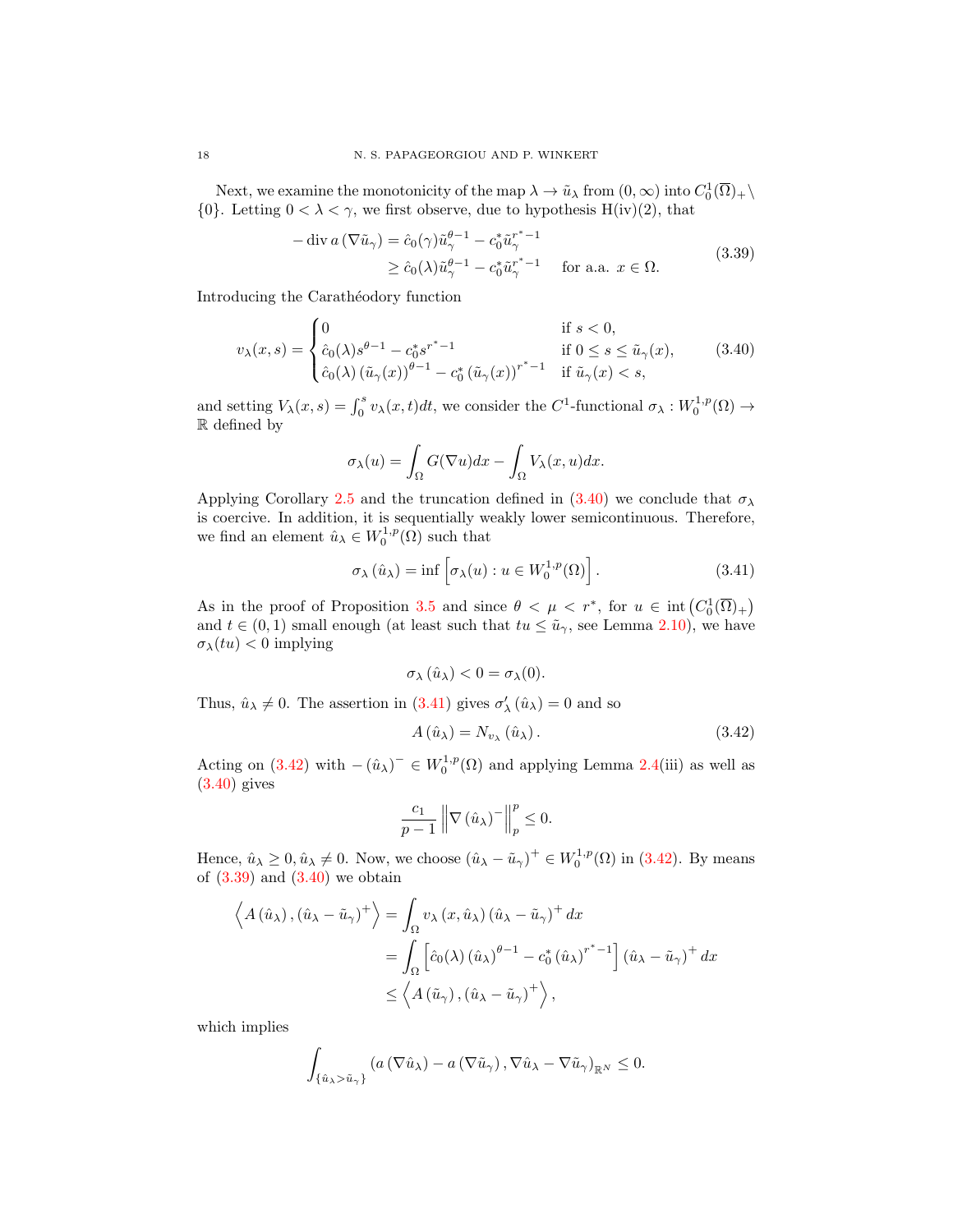Taking into account Lemma [2.4\(](#page-3-1)i) we conclude that  $|\{\hat{u}_{\lambda} > \tilde{u}_{\gamma}\}|_{N} = 0$  and hence,  $\hat{u}_{\lambda} \leq \tilde{u}_{\gamma}$ . So, we have proved

$$
\hat{u}_{\lambda} \in [u, \tilde{u}_{\gamma}] = \left\{ u \in W_0^{1,p}(\Omega) : 0 \le u(x) \le \tilde{u}_{\gamma} \text{ for a.a. } x \in \Omega \right\}.
$$
 (3.43)

Then, equation [\(3.42\)](#page-17-2) becomes

$$
A\left(\hat{u}_{\lambda}\right) = \hat{c}_0(\lambda)\left(\hat{u}_{\lambda}\right)^{\theta - 1} - c_0^* \left(\hat{u}_{\lambda}\right)^{r^* - 1},
$$

due to the truncation function defined in [\(3.40\)](#page-17-0). Therefore,  $\hat{u}_{\lambda}$  is a positive solution of  $((Au<sub>\lambda</sub>))$  $((Au<sub>\lambda</sub>))$  $((Au<sub>\lambda</sub>))$  and because of the uniqueness of the positive solutions of  $(Au<sub>\lambda</sub>)$  we infer that  $\hat{u}_{\lambda} = \tilde{u}_{\lambda}$ . In particular, we conclude that

<span id="page-18-2"></span><span id="page-18-1"></span><span id="page-18-0"></span>
$$
\tilde{u}_{\lambda} \le \tilde{u}_{\gamma} \tag{3.44}
$$

 $(see (3.43)).$  $(see (3.43)).$  $(see (3.43)).$ 

Note that, for a given  $\rho > 0$ , we can find  $\xi_{\rho} > 0$  such that

$$
s \to \xi_{\rho} s^{p-1} - c_0^* s^{r-1}
$$
 is nondecreasing on  $[0, \rho]$ . (3.45)

Let  $\rho = ||\tilde{u}_{\gamma}||_{\infty}$  and let  $\xi_{\rho}$  be as in [\(3.45\)](#page-18-1). Then, by applying [\(3.44\)](#page-18-2), (3.45), and hypothesis  $H(iv)(2)$ , we obtain

$$
-\operatorname{div} a(\nabla \tilde{u}_{\lambda}) + \xi_{\rho} (\tilde{u}_{\lambda})^{p-1} = \hat{c}_{0}(\lambda) (\tilde{u}_{\lambda})^{p-1} - c_{0}^{*} (\tilde{u}_{\lambda})^{r^{*}-1} + \xi_{\rho} (\tilde{u}_{\lambda})^{p-1}
$$
  
\n
$$
\leq \hat{c}_{0}(\lambda) (\tilde{u}_{\lambda})^{p-1} - c_{0}^{*} (\tilde{u}_{\gamma})^{r^{*}-1} + \xi_{\rho} (\tilde{u}_{\gamma})^{p-1}
$$
  
\n
$$
\leq \hat{c}_{0}(\gamma) (\tilde{u}_{\gamma})^{p-1} - c_{0}^{*} (\tilde{u}_{\gamma})^{r^{*}-1} + \xi_{\rho} (\tilde{u}_{\gamma})^{p-1}
$$
  
\n
$$
= -\operatorname{div} a(\nabla \tilde{u}_{\gamma}) + \xi_{\rho} (\tilde{u}_{\gamma})^{p-1} \quad \text{for a.a. } x \in \Omega.
$$

Now, let

$$
g(x) = \hat{c}_0(\lambda) (\tilde{u}_{\lambda}(x))^{\theta - 1} - c_0^* (\tilde{u}_{\lambda}(x))^{r^* - 1} + \xi_{\rho} (\tilde{u}_{\lambda}(x))^{p - 1},
$$
  
\n
$$
\hat{h}(x) = \hat{c}_0(\lambda) (\tilde{u}_{\lambda}(x))^{ \theta - 1} - c_0^* (\tilde{u}_{\gamma}(x))^{r^* - 1} + \xi_{\rho} (\tilde{u}_{\gamma}(x))^{p - 1},
$$
  
\n
$$
h(x) = \hat{c}_0(\gamma) (\tilde{u}_{\gamma}(x))^{ \theta - 1} - c_0^* (\tilde{u}_{\gamma}(x))^{r^* - 1} + \xi_{\rho} (\tilde{u}_{\gamma}(x))^{p - 1}.
$$

Evidently,  $g(x) \leq \hat{h}(x) \leq h(x)$  for a.a.  $x \in \Omega$ . Note that, by means of [\(3.44\)](#page-18-2),

$$
h(x) - \hat{h}(x) = (\hat{c}_0(\gamma) - \hat{c}_0(\lambda)) (\tilde{u}_{\gamma}(x))^{\theta - 1} + \hat{c}_0(\gamma) ((\tilde{u}_{\gamma}(x))^{\theta - 1} - (\tilde{u}_{\lambda}(x))^{\theta - 1})
$$
  
 
$$
\geq (\hat{c}_0(\gamma) - \hat{c}_0(\lambda)) (\tilde{u}_{\gamma}(x))^{\theta - 1}.
$$

Since  $\tilde{u}_{\lambda} \in \text{int}\left(C_0^1(\overline{\Omega})_+\right)$  and  $\hat{c}_0(\gamma) > \hat{c}_0(\lambda)$  (see H(iv)(2)), it follows that  $\hat{h} \prec$ h which implies  $g \prec h$ . Then, Proposition [2.9](#page-5-1) gives  $\tilde{u}_{\gamma} - \tilde{u}_{\lambda} \in \text{int}(C_0^1(\overline{\Omega})_+).$ Therefore,  $\lambda \to \tilde{u}_{\lambda}$  is increasing.

<span id="page-18-4"></span>**Proposition 3.8.** Let hypotheses  $H(a)$  and H be satisfied and let  $\lambda \in \mathcal{L}$ . Then,  $\tilde{u}_{\lambda} \leq u$  for all  $u \in \mathcal{S}(\lambda)$ , where  $\tilde{u}_{\lambda} \in \text{int}\left(C_0^1(\overline{\Omega})_+\right)$  is the unique positive solution of  $(Au_{\lambda})$  $(Au_{\lambda})$  obtained in Proposition [3.7.](#page-15-3)

*Proof.* Let  $u \in \mathcal{S}(\lambda) \subseteq \text{int}(C_0^1(\overline{\Omega})_+)$  (see Proposition [3.3\)](#page-9-4) and consider the following Carathéodory function

<span id="page-18-3"></span>
$$
k(x,s) = \begin{cases} 0 & \text{if } s < 0, \\ \hat{c}_0(\lambda)s^{\theta-1} - c_0^* s^{r^*-1} & \text{if } 0 \le s \le u(x), \\ \hat{c}_0(\lambda)u(x)^{\theta-1} - c_0^* u(x)^{r^*-1} & \text{if } u(x) < s. \end{cases}
$$
(3.46)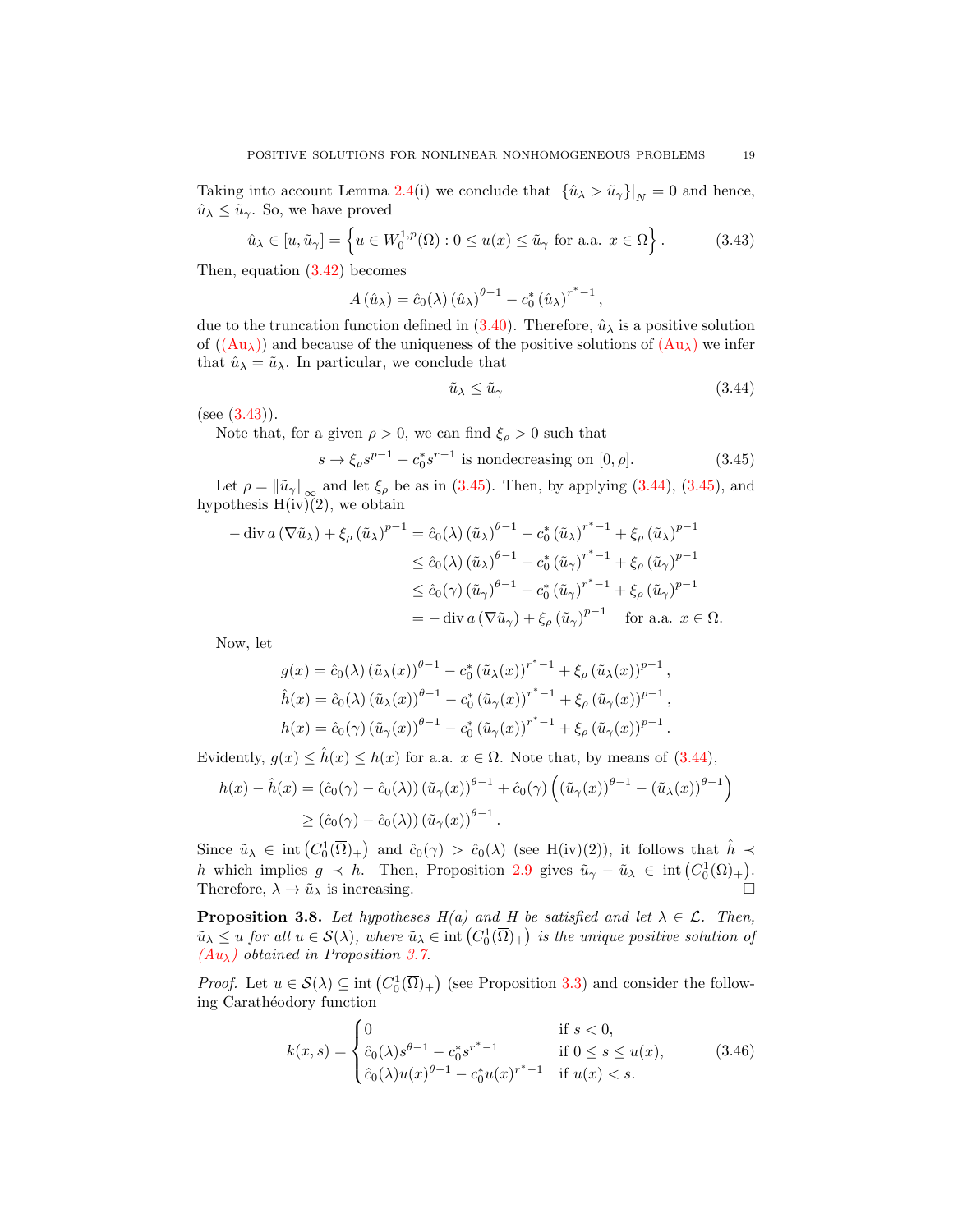Let  $K(x, s) = \int_0^s k(x, t)dt$  and consider the C<sup>1</sup>-functional  $\hat{\sigma}: W_0^{1,p}(\Omega) \to \mathbb{R}$  defined by

$$
\hat{\sigma}(u) = \int_{\Omega} G(\nabla u) dx - \int_{\Omega} K(x, u) dx.
$$

It is clear that  $\hat{\sigma}$  is coercive and sequentially weakly lower semicontinuous which implies the existence of  $\hat{u} \in W_0^{1,p}(\Omega)$  such that

$$
\hat{\sigma}(\hat{u}) = \inf \left[ \hat{\sigma}(u) : u \in W_0^{1,p}(\Omega) \right]. \tag{3.47}
$$

As before, exploiting the fact that  $\theta < \mu < p < r^*$ , for  $u \in \text{int}(C_0^1(\overline{\Omega})_+)$  and  $t \in (0,1)$  small enough, we can show that  $\hat{\sigma}(tu) < 0$ , which implies  $\hat{\sigma}(\hat{u}) < 0 = \hat{\sigma}(0)$ . Hence,  $\hat{u} \neq 0$ .

From  $(3.47)$  we have  $(\hat{\sigma})'(\hat{u}) = 0$ , that is

<span id="page-19-1"></span><span id="page-19-0"></span>
$$
A\left(\hat{u}\right) = N_k\left(\hat{u}\right). \tag{3.48}
$$

As before, acting on [\(3.48\)](#page-19-1) with  $-(\hat{u})^{-} \in W_0^{1,p}(\Omega)$  and using [\(3.46\)](#page-18-3) as well as Lemma [2.4\(](#page-3-1)iii) we have  $\hat{u} \geq 0, \hat{u} \neq 0$ . Next, we choose  $(\hat{u} - u)^+ \in W_0^{1,p}(\Omega)$  as test function in [\(3.48\)](#page-19-1). Based on [\(3.36\)](#page-15-4), [\(3.46\)](#page-18-3) and since  $u \in \mathcal{S}(\lambda)$ , we obtain

$$
\left\langle A(\hat{u}), (\hat{u} - u)^+ \right\rangle = \int_{\Omega} k(x, \hat{u}) (\hat{u} - u)^+ dx
$$
  
= 
$$
\int_{\Omega} \left[ \hat{c}_0(\lambda) u^{\theta - 1} - c_0^* u^{r^* - 1} \right] (\hat{u} - u)^+ dx
$$
  

$$
\leq \int_{\Omega} f(x, u, \lambda) (\hat{u} - u)^+ dx
$$
  
= 
$$
\left\langle A(u), (\hat{u} - u)^+ \right\rangle.
$$

Consequently,

$$
\int_{\{\hat{u}>u\}} \left(a\left(\nabla \hat{u}\right)-a\left(\nabla u\right),\nabla \hat{u}-\nabla u\right)_{\mathbb{R}^N} dx \leq 0.
$$

Therefore,  $|\{\hat{u} > u\}|_N = 0$  (see Lemma [2.4\(](#page-3-1)i)) and so,  $\hat{u} \le u$ . We have proved that

$$
\hat{u} \in [0, u] = \left\{ v \in W_0^{1, p}(\Omega) : 0 \le v(x) \le u(x) \text{ for a.a. } x \in \Omega \right\}.
$$

Having regard to [\(3.46\)](#page-18-3) and [\(3.48\)](#page-19-1) we see that  $\hat{u}$  is a positive solution of [\(Au](#page-15-0)<sub> $\lambda$ </sub>). Taking into account Proposition [3.7](#page-15-3) we easily verify that  $\hat{u} = \tilde{u}_{\lambda}$  which implies  $\tilde{u}_{\lambda} \leq u$  for all  $u \in \mathcal{S}(\lambda)$ .

Let  $\lambda^* = \sup \mathcal{L}$ .

<span id="page-19-4"></span>**Proposition 3.9.** If hypotheses  $H(a)$  and H hold, then  $\lambda^* < \infty$ .

*Proof.* Arguing by contradiction, suppose we can find a sequence  $(\lambda_n)_{n\geq 1} \subseteq \mathcal{L}$  such that  $\lambda_n \nearrow +\infty$  as  $n \to \infty$ . For every  $n \geq 1$  we find  $u_n \in S(\lambda_n) \subseteq \text{int}(C_0^1(\overline{\Omega})_+)$ satisfying

<span id="page-19-3"></span><span id="page-19-2"></span>
$$
\varphi_{\lambda_n}(u_n) < 0 \tag{3.49}
$$

(see the proof of Proposition  $3.5$ ). Inequality  $(3.49)$  reads as

$$
\int_{\Omega} pG(\nabla u_n)dx - \int_{\Omega} pF(x, u_n, \lambda_n) dx < 0 \quad \text{for all } n \ge 1.
$$
 (3.50)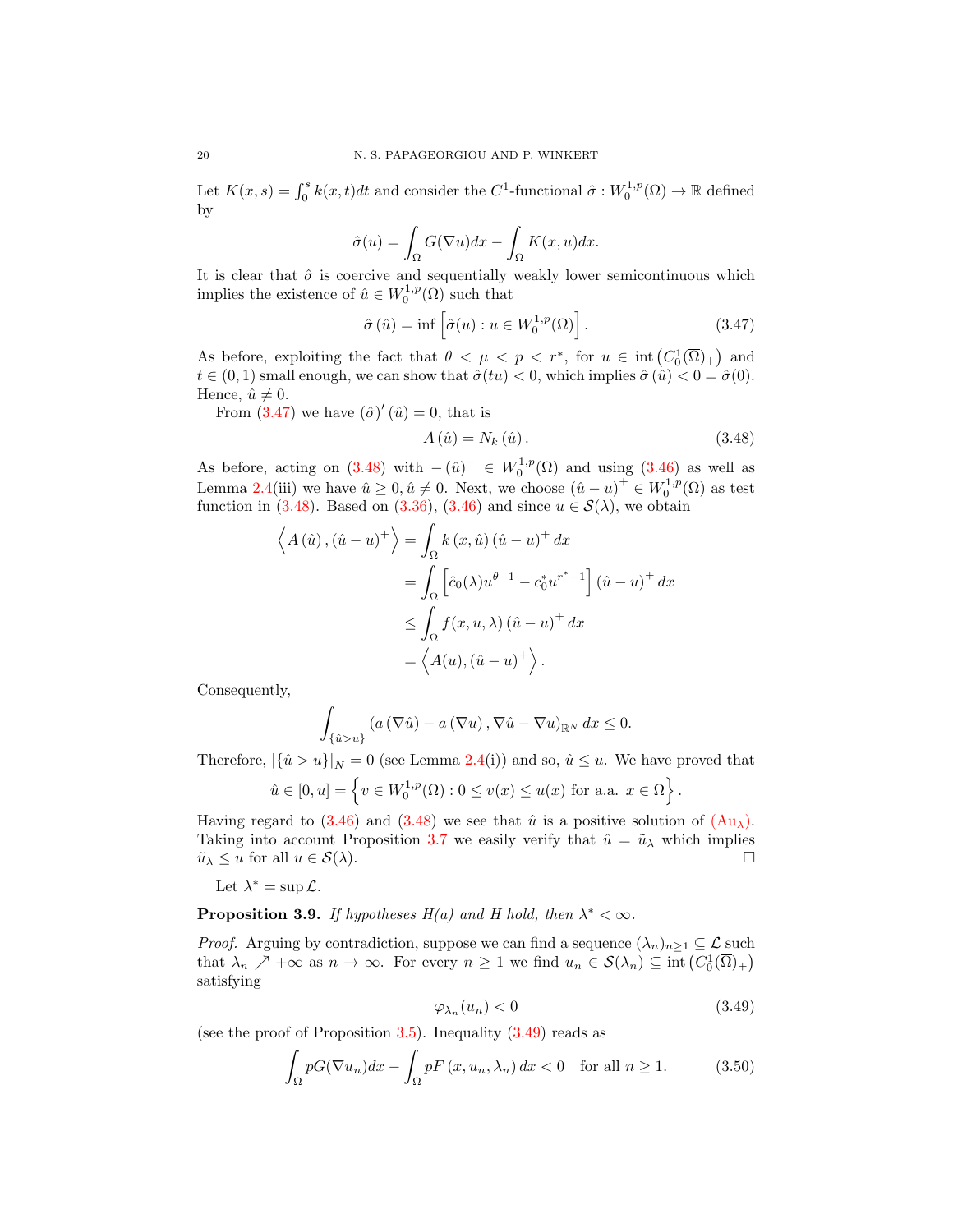Moreover, there holds

<span id="page-20-2"></span><span id="page-20-0"></span>
$$
A(u_n) = N_{f_{\lambda_n}}(u_n) \quad \text{for all } n \ge 1.
$$

Taking  $u_n \in W_0^{1,p}(\Omega)$  as test function gives

$$
-\int_{\Omega} (a(\nabla u_n), \nabla u_n)_{\mathbb{R}^N} dx + \int_{\Omega} f(x, u_n, \lambda_n) u_n dx = 0 \text{ for all } n \ge 1.
$$
 (3.51)

Adding both  $(3.50)$  and  $(3.51)$  and making use of hypothesis  $H(a)(iv)(3)$  results in

$$
\int_{\Omega} \left[ f \left( x, u_n, \lambda_n \right) u_n - pF \left( x, u_n, \lambda_n \right) \right] dx \le M_5 \quad \text{for all } n \ge 1,
$$
\n(3.52)

and for some  $M_5 > 0$ .

By virtue of hypotheses H(i),(iv) there exist  $\hat{\beta} \in (0, \beta(\lambda_1))$  and  $c_{17} > 0$  such that

$$
\hat{\beta}s^{\tau(\lambda_1)} - c_{17} \le f(x, s, \lambda_n) - pF(x, s, \lambda_n) \quad \text{for a.a. } x \in \Omega \text{, for all } s \ge 0,\tag{3.53}
$$

and for all  $n \geq 1$ . Applying  $(3.53)$  in  $(3.52)$  shows that

<span id="page-20-3"></span><span id="page-20-1"></span>
$$
(u_n)_{n\geq 1} \subseteq L^{\tau(\lambda_1)}(\Omega) \text{ is bounded.}
$$
\n(3.54)

Now, applying [\(3.54\)](#page-20-3) and reasoning as in the proof of Proposition [3.4](#page-10-9) (see the part of the proof after  $(3.17)$ , we obtain that

<span id="page-20-4"></span>
$$
(u_n)_{n\geq 1} \subseteq W_0^{1,p}(\Omega) \text{ is bounded.}
$$
\n(3.55)

From [\(3.51\)](#page-20-0), [\(3.55\)](#page-20-4), and Lemma [2.4\(](#page-3-1)ii), we see that there exists  $M_6 > 0$  such that

$$
\int_{\Omega} f(x, u_n, \lambda_n) u_n dx \le M_6 \text{ for all } n \ge 1.
$$

This gives, due to [\(3.36\)](#page-15-4),

$$
\hat{c}_0(\lambda_n) \|u_n\|_{\theta}^{\theta} - c_0^* \|u_n\|_{r^*}^{r^*} \le M_6 \text{ for all } n \ge 1.
$$

Recall that  $r^* \in (p, p^*]$  (see hypothesis H(v)). Then, from the last inequality and the Sobolev embedding theorem combined with [\(3.55\)](#page-20-4) it follows

$$
\hat{c}_0(\lambda_n) \|u_n\|_{\theta}^{\theta} \le M_7
$$
 for all  $n \ge 1$  and with some  $M_7 > 0$ .

Now, we may apply Propositions [3.8](#page-18-4) and [3.7](#page-15-3) to obtain

$$
\hat{c}_0(\lambda_n) \|\tilde{u}_{\lambda_1}\|_{\theta}^{\theta} \le M_7 \text{ for all } n \ge 1,
$$

which contradicts the fact that  $\hat{c}_0(\lambda_n) \to +\infty$  as  $n \to \infty$  (see hypothesis H(iv)(2)). This proves that  $\lambda^* < \infty$ . <sup>∗</sup> < ∞.

Proposition [3.5](#page-11-6) implies that  $(0, \lambda^*) \subseteq \mathcal{L}$ .

Next, we establish a multiplicity result if  $\lambda \in (0, \lambda^*)$ . To do this, we need to strengthen the conditions on  $f(x, \cdot, \lambda)$ .

H:  $f: \Omega \times \mathbb{R} \times (0, \infty) \to \mathbb{R}$  is a function such that  $(x, s, \lambda) \to f(x, s, \lambda)$  is a Carathéodory mapping on  $\Omega \times [\mathbb{R} \times (0, \infty)], \lambda \to f(x, s, \lambda)$  is nondecreasing,  $f(x, 0, \lambda) = 0$  for a.a.  $x \in \Omega$ , for all  $\lambda > 0$ , hypotheses H'(i)–(v) are the same as the corresponding hypotheses  $H(i)$ –(v) and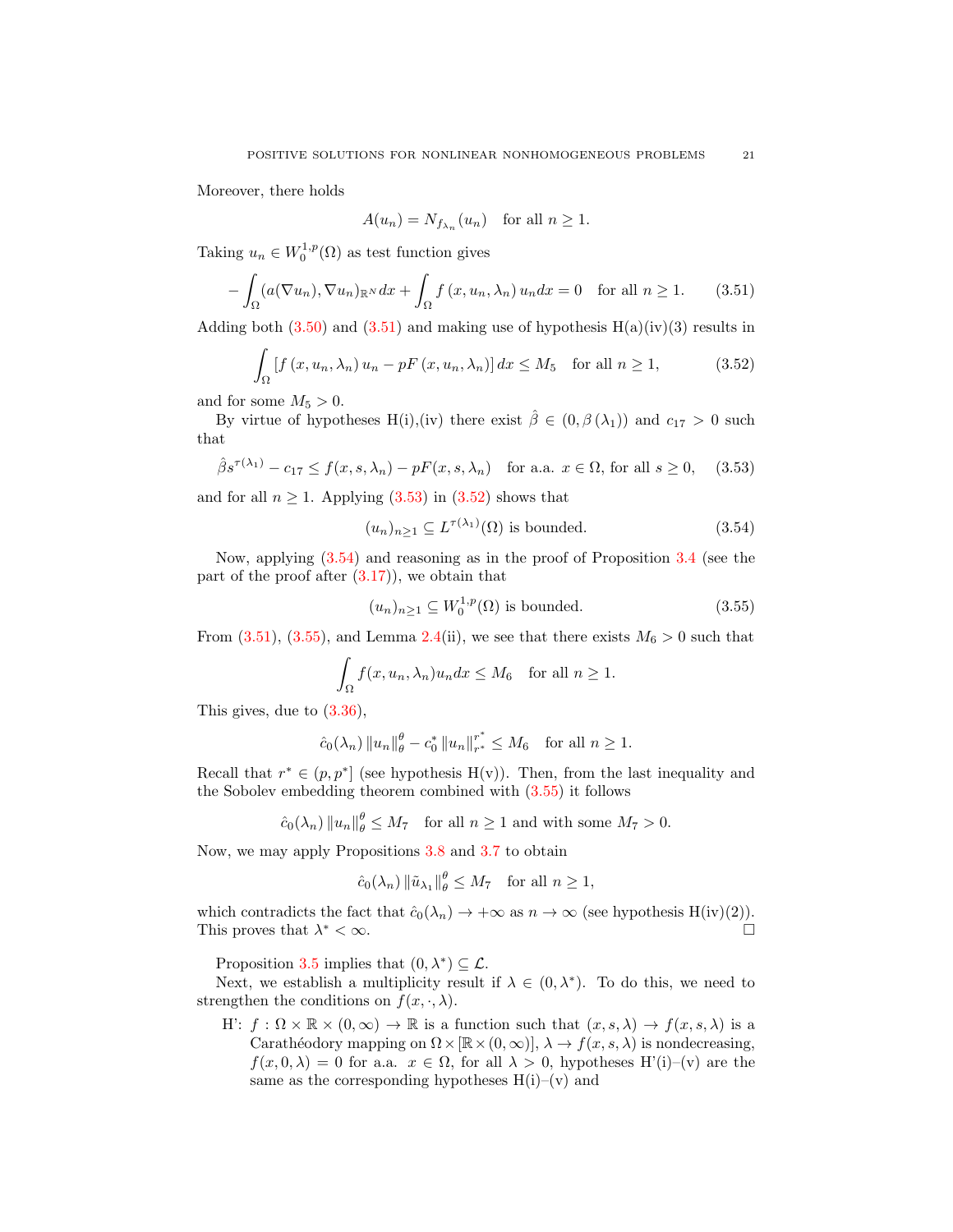(vi) for every  $\rho > 0$  and every  $\lambda > 0$ , there exists  $\xi_{\rho}^{\lambda} > 0$  such that

$$
s \to f(x, s, \lambda) + \xi_{\rho}^{\lambda} s^{\rho-1}
$$
 is nondecreasing on  $[0, \rho]$ 

for a.a.  $x \in \Omega$  and for  $\lambda > \mu > 0$  there holds

$$
\underset{\Omega}{\mathrm{ess}} \inf \left[ f(x, s, \lambda) - f(x, s, \mu) : s \ge \rho \right] \ge m_{\rho} > 0.
$$

Remark 3.10. The examples of functions f presented after hypotheses H still satisfy the new conditions stated in H'.

<span id="page-21-3"></span>**Proposition 3.11.** Let hypotheses  $H(a)$  and H' be satisfied and let  $\lambda \in (0, \lambda^*)$ . Then, problem  $(P_{\lambda})$  $(P_{\lambda})$  admits at least two positive solutions

$$
u_0, \hat{u} \in \text{int}\left(C_0^1(\overline{\Omega})_+\right) \text{ with } u_0 \leq \hat{u} \text{ and } u_0 \neq \hat{u}.
$$

*Proof.* Let  $\gamma \in (\lambda, \lambda^*)$  and let  $u_{\gamma} \in \mathcal{S}(\gamma) \subseteq \text{int}(C_0^1(\overline{\Omega})_+)$ . We have

$$
-\operatorname{div} a\left(\nabla u_{\gamma}\right) = f(x, u_{\gamma}, \gamma) \ge f(x, u_{\gamma}, \lambda) \quad \text{for a.a. } x \in \Omega. \tag{3.56}
$$

We introduce the following Carathéodory function

<span id="page-21-0"></span>
$$
\hat{f}_{\lambda}(x,s) = \begin{cases} f(x,s,\lambda) & \text{if } s \le u_{\gamma}(x), \\ f(x,u_{\gamma}(x),\lambda) & \text{if } u_{\gamma}(x) < s. \end{cases}
$$

Setting  $\hat{F}_{\lambda}(x,s) = \int_0^s \hat{f}_{\lambda}(x,t)dt$ , we define the C<sup>1</sup>-functional  $\hat{\psi}_{\lambda}: W_0^{1,p}(\Omega) \to \mathbb{R}$ through

$$
\hat{\psi}_{\lambda}(u) = \int_{\Omega} G(\nabla u) dx - \int_{\Omega} \hat{F}_{\lambda}(x, u) dx.
$$

Reasoning as in the proof of Proposition [3.5](#page-11-6) (see the part of the proof after [\(3.30\)](#page-13-3)) and using [\(3.56\)](#page-21-0), we can show the existence of a solution  $u_0 \in \mathcal{S}(\lambda)$  such that

$$
u_0 \in [0, u_\gamma] = \left\{ u \in W_0^{1,p}(\Omega) : 0 \le u(x) \le u_\gamma(x) \text{ for a.a. } x \in \Omega \right\}.
$$

In fact we can say more. Let  $\rho = ||u_{\gamma}||_{\infty}$  and let  $\xi_{\rho}^{\lambda}, \xi_{\rho}^{\gamma}$  be as postulated by hypothesis H'(vi). Choosing  $\hat{\xi}_{\rho} > \max \{\xi_{\rho}^{\lambda}, \xi_{\rho}^{\gamma}\}\$  and using H'(vi),  $u_0 \leq u_{\gamma}$ , and the fact that  $u_{\gamma} \in \mathcal{S}(\gamma)$  we derive

$$
-\operatorname{div} a (\nabla u_0) + \hat{\xi}_{\rho} u_0^{p-1} = f (x, u_0, \lambda) + \hat{\xi}_{\rho} u_0^{p-1}
$$
  
=  $f (x, u_0, \gamma) + \hat{\xi}_{\rho} u_0^{p-1} - [f (x, u_0, \gamma) - f (x, u_0, \lambda)]$   
 $\leq f (x, u_{\gamma}, \gamma) + \hat{\xi}_{\rho} u_{\gamma}^{p-1}$   
=  $-\operatorname{div} a (\nabla u_{\gamma}) + \hat{\xi}_{\rho} u_{\gamma}^{p-1}$  for a.a.  $x \in \Omega$ .

Note that, if  $\sigma(x) = f(x, u_0(x), \gamma) - f(x, u_0(x), \lambda)$ , then since  $u_0 \in \text{int}(C_0^1(\overline{\Omega})_+)$ and owing to hypotheses H'(vi) we have  $0 \prec \sigma$  and so we may apply Proposition [2.9](#page-5-1) to conclude that  $u_{\gamma}-u_0 \in \text{int}\left(C_0^1(\overline{\Omega})_+\right)$ . Therefore, we have

<span id="page-21-2"></span><span id="page-21-1"></span>
$$
u_0 \in \inf_{C_0^1(\overline{\Omega})} [0, u_\gamma]. \tag{3.57}
$$

Applying  $u_0$  we introduce the following truncation of the mapping  $s \to f(x, s, \lambda)$ 

$$
e_{\lambda}(x,s) = \begin{cases} f(x, u_0(x), \lambda) & \text{if } s \le u_0(x), \\ f(x, s, \lambda) & \text{if } u_0(x) < s, \end{cases}
$$
 (3.58)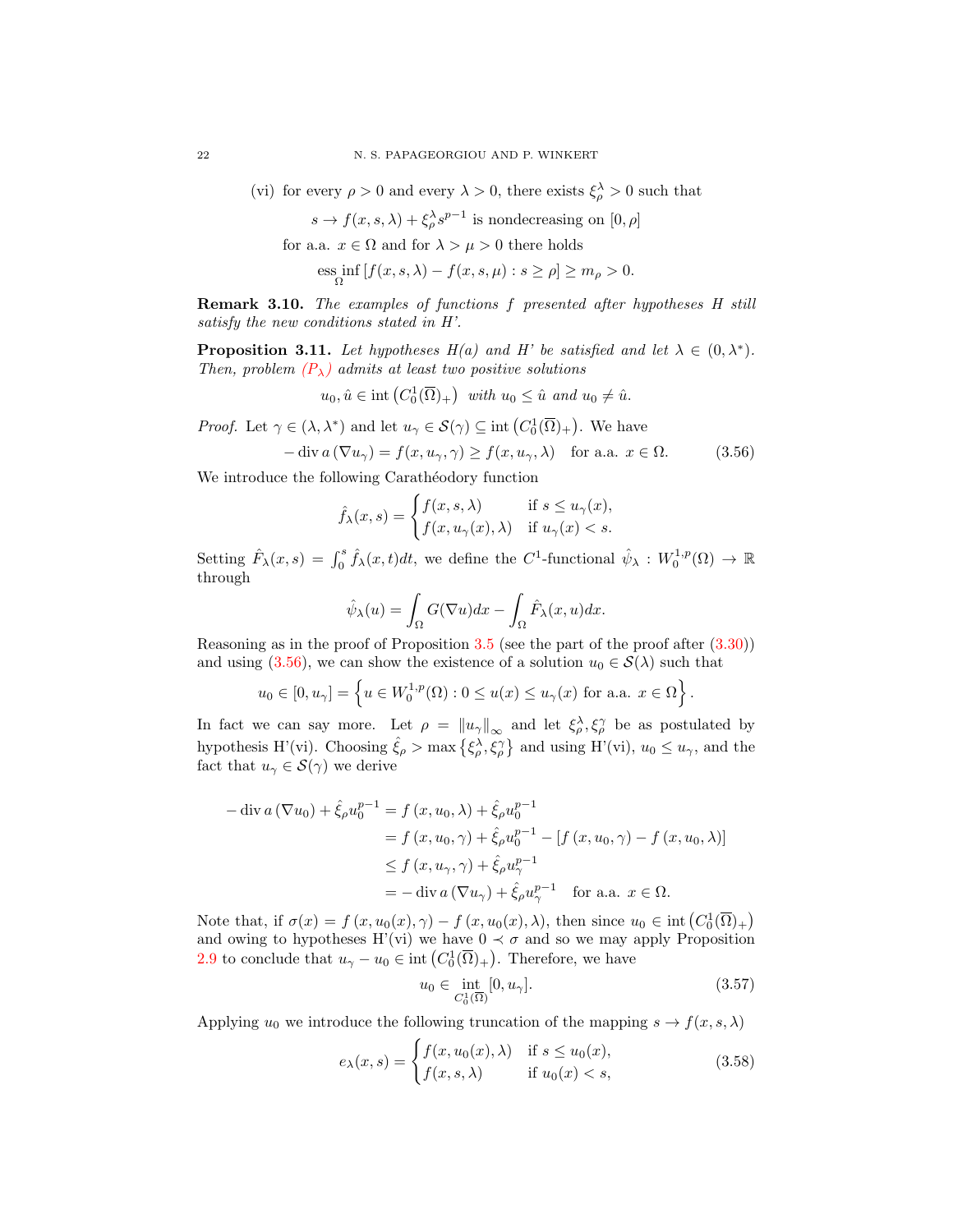which is known to be a Carathéodory function. We set  $E_{\lambda}(x, s) = \int_0^s e_{\lambda}(x, t)dt$  and consider the  $C^1$ -functional  $w_\lambda: W_0^{1,p}(\Omega) \to \mathbb{R}$  defined by

$$
w_{\lambda}(u) = \int_{\Omega} G(\nabla u) dx - \int_{\Omega} E_{\lambda}(x, u) dx.
$$
  
Claim:  $K_{w_{\lambda}} = \left\{ u \in W_0^{1, p}(\Omega) : w'_{\lambda}(u) = 0 \right\} \subseteq [u_0)$   
with  $[u_0) = \left\{ u \in W_0^{1, p}(\Omega) : u_0(x) \le u(x) \text{ for a.a. } x \in \Omega \right\}$   
Let  $u \in K_{w_{\lambda}}$ , that is,  $w'_{\lambda}(u) = 0$  and so

<span id="page-22-0"></span>
$$
A(u) = N_{e_{\lambda}}(u). \tag{3.59}
$$

Acting on [\(3.59\)](#page-22-0) with  $(u_0 - u)^+ \in W_0^{1,p}(\Omega)$  yields

$$
\left\langle A(u), (u_0 - u)^+ \right\rangle = \int_{\Omega} e_{\lambda}(x, u) (u_0 - u)^+ dx
$$

$$
= \int_{\Omega} f(x, u_0, \lambda) (u_0 - u)^+ dx
$$

$$
= \left\langle A(u_0), (u_0 - u)^+ \right\rangle
$$

due to the truncation defined in [\(3.58\)](#page-21-1) and the fact that  $u_0 \in \mathcal{S}(\lambda)$ . Therefore

$$
\int_{\{u_0>u\}} \left( a\left(\nabla u_0\right) - a\left(\nabla u\right), \nabla u_0 - \nabla u\right)_{\mathbb{R}^N} dx = 0
$$

implying  $|\{u_0 > u\}|_N = 0$  (see Lemma [2.4\(](#page-3-1)i)) and thus,  $u_0 \leq u$ . This proves the Claim.

By virtue of the Claim and  $(3.57)$  we see that the critical points of  $w_{\lambda}$  are positive solutions of problem  $(P_{\lambda})$  $(P_{\lambda})$ . So, we may assume that

<span id="page-22-3"></span><span id="page-22-1"></span>
$$
K_{w_{\lambda}} \cap \left[ [u_0, u_{\gamma}] \setminus \{u_0\} \right] = \emptyset \tag{3.60}
$$

(see [\(3.57\)](#page-21-2)), otherwise we would already have a second solution  $\hat{u} \ge u_0, \hat{u} \ne u_0$ . Now, we introduce the following truncation of  $e_{\lambda}(x, \cdot)$ 

$$
\hat{e}_{\lambda}(x,s) = \begin{cases} e_{\lambda}(x,s) & \text{if } s \le u_{\gamma}(x), \\ e_{\lambda}(x,u_{\gamma}(x)) & \text{if } u_{\gamma}(x) < s, \end{cases}
$$
\n(3.61)

being again a Carathéodory function. We set  $\hat{E}_{\lambda}(x, s) = \int_0^s \hat{e}_{\lambda}(x, t)dt$  and consider the  $C^1$ -functional  $\hat{w}_{\lambda}: W_0^{1,p}(\Omega) \to \mathbb{R}$  defined by

$$
\hat{w}_{\lambda}(u) = \int_{\Omega} G(\nabla u) dx - \int_{\Omega} \hat{E}_{\lambda}(x, u) dx.
$$

By means of [\(3.61\)](#page-22-1) and Corollary [2.5](#page-3-2) we see that  $\hat{w}_{\lambda}$  is coercive. As before, it is also sequentially weakly lower semicontinuous. Then, the Weierstrass theorem implies the existence of  $\tilde{u}_0 \in W_0^{1,p}(\Omega)$  such that

$$
\hat{w}_{\lambda}(\tilde{u}_0) = \inf \left[ \hat{w}_{\lambda}(u) : u \in W_0^{1,p}(\Omega) \right],
$$

that is,  $(\hat{w}_{\lambda})'(\tilde{u}_0) = 0$ , hence

<span id="page-22-2"></span>
$$
A\left(\tilde{u}_0\right) = N_{\hat{e}_\lambda}\left(\tilde{u}_0\right). \tag{3.62}
$$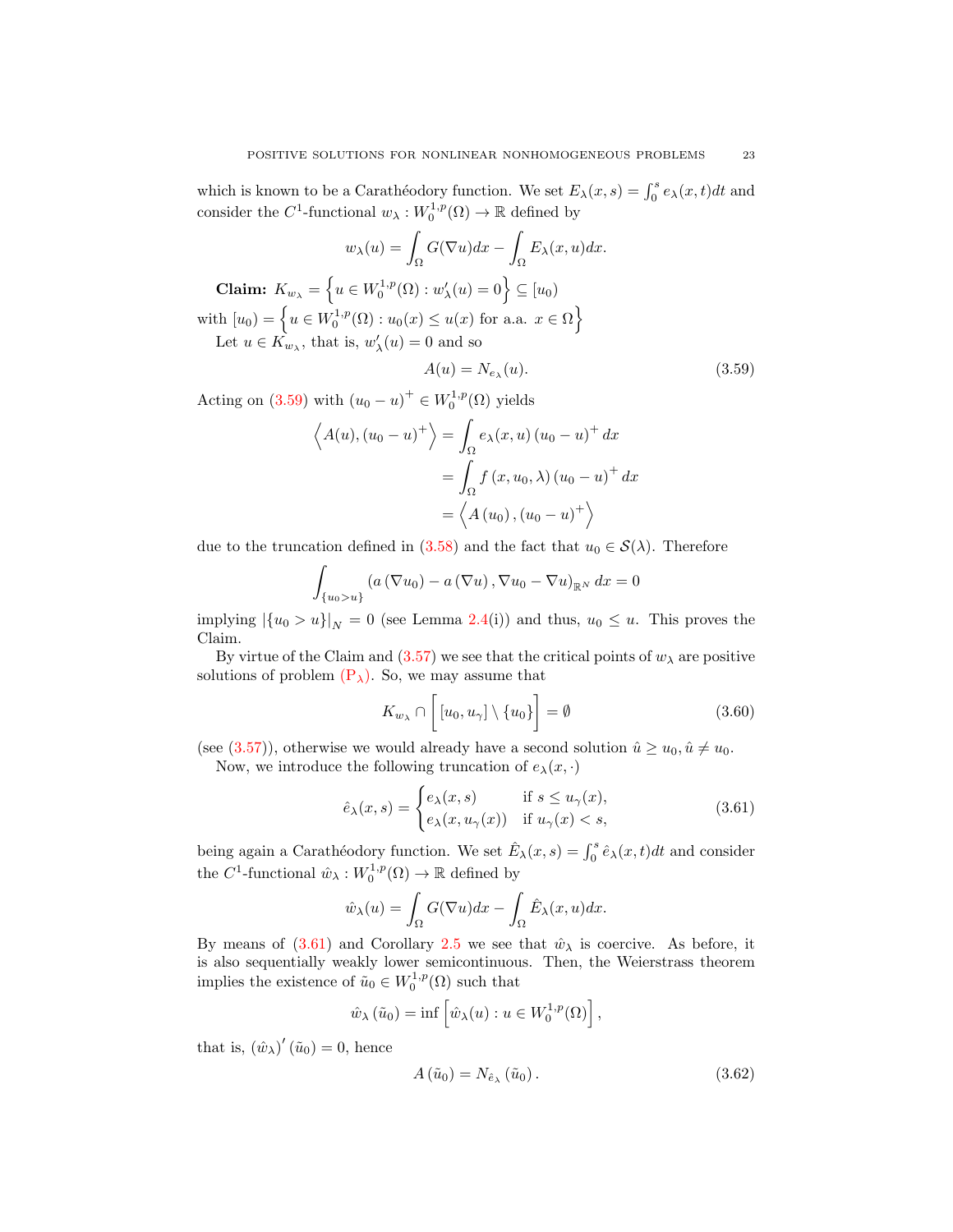As before, acting on [\(3.62\)](#page-22-2) with  $(\tilde{u}_0 - u_\gamma)^+ \in W_0^{1,p}(\Omega)$  and using the Claim, we derive that

$$
\tilde{u}_0 \in [u_0, u_\gamma] = \left\{ u \in W_0^{1,p}(\Omega) : u_0(x) \le u(x) \le u_\gamma(x) \text{ for a.a. } x \in \Omega \right\}.
$$

Then, from  $(3.60)$   $(3.61)$  we see that  $\tilde{u}_0 = u_0$ .

Note that  $\hat{w}_{\lambda}|_{[0,u_{\gamma}]} = w_{\lambda}|_{[0,u_{\gamma}]}$  which follows from the definition of the trunca-tions in [\(3.58\)](#page-21-1) and [\(3.61\)](#page-22-1). Recall that  $u_{\gamma} - u_0 \in \text{int}\left(C_0^1(\overline{\Omega})_+\right)$  (see [\(3.57\)](#page-21-2)). Therefore, we know that  $u_0$  is a local  $C_0^1(\overline{\Omega})$ -minimizer of  $w_\lambda$  and taking into account Proposition [2.8](#page-4-2) we have that  $u_0$  is a local  $W_0^{1,p}(\Omega)$ -minimizer of  $w_\lambda$  as well.

Let us assume that  $K_{w_{\lambda}}$  is finite, otherwise we would have infinity distinct positive solutions u of  $(P_\lambda)$  $(P_\lambda)$  with  $u \geq u_0$  (see the Claim). Hence, there exists  $\rho \in (0,1)$ small enough such that

$$
w_{\lambda}(u_0) < \inf \left[ w_{\lambda}(u) : \|u - u_0\|_{W_0^{1,p}(\Omega)} = \rho \right] = m_{\rho} \tag{3.63}
$$

(see Aizicovici-Papageorgiou-Staicu [\[1,](#page-26-22) Proof of Proposition 29]). Note that, due to [\(3.58\)](#page-21-1),

<span id="page-23-2"></span><span id="page-23-1"></span><span id="page-23-0"></span>
$$
w_{\lambda} = \varphi_{\lambda} + \xi_{\lambda} \quad \text{with } \xi_{\lambda} \in \mathbb{R}.
$$
 (3.64)

From [\(3.26\)](#page-13-0) and [\(3.64\)](#page-23-0) it follows, for  $u \in \text{int}(C_0^1(\overline{\Omega})_+)$ ,

<span id="page-23-3"></span>
$$
w_{\lambda}(tu) \to -\infty \quad \text{as } t \to +\infty. \tag{3.65}
$$

Furthermore, owing to [\(3.64\)](#page-23-0) and Proposition [3.4,](#page-10-9) we have that

<span id="page-23-4"></span>
$$
w_{\lambda} \text{ satisfies the C-condition.} \tag{3.66}
$$

Now, based on  $(3.63)$ ,  $(3.65)$ , and  $(3.66)$ , we may apply the mountain pass the-orem stated in Theorem [2.2.](#page-1-0) Hence, there exists  $\hat{u} \in W_0^{1,p}(\Omega)$  such that

$$
\hat{u} \in K_{w_{\lambda}} \quad \text{and} \quad w_{\lambda}(u_0) < m_{\rho} \le w_{\lambda}(\hat{u}). \tag{3.67}
$$

The first assertion in [\(3.67\)](#page-23-4) in combination with the Claim and Proposition [3.3](#page-9-4) says that

$$
\hat{u} \in \mathcal{S}(\lambda) \subseteq \text{int}\left(C_0^1(\overline{\Omega})_+\right) \quad \text{and} \quad u_0 \leq \hat{u}.
$$

The second assertion gives  $u_0 \neq \hat{u}$ .

Next, we examine what happens at the critical case 
$$
\lambda = \lambda^*
$$
 (bifurcation point).

<span id="page-23-8"></span>**Proposition 3.12.** If hypotheses  $H(a)$  and H' hold, then  $\lambda^* \in \mathcal{L}$  and so  $\mathcal{L} = (0, \lambda^*]$ . *Proof.* Let  $(\lambda_n)_{n\geq 1} \subseteq \mathcal{L}$  be a sequence such that  $\lambda_n \nearrow \lambda^*$  as  $n \to \infty$ . Then we can find  $u_n \in \mathcal{S}(\lambda_n)$  such that

<span id="page-23-6"></span><span id="page-23-5"></span>
$$
\varphi_{\lambda_n}(u_n) < 0 \quad \text{for all } n \ge 1. \tag{3.68}
$$

Since  $u_n \in \mathcal{S}(\lambda_n)$ , there holds

$$
A(u_n) = N_{f_{\lambda_n}}(u_n) \quad \text{for all } n \ge 1.
$$
 (3.69)

From  $(3.68)$  and  $(3.69)$ , as in the proof of Proposition  $3.9$ , we obtain that

<span id="page-23-7"></span>
$$
(u_n)_{n\geq 1} \subseteq W_0^{1,p}(\Omega)
$$
 is bounded.

So, we may assume that

$$
u_n \rightharpoonup u_* \text{ in } W_0^{1,p}(\Omega) \quad \text{and} \quad u_n \to u_* \text{ in } L^{r(\lambda^*)}(\Omega). \tag{3.70}
$$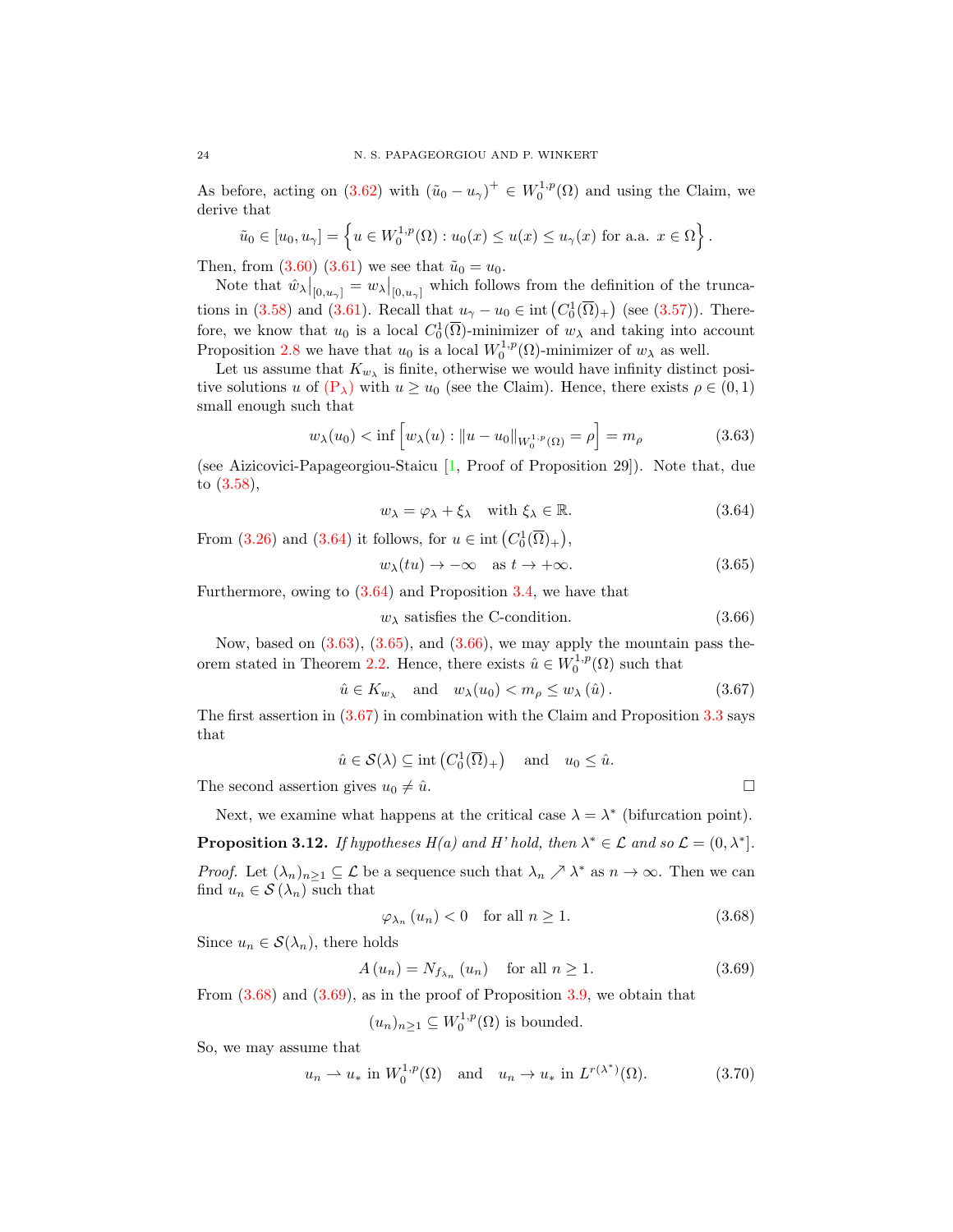Acting on [\(3.69\)](#page-23-6) with  $u_n - u_* \in W_0^{1,p}(\Omega)$ , passing to the limit as  $n \to \infty$ , and using [\(3.70\)](#page-23-7) (recall that  $r(\lambda^*) \ge r(\lambda_n)$  for all  $n \ge 1$ , see H'(ii)), we obtain

$$
\lim_{n \to \infty} \langle A(u_n), u_n - u_* \rangle = 0,
$$

which by the  $(S)$ <sub>+-</sub>property of the operator A (see Proposition [2.7\)](#page-4-1) results in

$$
u_n \to u_* \text{ in } W_0^{1,p}(\Omega). \tag{3.71}
$$

So, if we pass in [\(3.69\)](#page-23-6) to the limit as  $n \to \infty$  and apply [\(3.71\)](#page-24-0), we get

<span id="page-24-0"></span>
$$
A(u_*) = N_{f_{\lambda^*}}(u_*)\,.
$$

Additionally, Propositions [3.7](#page-15-3) and [3.8](#page-18-4) imply that

$$
\tilde{u}_{\lambda_1} \le \tilde{u}_{\lambda_n} \le u_n \quad \text{for all } n \ge 1.
$$

Therefore,  $\tilde{u}_{\lambda_1} \leq u_*$ . From this we see that  $u_* \in \mathcal{S}(\lambda^*)$  and so  $\lambda^* \in \mathcal{L}$ , that is  $\mathcal{L} = (0, \lambda^*).$ ].

Next, we show the existence of a smallest positive solution to problem  $(P_{\lambda})$  $(P_{\lambda})$  for every  $\lambda \in \mathcal{L} = (0, \lambda^*)$ 

<span id="page-24-3"></span>**Proposition 3.13.** Let hypotheses  $H(a)$  and H' be satisfied and let  $\lambda \in \mathcal{L} = (0, \lambda^*]$ . Then, problem  $(P_\lambda)$  $(P_\lambda)$  admits a smallest positive solution  $\overline{u}_\lambda \in \mathcal{S}(\lambda) \subseteq \text{int}(C_0^1(\overline{\Omega})_+)$ and the map  $\lambda \to \overline{u}_{\lambda}$  from  $(0, \infty)$  into  $C_0^1(\overline{\Omega})_+ \setminus \{0\}$  is increasing, that is, if  $\lambda < \gamma$ , then  $\overline{u}_{\gamma} - \overline{u}_{\lambda} \in \text{int}\left(C_0^1(\overline{\Omega})_+\right).$ 

*Proof.* As done in Filippakis-Kristály-Papageorgiou  $[10]$ , due to the monotonicity of the operator A (see Proposition [2.7\)](#page-4-1), we can check that  $\mathcal{S}(\lambda)$  is downward directed, that is, if  $u, \hat{u} \in \mathcal{S}(\lambda)$ , then there exists  $\tilde{u} \in \mathcal{S}(\lambda)$  such that  $\tilde{u} \leq u$  and  $\tilde{u} \leq \hat{u}$ . Since we are looking for the smallest positive solution of problem  $(P_{\lambda})$  $(P_{\lambda})$ , we may assume, without loss of generality, that there exists  $M_8 > 0$  such that

$$
||u||_{\infty} \le M_8 \quad \text{for all } u \in \mathcal{S}(\lambda). \tag{3.72}
$$

From Dunford-Schwartz [\[9,](#page-26-23) p. 336] we know that there exists a sequence  $(u_n)_{n\geq 1}$  $\subseteq$   $S(\lambda)$  such that

<span id="page-24-2"></span><span id="page-24-1"></span>
$$
\inf \mathcal{S}(\lambda) = \inf_{n \ge 1} u_n.
$$

Moreover, since  $u_n \in \mathcal{S}(\lambda)$ , we have

$$
A(u_n) = N_{f_\lambda}(u_n) \quad \text{for all } n \ge 1.
$$
 (3.73)

From  $(3.72)$  and  $(3.73)$  it follows that

$$
(u_n)_{n\geq 1} \subseteq W_0^{1,p}(\Omega)
$$
 is bounded.

Then, as in the proof of Proposition [3.12,](#page-23-8) by applying Proposition [2.7,](#page-4-1) we have (for a subsequence if necessary) that

$$
u_n \to \overline{u}_\lambda
$$
 in  $W_0^{1,p}(\Omega)$  as  $n \to \infty$ .

Hence, [\(3.73\)](#page-24-2) implies

$$
A(\overline{u}_{\lambda}) = N_{f_{\lambda}}(\overline{u}_{\lambda})
$$
 for all  $n \ge 1$ .

Moreover, due to Proposition [3.8,](#page-18-4)  $\tilde{u}_{\lambda} \leq u_n$  for all  $n \geq 1$ , hence  $\tilde{u}_{\lambda} \leq \overline{u}_{\lambda}$  and so  $\overline{u}_{\lambda} \in \mathcal{S}(\lambda)$ . Evidently,  $\overline{u}_{\lambda} = \inf \mathcal{S}(\lambda)$ .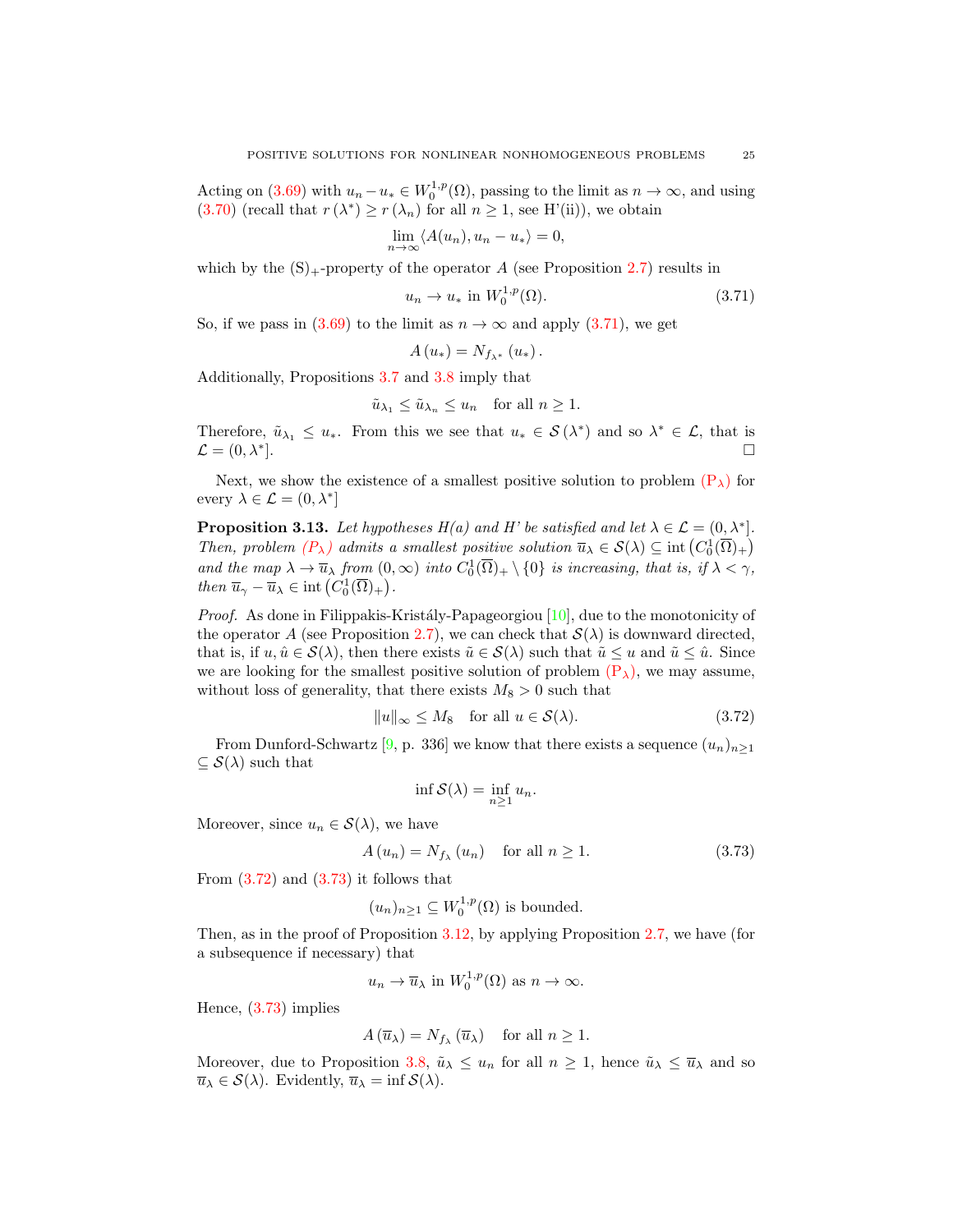Finally, if  $\gamma \in (\lambda, \lambda^*]$ , then, as in the proof of Proposition [3.11,](#page-21-3) we can prove the existence of

$$
\overline{u}_{\lambda} \in \mathcal{S}(\lambda)
$$
 such that  $\overline{u}_{\lambda} \in \text{int}_{C_0^1(\overline{\Omega})} [0, \overline{u}_{\gamma}].$ 

Thus,  $\overline{u}_{\gamma} - \overline{u}_{\lambda} \in \text{int}\left(C_0^1(\overline{\Omega})_+\right)$ 

We can also prove a continuity property of the map  $\lambda \to \overline{u}_{\lambda}$  from  $(0, \lambda^*)$  into  $C_0^1(\overline{\Omega}).$ 

**Proposition 3.14.** If hypotheses  $H(a)$  and H' hold, then  $\lambda \to \overline{u}_{\lambda}$  from  $(0, \lambda^*)$  into  $C_0^1(\overline{\Omega})$  is left continuous.

*Proof.* Let  $(\lambda_n)_{n\geq 1} \subseteq \mathcal{L}$  be a sequence such that  $\lambda_n \nearrow \lambda$  as  $n \to \infty$ . By means of Proposition [3.13](#page-24-3) we know that  $(\overline{u}_{\lambda_n})_{n\geq 1}$  is increasing and  $\overline{u}_{\lambda_n} \leq \overline{u}_{\lambda}$  for all  $n \geq 1$ . We have

$$
A(\overline{u}_{\lambda_n}) = N_{f_{\lambda_n}}(\overline{u}_{\lambda_n}) \quad \text{for all } n \ge 1,
$$

that is

$$
-\operatorname{div} a\left(\nabla \overline{u}_{\lambda_n}\right) = f\left(x, \overline{u}_{\lambda_n}, \lambda_n\right) \quad \text{in } \Omega,
$$

$$
u = 0 \quad \text{on } \partial\Omega.
$$

The regularity results of Lieberman [\[22\]](#page-26-11) imply the existence of  $\alpha \in (0,1)$  and  $M_9 > 0$  such that

$$
\overline{u}_{\lambda_n} \in C_0^{1,\alpha}(\overline{\Omega})
$$
 and  $\|\overline{u}_{\lambda_n}\|_{C_0^{1,\alpha}(\overline{\Omega})} \le M_9$  for all  $n \ge 1$ .

Exploiting the compact embedding of  $C_0^{1,\alpha}(\overline{\Omega})$  into  $C_0^1(\overline{\Omega})$  gives, due to the monotonicity of the sequence  $(\overline{u}_{\lambda_n})_{n\geq 1}$ ,

$$
\overline{u}_{\lambda_n} \nearrow \tilde{u}^* \text{ in } C_0^1(\overline{\Omega}), \quad \tilde{u}^* \in \mathcal{S}(\lambda^*).
$$
 (3.74)

Suppose that  $\tilde{u}^*$  is not the minimal positive solution of problem  $(P_{\lambda})$  $(P_{\lambda})$ . Then we can find  $x_0 \in \Omega$  such that

<span id="page-25-0"></span>
$$
\overline{u}_{\lambda}(x_0) < \tilde{u}^*(x_0).
$$

Moreover, taking into account [\(3.74\)](#page-25-0), we find a number  $n_0 \geq 1$  such that

 $\overline{u}_{\lambda}(x_0) < \overline{u}_{\lambda_n}(x_0)$  for all  $n \geq n_0$ ,

which is a contradiction to Proposition [3.13.](#page-24-3) Hence,  $\tilde{u}^* = \overline{u}_{\lambda}$  and we have proved the desired continuity of  $\lambda \to \overline{u}_{\lambda}$ .

Summarizing the situation for problem  $(P_{\lambda})$  $(P_{\lambda})$ , we can state the following bifurcation-type theorem.

**Theorem 3.15.** If hypotheses  $H(a)$  and H' hold, then there exists  $\lambda^* > 0$  such that (i) for all  $\lambda \in (0, \lambda^*)$ , problem  $(P_{\lambda})$  $(P_{\lambda})$  admits at least two positive solutions

$$
u_0, \hat{u} \in \text{int}\left(C_0^1(\overline{\Omega})_+\right), \quad u_0 \leq \hat{u}, \quad u_0 \neq \hat{u};
$$

(ii) for  $\lambda = \lambda^*$ , problem  $(P_{\lambda})$  $(P_{\lambda})$  has at least one positive solution

 $u_* \in \text{int}\left(C_0^1(\overline{\Omega})_+\right);$ 

(iii) for all  $\lambda > \lambda^*$ , problem  $(P_{\lambda})$  $(P_{\lambda})$  has no positive solution.

Furthermore, for every  $\lambda \in (0, \lambda^*]$ , problem  $(P_{\lambda})$  $(P_{\lambda})$  has a smallest positive solution  $\overline{u}_{\lambda} \in \text{int}\left(C_0^1(\overline{\Omega})_+\right)$  and the map  $\lambda \to \overline{u}_{\lambda}$  from  $(0, \lambda^*)$  into  $C_0^1(\overline{\Omega})$  is

.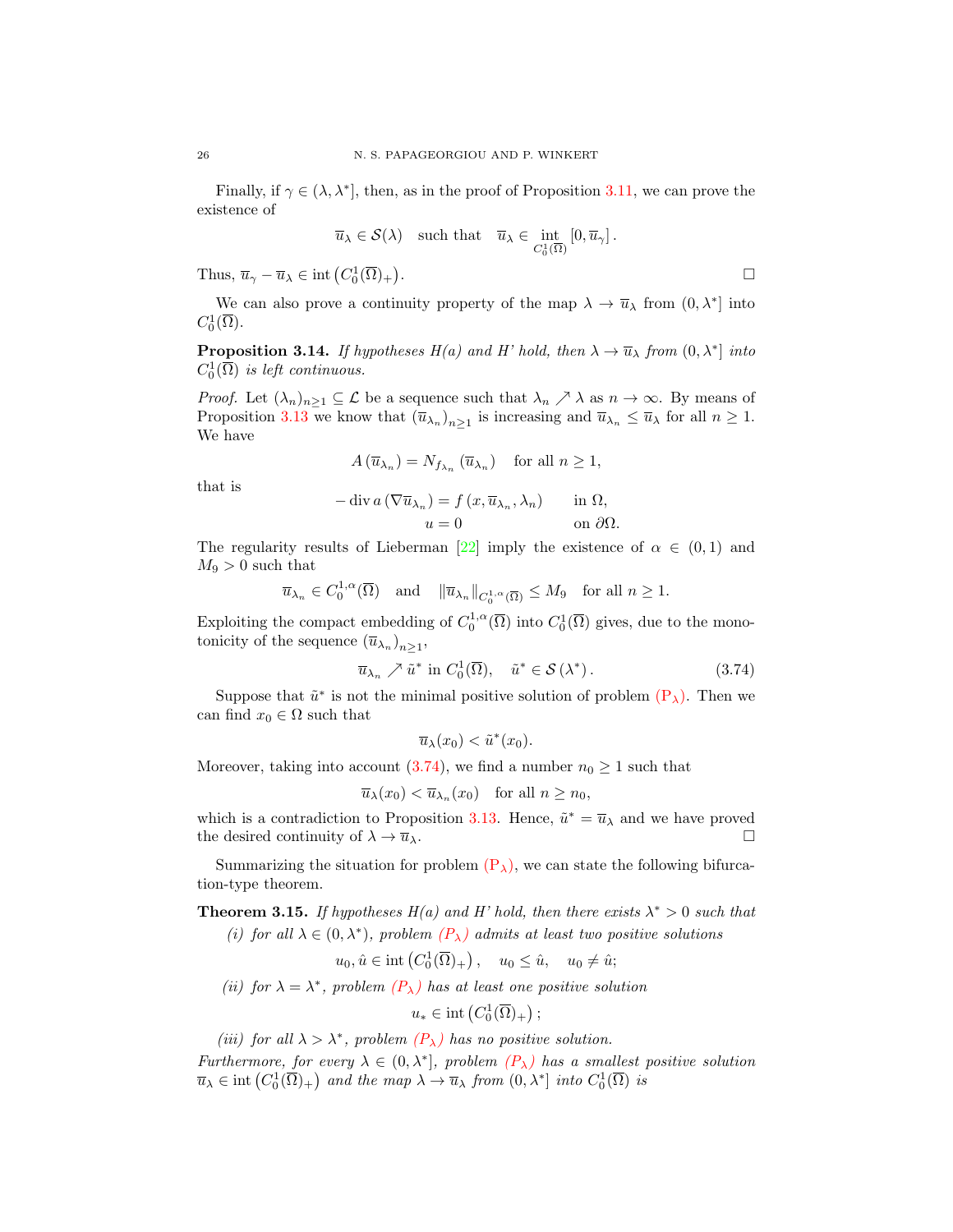- increasing, that is, if  $\lambda < \gamma$ , then  $\overline{u}_{\gamma} \overline{u}_{\lambda} \in \text{int}(C_0^1(\overline{\Omega})_+)$ ;
- $\lambda \to \overline{u}_{\lambda}$  is left continuous, that is, if  $\lambda_n \nearrow \lambda$ , then  $\overline{u}_{\lambda_n} \to \overline{u}_{\lambda}$  in  $C_0^1(\overline{\Omega})$ .

#### **REFERENCES**

- <span id="page-26-22"></span>[1] S. Aizicovici, N. S. Papageorgiou, V. Staicu, "Degree Theory for Operators of Monotone Type and Nonlinear Elliptic Equations with Inequality Constraints", Mem. Amer. Math. Soc., Vol. 196, no. 915, 2008.
- <span id="page-26-0"></span>[2] A. Ambrosetti, H. Brezis, G. Cerami, Combined effects of concave and convex nonlinearities in some elliptic problems, J. Funct. Anal. 122 (1994), no. 2, 519–543.
- <span id="page-26-9"></span>[3] A. Ambrosetti, P. H. Rabinowitz, *Dual variational methods in critical point theory and ap*plications, J. Functional Analysis 14 (1973), 349–381.
- <span id="page-26-16"></span>[4] D. Arcoya, D. Ruiz, The Ambrosetti-Prodi problem for the p-Laplacian operator, Comm. Partial Differential Equations 31 (2006), no. 4-6, 849–865.
- <span id="page-26-12"></span>[5] L. Cherfils, Y. Il'vasov, On the stationary solutions of generalized reaction diffusion equations with p&q-Laplacian, Commun. Pure Appl. Anal. 4 (2005), no. 1, 9-22.
- <span id="page-26-18"></span>[6] M. Cuesta, P. Takáč, A strong comparison principle for positive solutions of degenerate elliptic equations, Differential Integral Equations 13 (2000), no. 4-6, 721-746.
- <span id="page-26-19"></span>[7] L. Damascelli, *Comparison theorems for some quasilinear degenerate elliptic operators and* applications to symmetry and monotonicity results, Ann. Inst. H. Poincaré Anal. Non Linéaire 15 (1998), no. 4, 493–516.
- <span id="page-26-21"></span>[8] J. I. Díaz and J. E. Saá, Existence et unicité de solutions positives pour certaines équations elliptiques quasilinéaires, C. R. Acad. Sci. Paris Sér. I Math. 305 (1987), no. 12, 521–524.
- <span id="page-26-23"></span>[9] N. Dunford, J. T. Schwartz, "Linear Operators I", Wiley-Interscience, New York, 1958.
- <span id="page-26-2"></span>[10] M. Filippakis, A. Kristály, N. S. Papageorgiou, Existence of five nonzero solutions with exact sign for a p-Laplacian equation, Discrete Contin. Dyn. Syst.  $24$  (2009), no. 2, 405–440.
- <span id="page-26-13"></span>[11] M. Fuchs, L. Gongbao Variational inequalities for energy functionals with nonstandard growth conditions, Abstr. Appl. Anal. 3 (1998), no. 1-2, 41–64.
- <span id="page-26-5"></span>[12] J. P. García Azorero, I. Peral Alonso, J. J. Manfredi, Sobolev versus Hölder local minimizers and global multiplicity for some quasilinear elliptic equations, Commun. Contemp. Math. 2 (2000), no. 3, 385–404.
- <span id="page-26-10"></span>[13] L. Gasiński, N. S. Papageorgiou, "Nonlinear Analysis", Chapman & Hall/CRC, Boca Raton, 2006.
- <span id="page-26-14"></span>[14] L. Gasiński, N. S. Papageorgiou, Existence and multiplicity of solutions for Neumann p-Laplacian-type equations, Adv. Nonlinear Stud. 8 (2008), no. 4, 843–870.
- <span id="page-26-15"></span>[15] L. Gasiński, N. S. Papageorgiou, Multiple solutions for nonlinear coercive problems with a nonhomogeneous differential operator and a nonsmooth potential, Set-Valued Var. Anal. 20 (2012), no. 3, 417–443.
- <span id="page-26-3"></span>[16] L. Gasiński, N. S. Papageorgiou, Nonlinear elliptic equations with singular terms and combined nonlinearities, Ann. Henri Poincaré  $13$  (2012), no. 3, 481–512.
- <span id="page-26-4"></span>[17] L. Gasiński, N. S. Papageorgiou, Multiple solutions for nonlinear Dirichlet problems with concave terms, Math. Scand. 113 (2013), no. 2, 206–247.
- <span id="page-26-6"></span>[18] Z. Guo, Z. Zhang,  $W^{1,p}$  versus  $C^1$  local minimizers and multiplicity results for quasilinear elliptic equations, J. Math. Anal. Appl.  $286$  (2003), no. 1, 32-50.
- <span id="page-26-7"></span>[19] S. Hu, N. S. Papageorgiou, Multiplicity of solutions for parametric p-Laplacian equations with nonlinearity concave near the origin, Tohoku Math. J.  $(2)$  62  $(2010)$ , no. 1, 137–162.
- <span id="page-26-17"></span>[20] O. A. Ladyzhenskaya, N. N. Ural'tseva, "Linear and Quasilinear Elliptic Equations", Academic Press, New York, 1968.
- <span id="page-26-20"></span>[21] G. Leoni, "A First Course in Sobolev Spaces", Graduate Studies in Mathematics, Vol. 105., Amer. Math. Soc., Providence, RI, 2009.
- <span id="page-26-11"></span>[22] G. M. Lieberman, The natural generalization of the natural conditions of Ladyzhenskaya and Ural' tseva for elliptic equations, Comm. Partial Differential Equations 16 (1991), no. 2-3, 311–361.
- <span id="page-26-1"></span>[23] S. Li, S. Wu, H.-S. Zhou, Solutions to semilinear elliptic problems with combined nonlinearities, J. Differential Equations 185 (2002), no. 1, 200–224.
- <span id="page-26-8"></span>[24] S. Marano, N. S. Papageorgiou, Positive solutions to a Dirichlet problem with p-Laplacian and concave-convex nonlinearity depending on a parameter Commun. Pure Appl. Anal. 12 (2013), no. 2, 815–829.